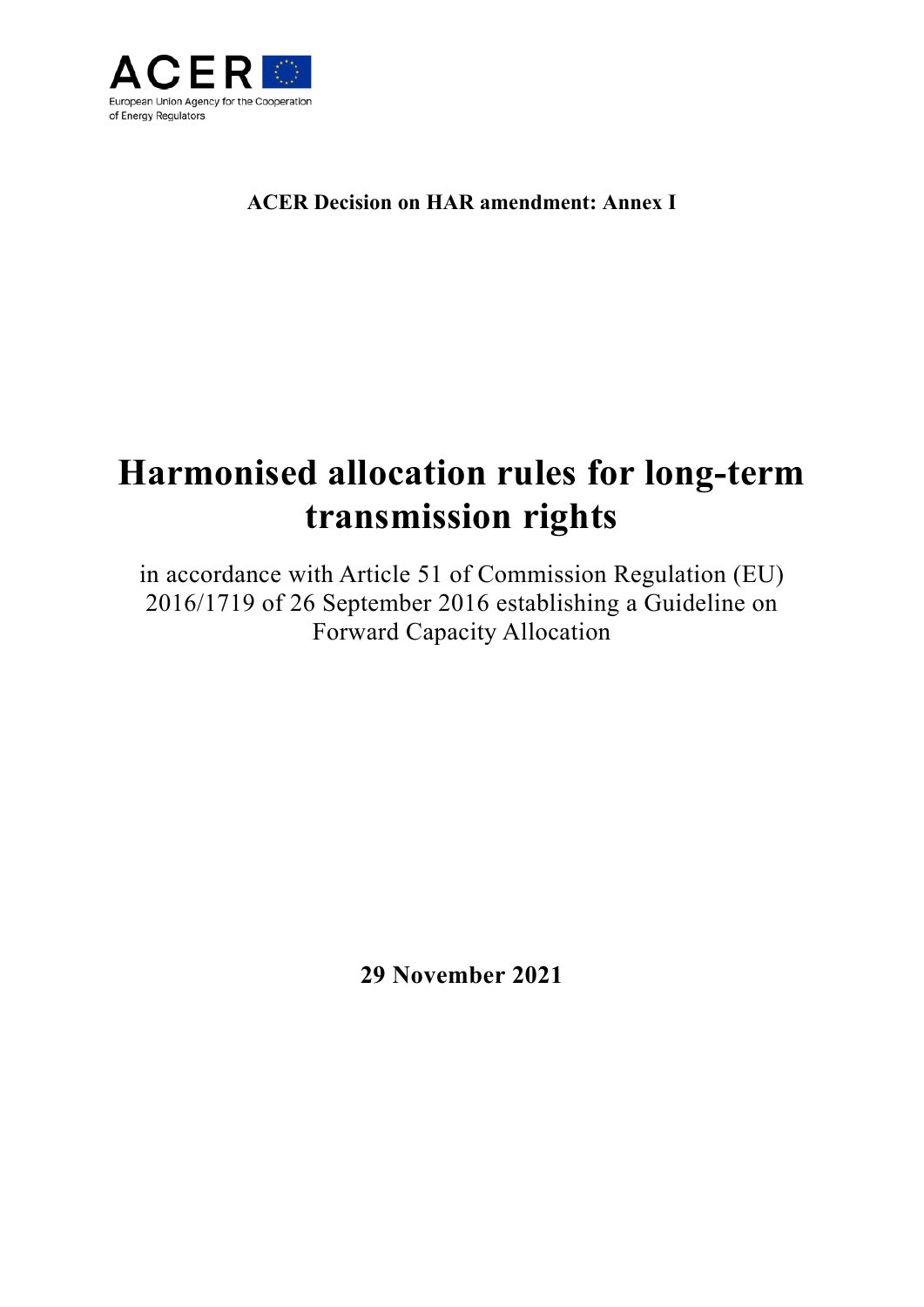# Table of contents

| Article 1                                                                       |  |  |  |
|---------------------------------------------------------------------------------|--|--|--|
| Article 2                                                                       |  |  |  |
| Article 3                                                                       |  |  |  |
| Article 4                                                                       |  |  |  |
| Article 5                                                                       |  |  |  |
| TITLE 2 Requirements and process for participation in Auctions and Transfer  11 |  |  |  |
| Article 6                                                                       |  |  |  |
| Article 7                                                                       |  |  |  |
| Article 8                                                                       |  |  |  |
| Article 9                                                                       |  |  |  |
| Article 10                                                                      |  |  |  |
| Article 11                                                                      |  |  |  |
| Article 12                                                                      |  |  |  |
| Article 13                                                                      |  |  |  |
| Article 14                                                                      |  |  |  |
| Article 15                                                                      |  |  |  |
| Article 16                                                                      |  |  |  |
| Article 17                                                                      |  |  |  |
| Article 18                                                                      |  |  |  |
|                                                                                 |  |  |  |
| Article 19                                                                      |  |  |  |
| Article 20                                                                      |  |  |  |
| Article 21                                                                      |  |  |  |
| Article 22                                                                      |  |  |  |
| Article 23                                                                      |  |  |  |
| Article 24                                                                      |  |  |  |
| Article 25                                                                      |  |  |  |
| Article 26                                                                      |  |  |  |
|                                                                                 |  |  |  |
| Article 27                                                                      |  |  |  |
| Article 28                                                                      |  |  |  |
| Article 29                                                                      |  |  |  |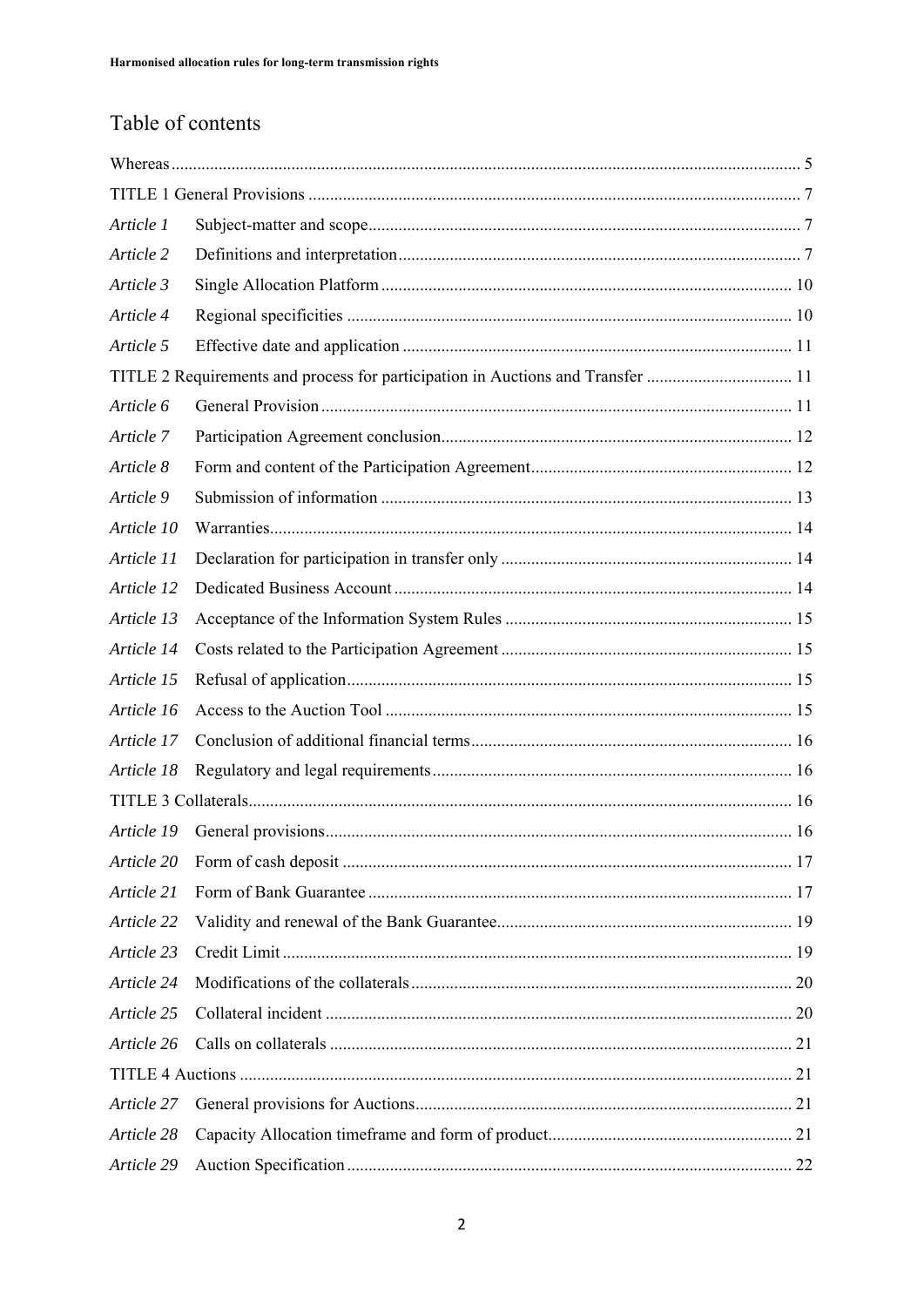| Article 30 |                                                                                       |  |
|------------|---------------------------------------------------------------------------------------|--|
| Article 31 |                                                                                       |  |
| Article 32 |                                                                                       |  |
| Article 33 |                                                                                       |  |
| Article 34 |                                                                                       |  |
| Article 35 |                                                                                       |  |
| Article 36 |                                                                                       |  |
| Article 37 |                                                                                       |  |
|            |                                                                                       |  |
| Article 38 |                                                                                       |  |
| Article 39 |                                                                                       |  |
| Article 40 |                                                                                       |  |
|            |                                                                                       |  |
| Article 41 |                                                                                       |  |
| Article 42 |                                                                                       |  |
| Article 43 |                                                                                       |  |
| Article 44 |                                                                                       |  |
|            |                                                                                       |  |
| Article 45 |                                                                                       |  |
| Article 46 |                                                                                       |  |
| Article 47 |                                                                                       |  |
| Article 48 | Remuneration of Long Term Transmission Rights holders for non-nominated Physical      |  |
|            |                                                                                       |  |
| Article 49 |                                                                                       |  |
| Article 50 |                                                                                       |  |
| Article 51 |                                                                                       |  |
| Article 52 |                                                                                       |  |
| Article 53 |                                                                                       |  |
| Article 54 | Fallback procedure for transfer of Long Term Transmission Rights  40                  |  |
| Article 55 |                                                                                       |  |
|            |                                                                                       |  |
| Article 56 | Triggering events and consequences of curtailment on Long Term Transmission Rights 40 |  |
| Article 57 |                                                                                       |  |
| Article 58 |                                                                                       |  |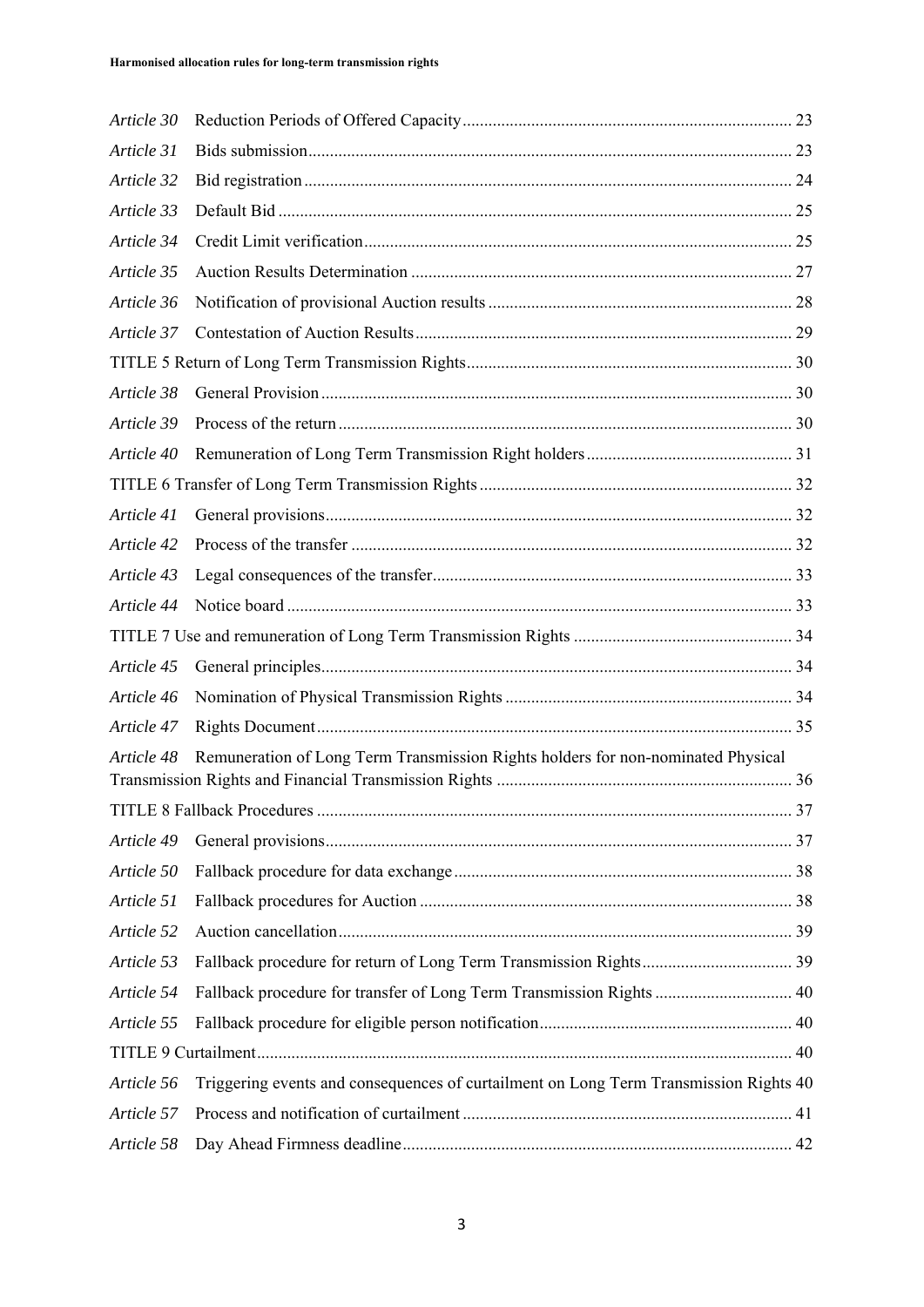| Article 59 | Compensation for curtailments to ensure operation remains within Operational Security        |  |
|------------|----------------------------------------------------------------------------------------------|--|
|            | Article 60 Reimbursement for curtailments due to Force Majeure before the Day Ahead Firmness |  |
| Article 61 | Reimbursement or compensation for curtailments due to Force Majeure or emergency             |  |
|            |                                                                                              |  |
| Article 62 |                                                                                              |  |
| Article 63 |                                                                                              |  |
| Article 64 |                                                                                              |  |
| Article 65 |                                                                                              |  |
| Article 66 |                                                                                              |  |
| Article 67 |                                                                                              |  |
|            |                                                                                              |  |
| Article 68 |                                                                                              |  |
| Article 69 |                                                                                              |  |
| Article 70 |                                                                                              |  |
| Article 71 |                                                                                              |  |
| Article 72 |                                                                                              |  |
| Article 73 |                                                                                              |  |
| Article 74 |                                                                                              |  |
| Article 75 |                                                                                              |  |
| Article 76 |                                                                                              |  |
| Article 77 |                                                                                              |  |
| Article 78 |                                                                                              |  |
| Article 79 |                                                                                              |  |
| Article 80 |                                                                                              |  |
| Article 81 |                                                                                              |  |
| Article 82 |                                                                                              |  |
| Article 83 |                                                                                              |  |
| Article 84 |                                                                                              |  |
| Article 85 |                                                                                              |  |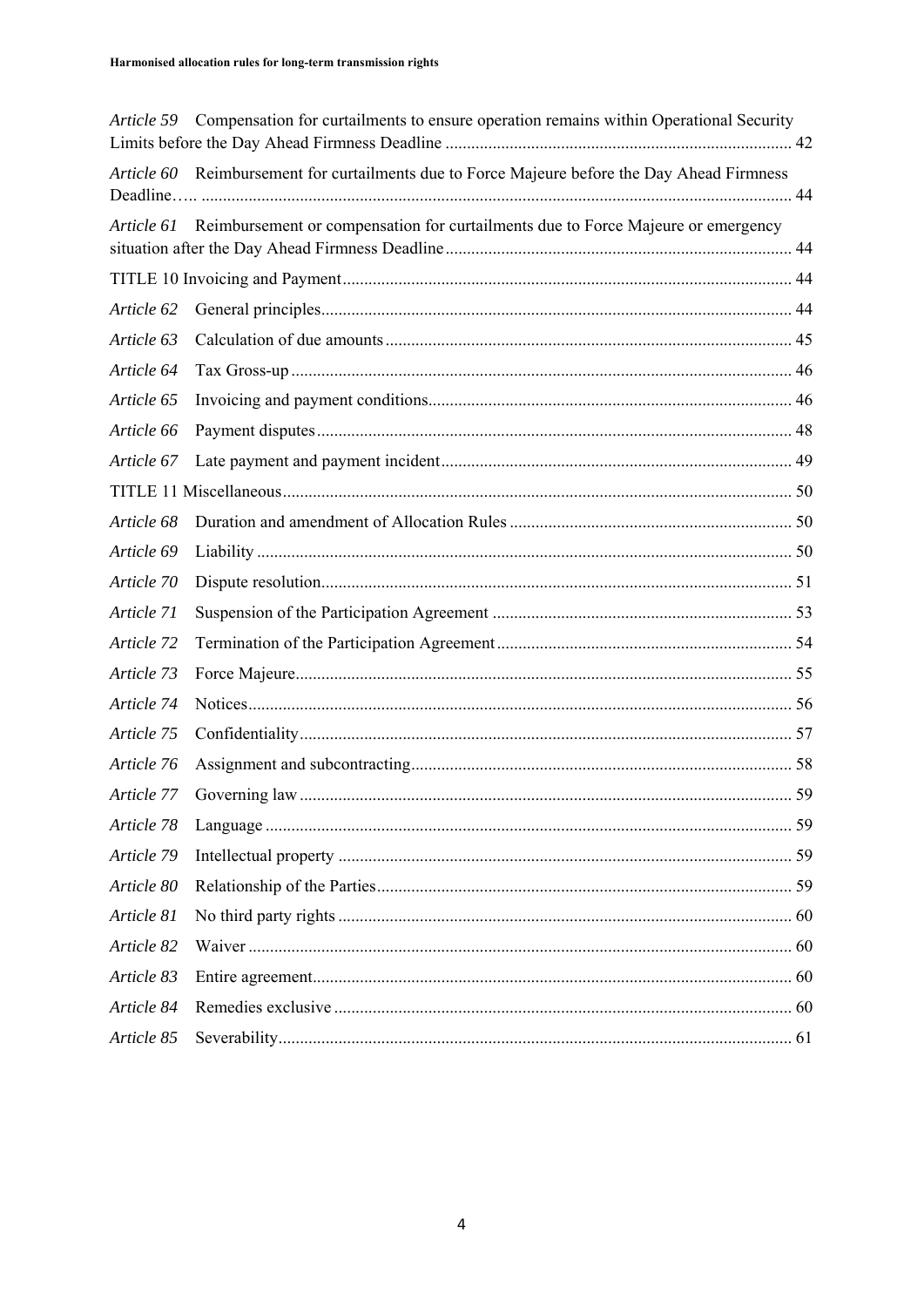#### **Whereas**

- (1) This document sets out the harmonised allocation rules for Long Term Transmission Rights on EU level (hereafter referred to as 'HAR') in accordance with Article 51 of Commission Regulation (EU) 2016/1719 establishing a guideline on Forward Capacity Allocation (hereafter referred to as the 'FCA Regulation'), thereby amending the HAR as approved by ACER's Decision No 14/2019 of 29 October 2019.
- (2) The HAR take into consideration the provisions on general principles of Regulation (EU) 2019/943 of the European Parliament and of the Council of 5 June 2019 on the internal market for electricity (hereafter referred to as 'Regulation (EU) 2019/943').
- (3) The HAR take into account the general principles, goals and other methodologies set out in the FCA Regulation. The goal of the FCA Regulation is the coordination and harmonisation of forward capacity calculation and allocation in the long term capacity markets, and it sets requirements for the TSOs to co-operate on a pan-European level; on the level of capacity calculation regions (hereinafter referred to as 'CCRs'), and across bidding zone borders.
- (4) In accordance with Article 52(2) of the FCA Regulation, the HAR should contain at least harmonised definitions and scope of applications, the description of the allocation process/procedure for Long Term Transmission Rights, including the minimum requirements for participation, financial matters, type of products offered in explicit auctions, nomination rules, curtailment and compensation rules, rules for market participants in case they are transferring their Long Term Transmission Rights, the use-it-or-sell-it principle, rules as regards force majeure and liability. In addition, the HAR should contain a contractual framework between the Single Allocation Platform and the market participants.
- (5) In accordance with Article 52(3) of the FCA Regulation, these HAR also contain regional or bidding zone border specific requirements with regard (but not limited) to the description of the type of Long Term Transmission Rights which are offered on each bidding zone border within the CCR, the type of Long Term Transmission Rights remuneration regime to be applied on each bidding zone border within the CCR according to the allocation in the day-ahead time frame, the implementation of alternative coordinated regional fallback solutions, the regional compensation rules defining regional firmness regimes. These specific requirements are detailed in the relevant annexes to the HAR for the concerned regions or bidding zone borders, which should be approved by the concerned regulatory authorities. The regional or bidding zone border specific requirements shall not include any kinds of regional specificity that significantly deviates from the HAR or even from the FCA Regulation itself.
- (6) This document thus contains the provisions of the HAR, applicable to the bidding zone borders in the EU, unless otherwise decided by the relevant regulatory authorities in accordance with Article 30 of the FCA Regulation.
- (7) The HAR generally contribute to the achievement of the objectives of Article 3 of the FCA Regulation. In particular, the HAR serve the objective of promoting effective long-term crosszonal trade with long‐term cross‐zonal hedging opportunities for market participants as the harmonisation of all the relevant rules will ease the creation of a level-playing field across Europe.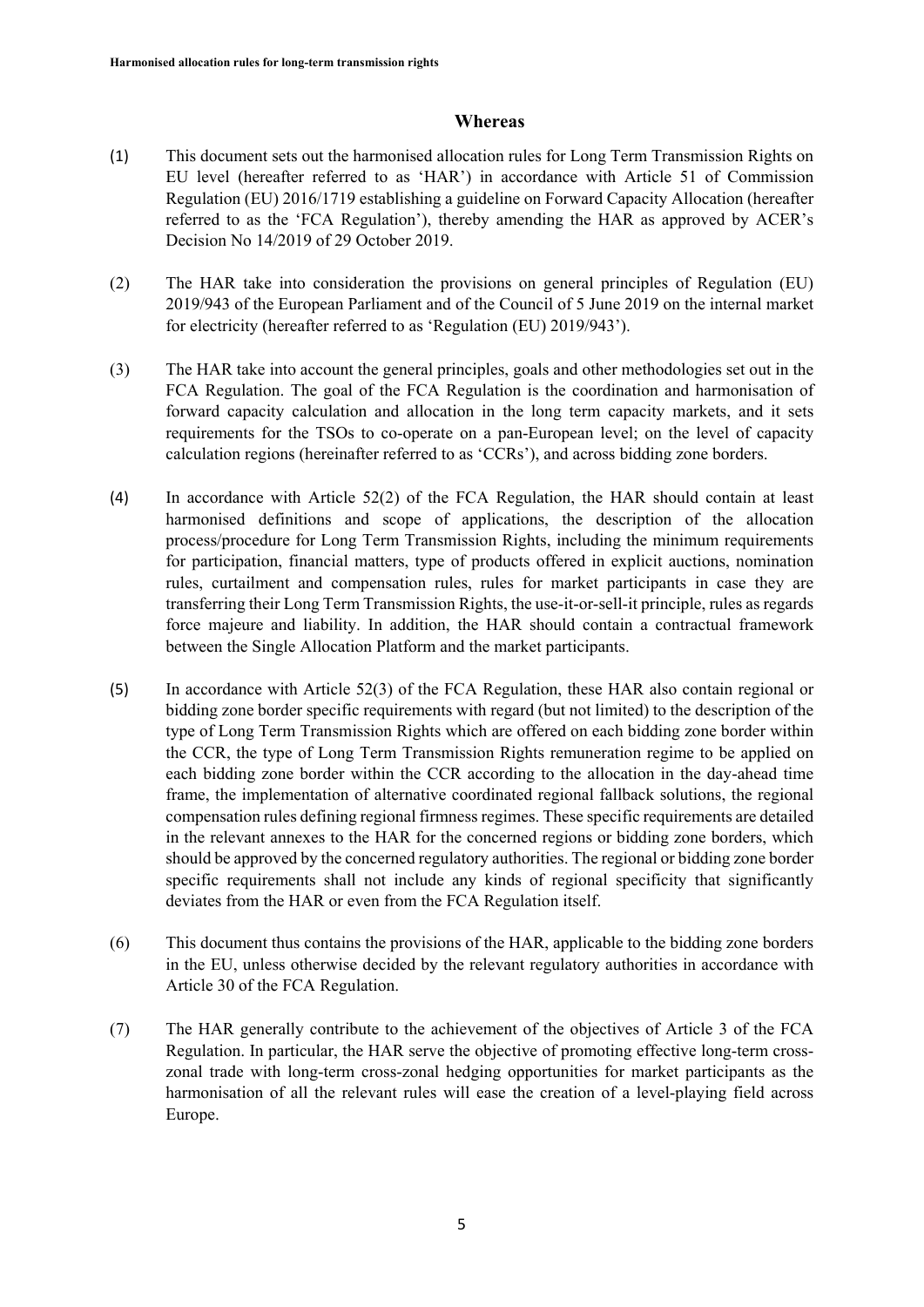- (8) The objective of optimising the allocation of long-term cross-zonal capacity is achieved with this HAR, notably because the harmonised rules will simplify the trading activities for longterm products across European borders.
- (9) Also the HAR contributes to the provision of non-discriminatory access to long-term crosszonal capacity by harmonising the process of participating in the long-term auctions (or transferring that right). To this end, HAR detail the necessary participation agreement to be signed by all interested parties. This agreement also allows access to the auction tools of the Single Allocation Platform.
- (10) Furthermore, the HAR ensure fair and non-discriminatory treatment of all affected parties, as it sets rules to be applied by all parties. Additionally, the HAR assure transparency for the information relating to the auctions for Long Term Transmission Rights.
- (11) Further, the HAR provide for a regime which respects the need for a fair and orderly forward capacity allocation and orderly price formation as a harmonised set of allocation rules is envisaged with a single capacity allocation algorithm based on merit order priority in the allocation.
- (12) Regarding the objective of transparency and reliability of information on forward capacity allocation, the HAR clarify which information is to be published by the Single Allocation Platform in a centralized manner and which should be considered as confidential.
- (13) Also the HAR contribute to the efficient long-term operation and development of the electricity transmission system and electricity sector in the Union, as they optimise allocation of long-term capacity, reflecting congestion on all EU borders in an efficient way.
- (14) In conclusion, the HAR contribute to the general objectives of the FCA Regulation to the benefit of all market participants and electricity end consumers.
- (15) Article 51 of the FCA Regulation requires all TSOs to develop the HAR. The TSOs who are responsible for the development of the proposal and submitted it to ACER are the following: APG - Austrian Power Grid AG, VÜEN-Vorarlberger Übertragungsnetz GmbH, Elia - Elia System Operator S.A., ESO – Electroenergien Sistemen Operator EAD, HOPS - Croatian Transmission System Operator Ltd, ČEPS - ČEPS, a.s., Energinet - Energinet, Elering - Elering AS, Fingrid - Fingrid OyJ, Kraftnät Åland Ab, RTE - Réseau de Transport d'Electricité, S.A, Amprion - Amprion GmbH, TransnetBW -TransnetBW GmbH, TenneT GER - TenneT TSO GmbH, 50Hertz - 50Hertz Transmission GmbH, IPTO - Independent Power Transmission Operator S.A., MAVIR ZRt. - MAVIR Magyar Villamosenergia-ipari Átviteli Rendszerirányító Zártkörűen Működő Részvénytársaság ZRt., EirGrid - EirGrid plc, Terna - Terna SpA, Augstsprieguma tïkls - AS Augstsprieguma tïkls, LITGRID - LITGRID AB, CREOS Luxembourg - CREOS Luxembourg S.A., TenneT TSO - TenneT TSO B.V., PSE - PSE S.A., REN - Rede Eléctrica Nacional, S.A., Transelectrica - C.N. Transelectrica S.A., SEPS - Slovenská elektrizačná prenosovú sústava, a.s., ELES - ELES, d.o.o, REE - Red Eléctrica de España S.A.U, Svenska Kraftnät ‐ Affärsverket Svenska Kraftnät, SONI System Operator for Northern Ireland Ltd.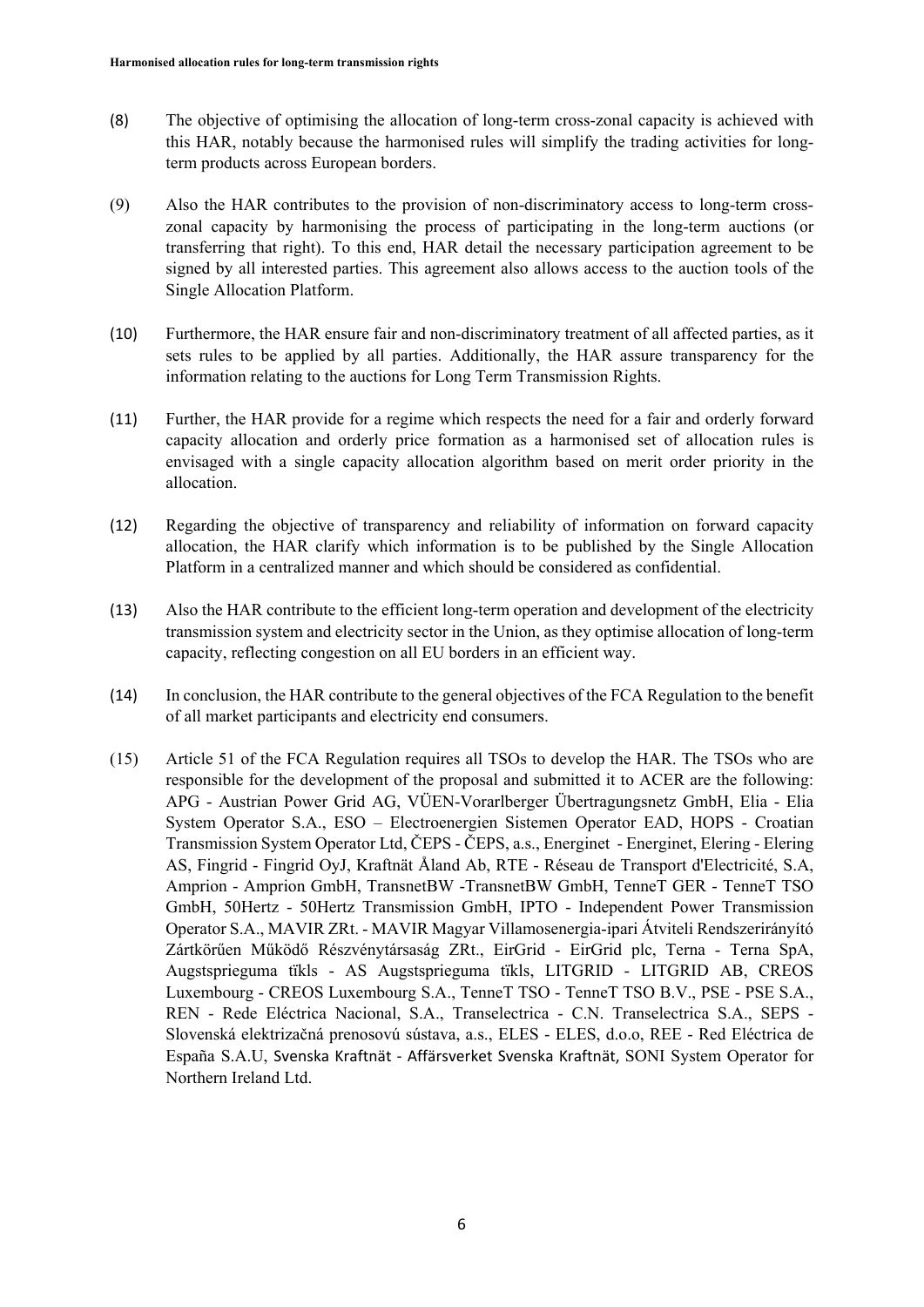# **TITLE 1 General Provisions**

#### *Article 1*

# **Subject-matter and scope**

- 1. These Allocation Rules including the related regional and/ or border specific annexes, contain the terms and conditions for the allocation of Long Term Transmission Rights on Bidding Zone borders in the European Union, it being understood that the Registered Participant will accede to these rules by the signature of the Participation Agreement. In particular, the Allocation Rules set out the rights and obligations of Registered Participants as well as the requirements for participation in Auctions, they describe the process of Auction, including the determination of Marginal Price as a result of Auction, the conditions for transfer and return of Long Term Transmission Rights, for remuneration of holders of such returned Long Term Transmission Rights, and the processes for curtailment of Long Term Transmission Rights and invoicing/payment.
- 2. The Auctions and transfer of Long Term Transmission Rights refer to Cross Zonal Capacity only and Registered Participants may invoke no other right in connection with the Long Term Transmission Rights allocated to them than the rights in accordance with the provisions of these Allocation Rules.
- 3. The Single Allocation Platform will publish and keep up-to-date on its website a list of borders where Long Term Transmission Rights are allocated, together with information on the type of Long Term Transmission Rights and the applicability of a cap on compensation for curtailment according to Article 59 paragraph 2 or paragraph 3.

#### *Article 2*

# **Definitions and interpretation**

- 1. Capitalised terms used in these Allocation Rules shall have the meaning given to them in Article 2 of Regulation (EU) 2019/943, Article 2 of Regulation (EC) 2013/543, Article 2 of Regulation (EU) 2015/1222, Article 2 of Directive 2019/944, and in Regulation (EU) 2016/1719.
- 2. In addition, the following definitions shall apply:
	- 1. 'Affiliate' means, in relation to any person, any other person that directly or indirectly controls, is controlled by or is under direct or indirect common control with that person as control is defined in the EU Regulation (EC) No 139/2004 of 20 January 2004 on the control of concentrations between undertakings;
	- 2. 'Auction Tool' means the information technology system used by the Single Allocation Platform to perform Auctions and to facilitate other procedures described in these Allocation Rules such as transfer or return of Long Term Transmission Rights;
	- 3. 'Auction Specification' means a list of specific characteristics of a particular Auction, including the nature of offered products and relevant dates;
	- 4. 'Bank Guarantee' means an unconditional and irrevocable standby letter of credit or letter of guarantee issued by a bank;
	- 5. 'Bid' means a pair of Bid Quantity and Bid Price offered by a Registered Participant participating in an Auction;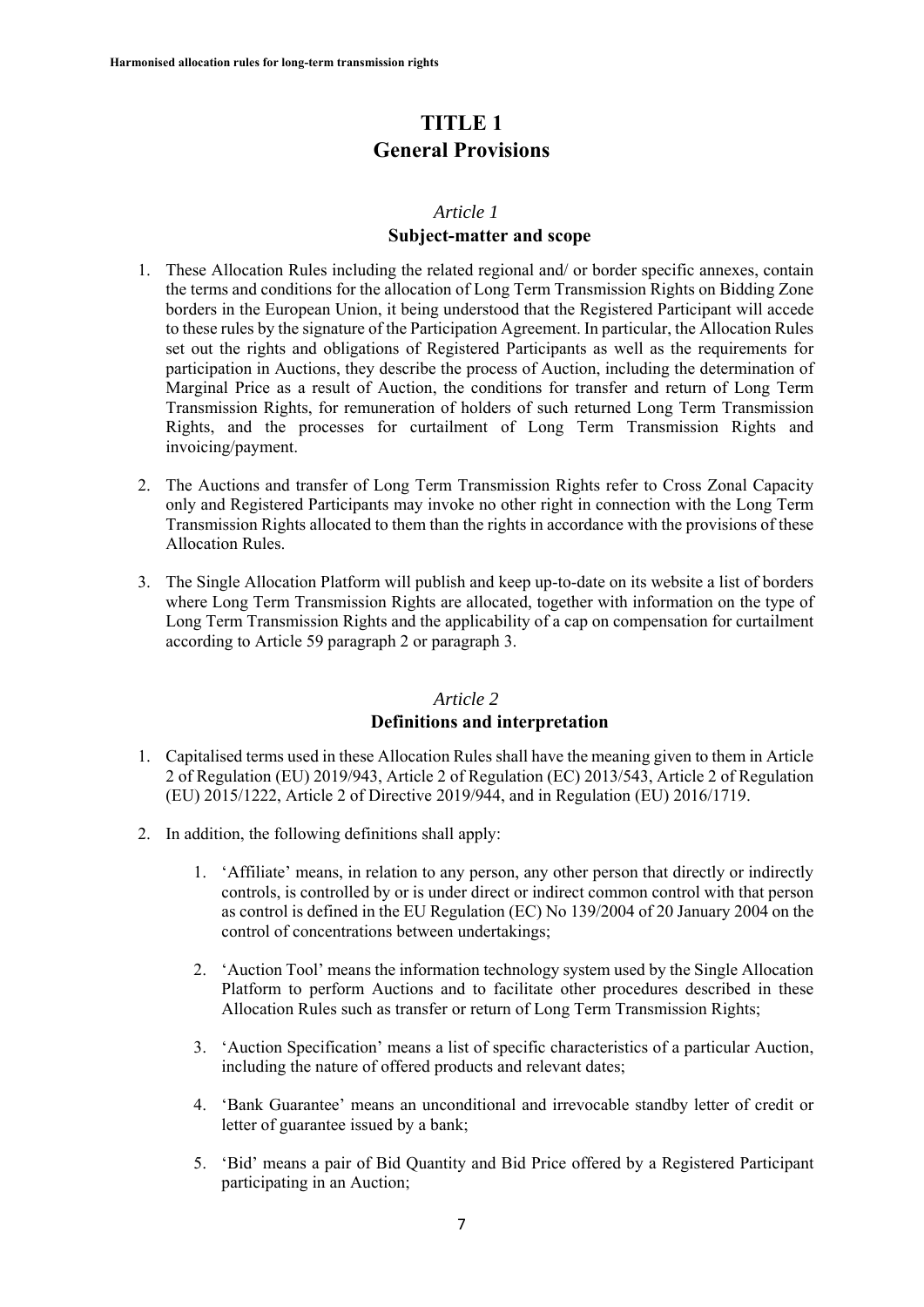- 6. 'Bid Price' means the price which a Registered Participant is willing to pay for one (1) MW and hour of Long Term Transmission Rights;
- 7. 'Bid Quantity' means the amount of Long Term Transmission Rights in MW requested by a Registered Participant;
- 8. 'Bidding Period' means the time period within which the Registered Participants wishing to participate in an Auction may submit their Bids;
- 9. 'Business Account' means a dedicated deposit account opened at the financial institution selected by the Single Allocation Platform in the name of the Single Allocation Platform or at the discretion of the Single Allocation Platform opened by the Registered Participant, but with the Single Allocation Platform as the beneficiary of the dedicated cash deposit, which may be used for payments by the Registered Participant;
- 10. 'Credit Limit' means the amount of the collaterals which may be used to cover any Bid submission in subsequent Auctions and is not used for outstanding payment obligations;
- 11. 'EIC Code' means the ENTSO-E Energy Identification Coding Scheme identifying the parties in a cross-border trade;
- 12. 'Financial Transmission Right Option' means a right entitling its holder to receive a financial remuneration based on the day-ahead allocation results between two Bidding Zones during a specified period of time in a specific direction;
- 13. 'Financial Transmission Right Obligation' means a right entitling its holder to receive financial remuneration or obliging its holder to provide financial remuneration based on the day-ahead allocation results between two Bidding Zones during a specified period of time in a specific direction;
- 14. 'Force Majeure' means any unforeseeable or unusual event or situation beyond the reasonable control of a Party and/or the relevant TSOs, and not due to a fault of the Party and/or the relevant TSOs, which cannot be avoided or overcome with reasonable foresight and diligence, which cannot be solved by measures which are from a technical, financial or economic point of view reasonably possible for the Party and/or the relevant TSOs, which has actually happened and is objectively verifiable, and which makes it impossible for the Party and/or the relevant TSOs to fulfil, temporarily or permanently, its obligations;
- 15. 'Information System Rules' means the terms and conditions for access to and use of the Auction Tool by Registered Participants as published on the Single Allocation Platform's website;
- 16. 'Interconnector' means the interconnector as defined in Article 2 of Regulation (EU) 2019/943;
- 17. 'Marginal Price' means the price determined at a particular Auction to be paid by all the Registered Participants for each MW and hour of acquired Long Term Transmission Right;
- 18. 'Participation Agreement' means the agreement, by which the Parties undertake to comply with the terms and conditions for Cross Zonal Capacity Allocation as contained in these Allocation Rules;
- 19. 'Party/ Parties' means the Single Allocation Platform and/or a Registered Participant referred to individually as Party or collectively as Parties;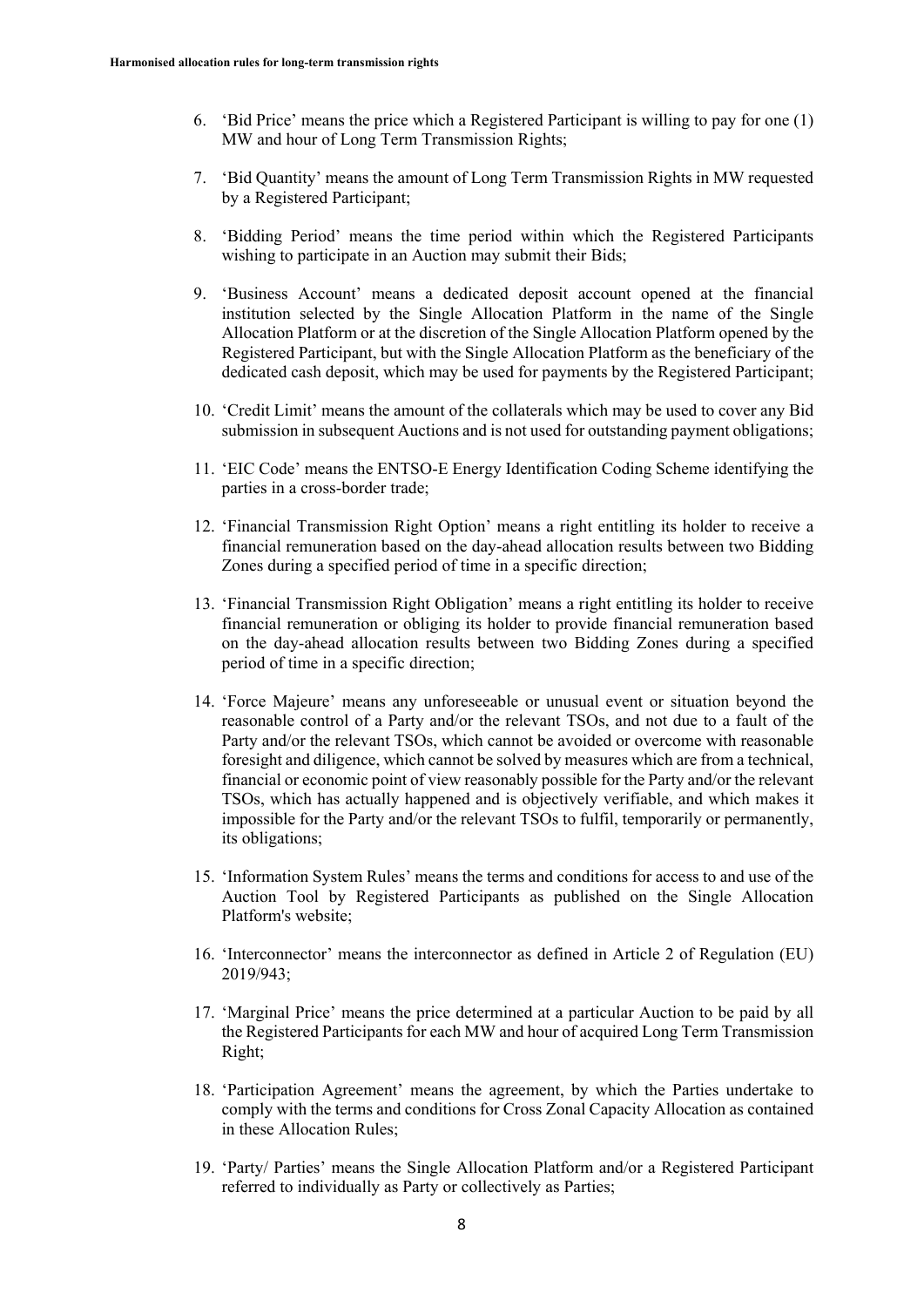- 20. 'Physical Transmission Right' means a right entitling its holder to physically transfer a certain volume of electricity in a certain period of time between two Bidding Zones in a specific direction;
- 21. 'Product Period' means the time and date on which the right to use the Long Term Transmission Right commences and the time and date on which the right to use the Long Term Transmission Right ends;
- 22. 'Reduction Period' means a period of time, i.e. specific calendar days and/or hours, within the Product Period in which Cross Zonal Capacities with a reduced amount of MW are offered taking into account a foreseen specific network situation (e.g. planned maintenance, long-term outages);
- 23. 'Registered Participant' means a market participant which has entered into a Participation Agreement with the Single Allocation Platform;
- 24. 'Rights Document' means a document containing the information of the maximum amount of allocated Physical Transmission Rights that can be nominated by a market participant per Bidding Zone border per day per hour and per direction or the maximum amount of Financial Transmission Rights that will be considered for financial remuneration, taking into account the volume of Long Term Transmission Rights initially acquired, the subsequent transfers and returns, and any possible curtailments which occurred before the issuance of the Rights Document.;
- 25. 'Working Day' means the calendar days from Monday to Friday, with the exception of public holidays as specified on the website of the Single Allocation Platform;
- 26. 'Working Hours' means the hours on Working Days specified within the Participation Agreement;
- 3. In these Allocation Rules, including its annexes, unless the context requires otherwise:
	- (a) Any reference to the word Bidding Zone border may cover all interconnectors collectively or, for the purpose of the application of a cap to compensations with the meaning of Article 59(2) or 59(3) of these Allocation Rules, only one or a subset of interconnector(s) at this Bidding Zone border
	- (b) the singular indicates the plural and vice versa;
	- (c) references to one gender include all other genders;
	- (d) the table of contents, headings and examples are inserted for convenience only and do not affect the interpretation of the Allocation Rules;
	- (e) the word 'including' and its variations are to be construed without limitation;
	- (f) any reference to legislation, regulations, directive, order, instrument, code or any other enactment shall include any modification, extension or re-enactment of it then in force;
	- (g) any reference to another agreement or document, or any deed or other instrument is to be construed as a reference to that other agreement, or document, deed or other instrument as amended, varied, supplemented, substituted or novated from time to time;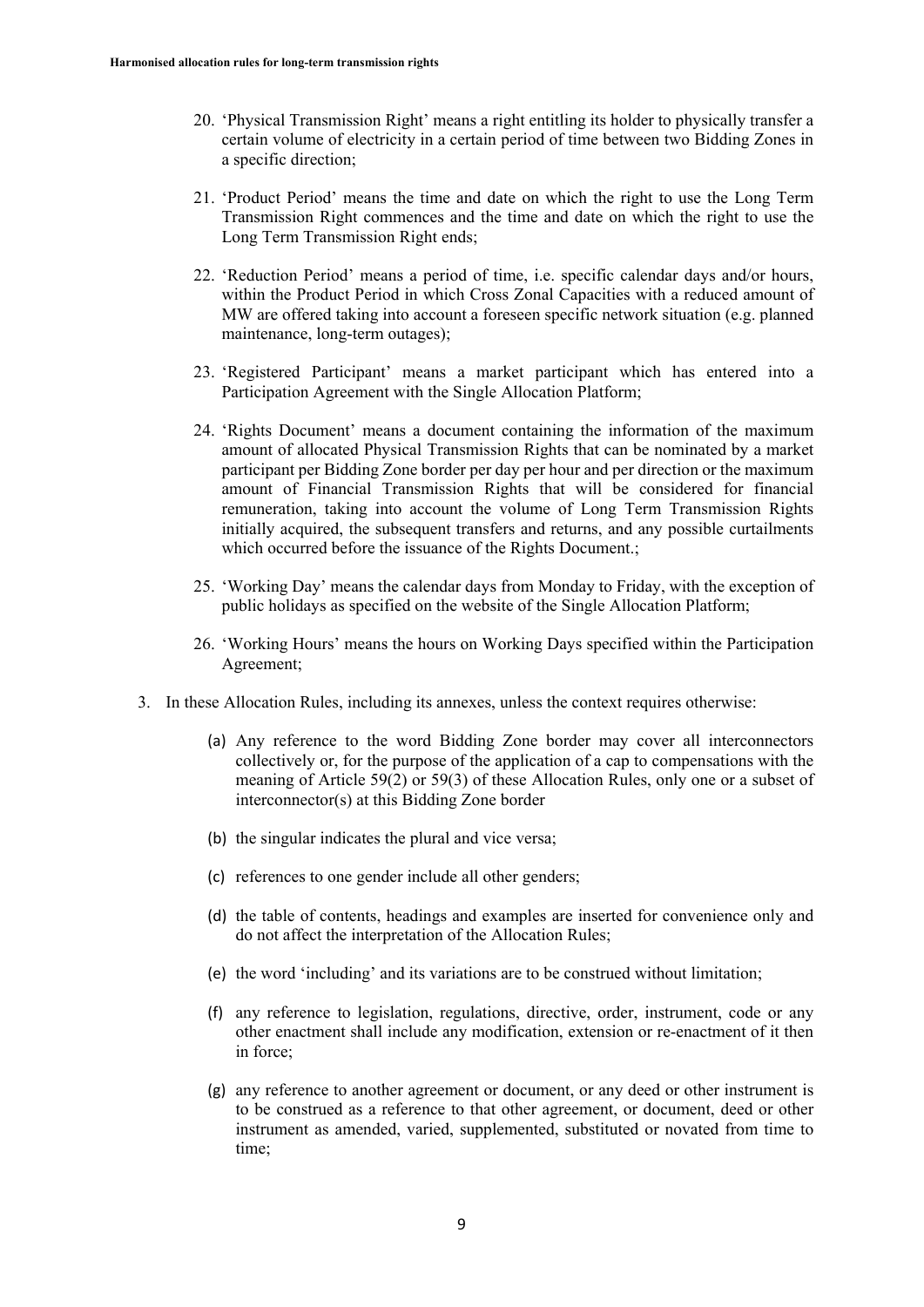- (h) a reference to time is a reference to CET/CEST time unless otherwise specified;
- (i) where the Single Allocation Platform is required to publish any information under these Allocation Rules, it shall do so by making the information or data available on its website and/or via the Auction Tool; and
- (j) any reference to Financial Transmission Rights shall cover both FTR-Options and FTR-Obligations.

#### **Single Allocation Platform**

- 1. The Single Allocation Platform shall undertake the allocation functions in accordance with these Allocation Rules and in accordance with applicable European Union legislation.
- 2. For the purposes of these Allocation Rules the Single Allocation Platform shall be the party signing the Participation Agreement with the Registered Participant.
- 3. For the purpose of the Participation Agreement with the Registered Participant, the Single Allocation Platform shall publish a consolidated version of these Allocation Rules including the annexes thereto as they enter into force in accordance with the applicable national regulatory regimes. In case of a conflict between the consolidated version by the Single Allocation Platform and the Allocation Rules including the annexes as entered into force in accordance with the applicable national regulatory regimes, the latter shall prevail.

#### *Article 4*

#### **Regional specificities**

- 1. Regional or border specificities may be introduced for one or more Bidding Zone borders. Such regional or border specificities shall enter into force in accordance with the applicable national regulatory regime and be attached as annexes to these Allocation Rules. In case these annexes need to be amended based on a decision of the relevant National Regulatory Authorities, Article 68 shall apply.
- 2. If there is an inconsistency between any of the provisions in the main body of these Allocation Rules and the regional or border specific annexes, the provisions in the annexes shall prevail.
- 3. TSOs may propose such regional or Bidding Zone border specificities in particular for, but without limitation to:
- 4. the description of the type of Long Term Transmission Rights which are offered on each Bidding Zone border within the capacity calculation region;
- 5. the type of Long Term Transmission Rights remuneration regime to be applied on each Bidding Zone border according to the allocation in the day-ahead timeframe in derogation to the rules of Title 7 of these Allocation Rules;
- 6. the implementation of alternative coordinated regional fallback solutions in derogation or in addition to the rules of Title 8 of these Allocation rules; and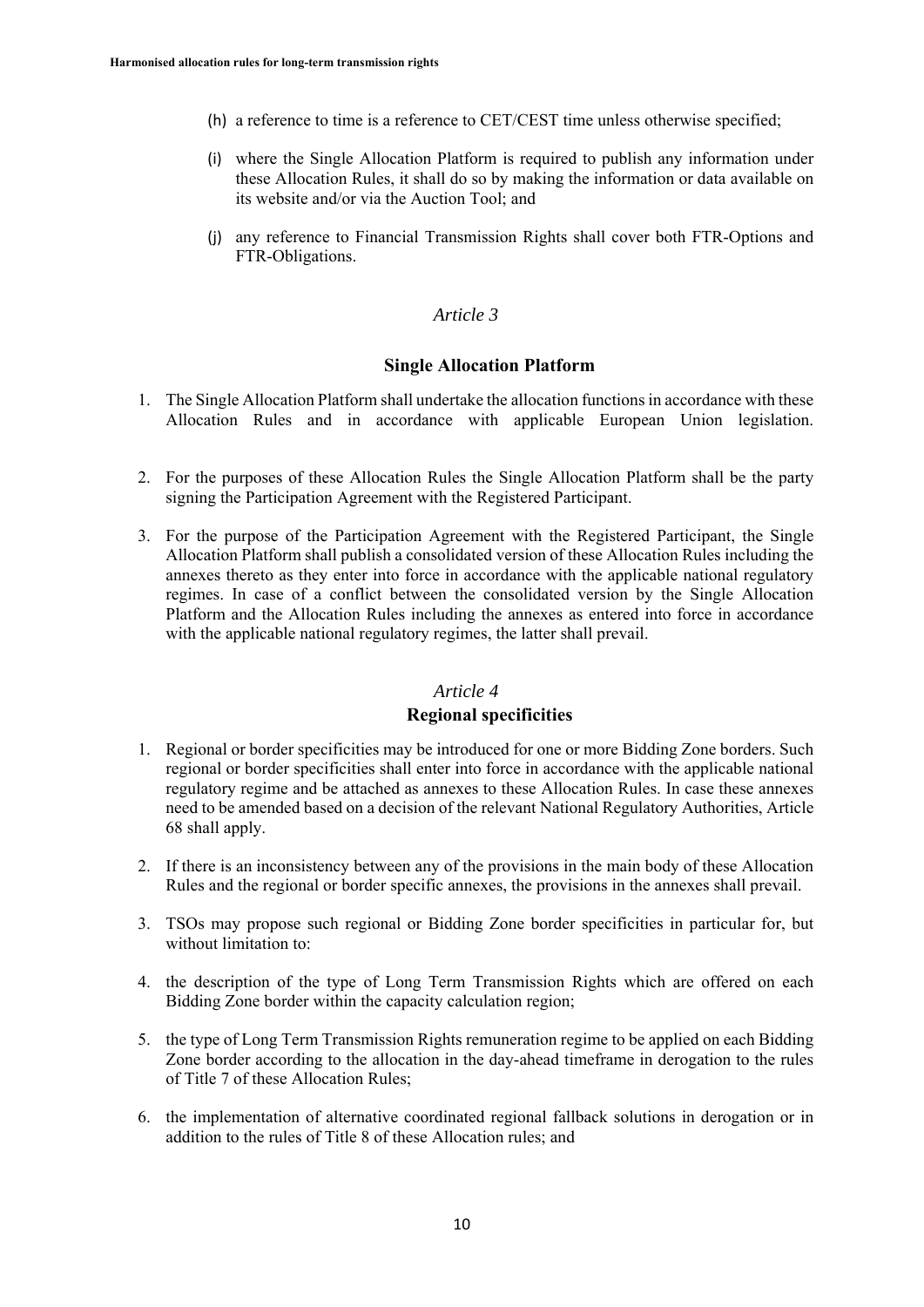7. compensation rules defining regional or border specific firmness regimes pursuant to Article 55 of the FCA Regulation.

### *Article 5*

### **Effective date and application**

- 1. These Allocation Rules shall enter into force in accordance with the applicable national regulatory regimes and on the date announced by the Single Allocation Platform.
- 2. These Allocation Rules apply to Capacity Allocation for Long Term Transmission Rights with the delivery period to be specified by the Single Allocation Platform on its website upon the entry into force of these Allocation Rules, it being understood that the said delivery period shall be from 1 January in the subsequent year following the adoption of these Allocation Rules in accordance with Article 4 of the FCA Regulation.
- 3. Unless expressly stated otherwise by the regional or border specific annex(es) or otherwise required by the applicable governing law, these Allocation Rules shall govern all rights and obligations in connection with Long Term Transmission Rights acquired before the entry into force of these Allocation Rules but with the delivery date after 1 January of the year published on the Single Allocation Platform's website in accordance with paragraph 2 of this Article.

# **TITLE 2**

# **Requirements and process for participation in Auctions and Transfer**

# *Article 6*

#### **General Provision**

- 1. Market participants may acquire a Long term Transmission Right only from participation in Auctions and/or via transfer.
- 2. The participation both in Auctions and in transfers requires that the market participant:
	- (a) concludes a valid and effective Participation Agreement in accordance with Article 7 to Article 15; and
	- (b) has access to the Auction Tool in accordance with Article 16.
- 3. The participation in Auctions requires that market participants, in addition to the conditions set forth in the previous paragraph, fulfil also the following conditions:
	- (a) they comply with the requirements for provision of collaterals as specified in Title 3; and
	- (b) they accept additional financial terms where needed in accordance with Article 17.
- 4. In any case, market participants have to fulfil the obligations as specified in the relevant Titles of these Allocation Rules.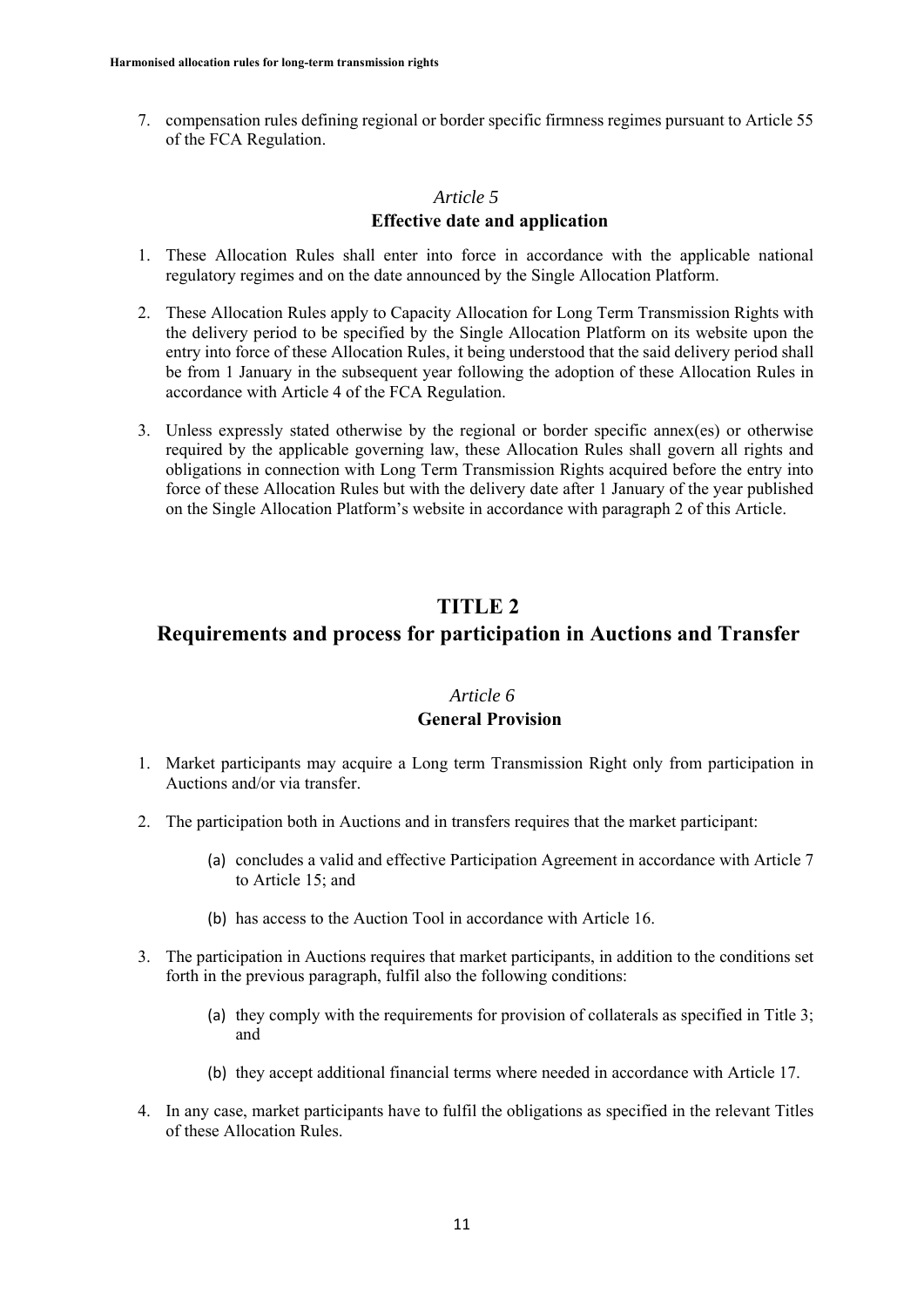# *Article 7* **Participation Agreement conclusion**

- 1. At least nine (9) Working Days before the first participation in an Auction, any market participant may apply to be a party to a Participation Agreement by submitting, to the Single Allocation Platform, two (2) signed copies of the Participation Agreement in case of handwritten signature(s), as published on the website of the Single Allocation Platform, together with all duly completed information and documents required by 0 to Article 16. The Participation Agreement shall be signed with handwritten signature(s) or qualified electronic signature(s) (QES). The Single Allocation Platform shall assess the completeness of the information submitted in accordance with 0 and Article 13 within seven (7) Working Days of receipt of the completed and signed Participation Agreement.
- 2. The Single Allocation Platform shall before the expiration of the seven (7) Working Days deadline ask the market participant to provide any outstanding information which the market participant fails to submit with its Participation Agreement. On receipt of the outstanding information, the Single Allocation Platform shall within an additional seven (7) Working Days review the information and inform the market participant if any further information is required.
- 3. Once the Single Allocation Platform has received all necessary information, it shall return one copy of the Participation Agreement signed by it to the market participant without undue delay. Signature of the Participation Agreement by the Single Allocation Platform shall not itself indicate compliance with any other condition set in these Allocation Rules for the participation in the Auctions. The Participation Agreement comes into force on the date of signature by the Single Allocation Platform.
- 4. The Single Allocation Platform shall publish a list of Registered Participants eligible to transfer Long Term Transmission Rights.

#### *Article 8*

# **Form and content of the Participation Agreement**

- 1. The form of the Participation Agreement and the requirements for its completion shall be published by the Single Allocation Platform and may be amended from time to time by the Single Allocation Platform without changing any terms and conditions specified in these Allocation Rules unless otherwise stated in these Allocation Rules.
- 2. As a minimum, the Participation Agreement will require the market participant to:
	- (a) provide all necessary information in accordance with 0 and Article 13; and
	- (b) agree to be bound by and comply with these Allocation Rules.
- 3. Nothing in these Allocation Rules shall prevent the Single Allocation Platform and the Registered Participant from agreeing in the Participation Agreement additional rules, out of the scope of these Allocation Rules, including but not limited to the participation in day-ahead or Intraday Explicit Allocation or any fall-back process for day-ahead Implicit Allocation.
- 4. In the event of difficulty of interpretation, contradiction or ambiguity between these Allocation Rules and the Participation Agreement, the text of the Allocation Rules shall prevail.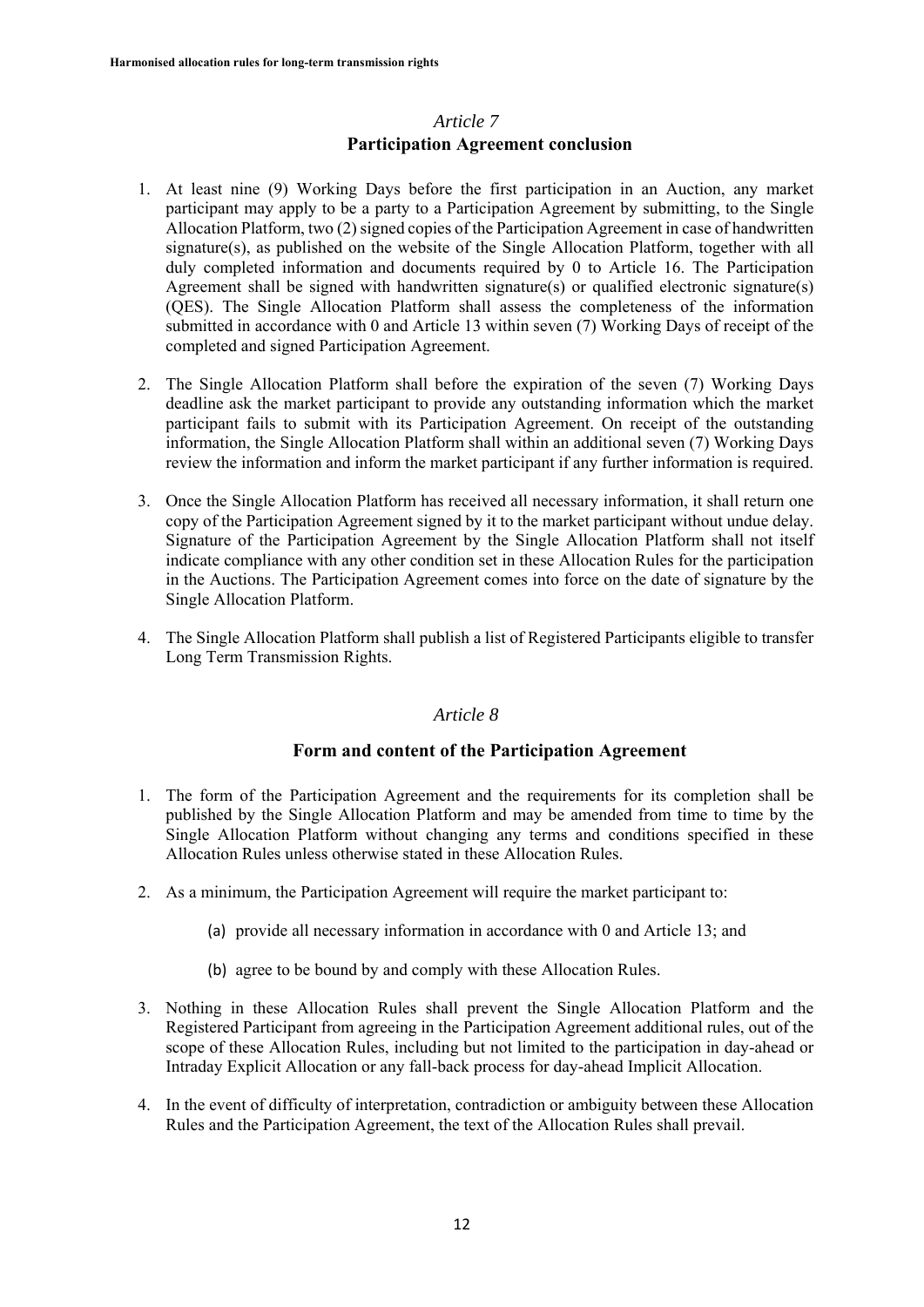### **Submission of information**

- 1. The market participant shall submit the following information with its completed and signed Participation Agreement:
	- (a) name and registered address of the market participant including general email and telephone number of the market participant for notifications in accordance with Article 74.
	- (b) if the market participant is a legal person, an extract of the registration of the market participant in the commercial register of the competent authority;
	- (c) details regarding the beneficial ownership as defined in the relevant legal provisions transposing Article 3(6) of Directive (EU) 2015/849 of the European Parliament and of the Council of 20 May 2015 on the prevention of the use of the financial system for the purposes of money laundering or terrorist financing;
	- (d) contact details and names of persons authorised to represent the market participant and their function;
	- (e) EU VAT registration number or similar tax identification information where EU VAT is not applicable ;
	- (f) Taxes and levies to be considered for invoices and collateral calculations:
	- (g) A unique Energy Identification Code (EIC) which has been registered in the Centralised European Register of Energy Market Participants (CEREMP). The uniqueness shall be verified in CEREMP;
	- (h) bank account information evidenced by a bank account identification document for all payments to the applicant to be used by the Single Allocation Platform;
	- (i) financial contact person for collaterals, invoicing and payment issues, and their contact details (email and telephone number) for notifications where required in these Allocation Rules in accordance with Article 74;
	- (j) commercial contact person and their contact details (email and telephone number) for notifications where required in these Allocation Rules in accordance with Article 74; and
	- (k) operational contact person and their contact details (email and telephone number) for notifications where required in these Allocation Rules in accordance with Article 74.
	- (l) ACER Registration Code (ACER Code) assigned by the European Agency for the Cooperation of Energy Regulators (ACER) during the market participant's registration process with its respective regulatory authority, and as reported on CEREMP.
- 2. A Registered Participant shall ensure that all data and other information that it provides to the Single Allocation Platform pursuant to these Allocation Rules (including information in its Participation Agreement) is and remains accurate and complete in all material respects and must promptly notify the Single Allocation Platform of any change.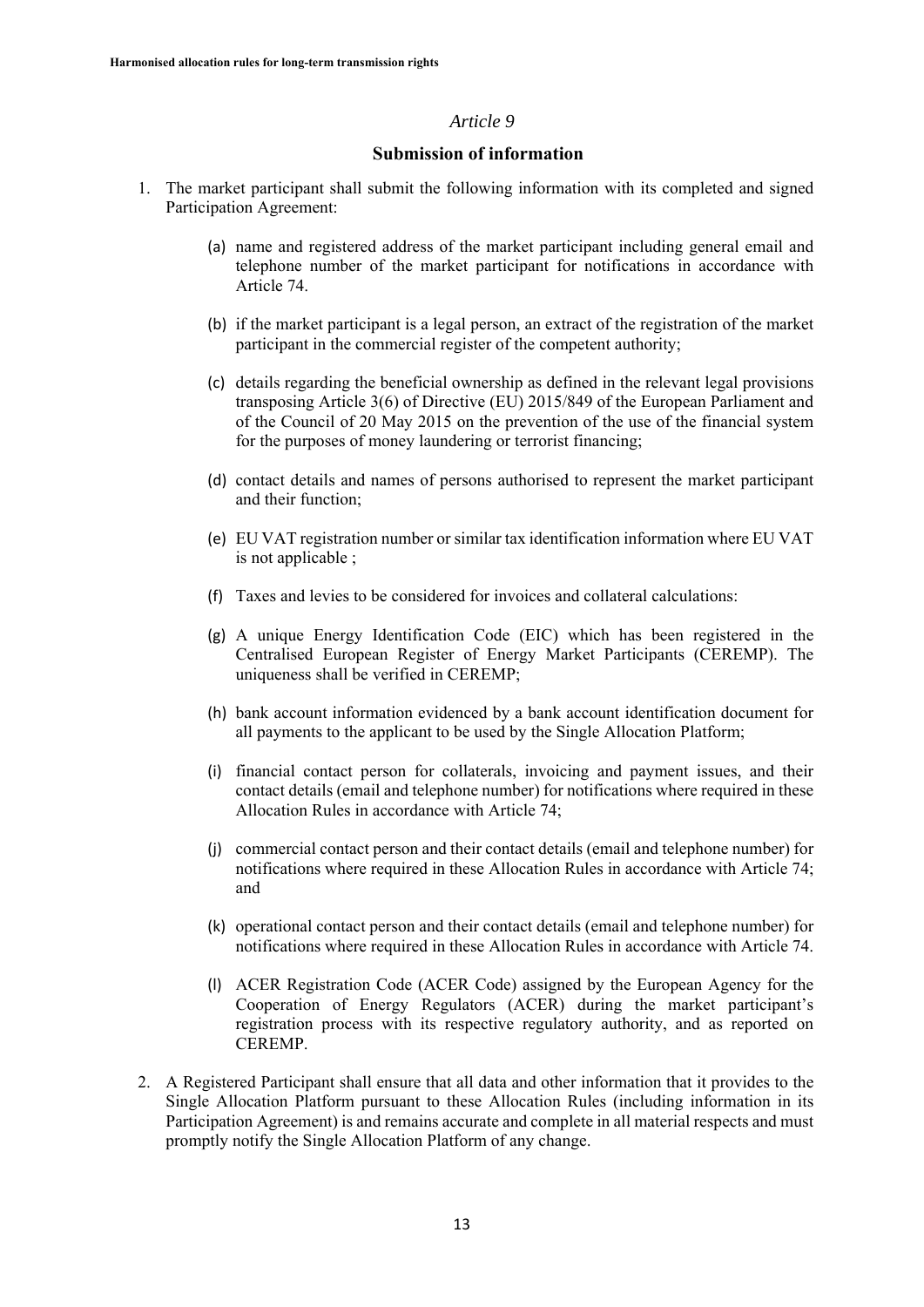- 3. A Registered Participant shall notify the Single Allocation Platform if there is any change to the information, submitted in accordance with paragraph 1 of this Article, at least nine (9) Working Days before the change comes into effect and, where that is not possible, without delay after the Registered Participant becomes aware of the change.
- 4. The Single Allocation Platform will confirm the registration of the change or send a refusal note of registration of the change to the Registered Participant, at the latest, seven (7) Working Days after the receipt of the relevant notification of change. The confirmation or refusal note will be sent via electronic means as specified by the Single Allocation Platform on its website. If the Single Allocation Platform refuses to register the change, the reason shall be provided in the refusal note.
- 5. The change becomes valid on the day of the delivery of the confirmation to the Registered Participant.
- 6. If additional information is required from a Registered Participant as a consequence of an amendment to these Allocation Rules, then the Registered Participant shall submit the additional information to the Single Allocation Platform within twelve (12) Working Days after the request for such submission by the Single Allocation Platform.

#### **Warranties**

- 1. By the signature of the Participation Agreement the market participant warrants that:
	- (a) it has not commenced any proceedings seeking a judgement of insolvency or bankruptcy or any other relief under any bankruptcy or insolvency law or other similar law affecting creditors' rights;
	- (b) no insolvency, bankruptcy or other similar legal proceeding affecting creditors' rights have been commenced in relation to the applicant;
	- (c) no winding-up or liquidation proceedings have been commenced with regard to the applicant; and
	- (d) it has no overdue payment obligations towards any current, previous or future platform for forward capacity allocation.

#### *Article 11*

# **Declaration for participation in transfer only**

As part of the submission of the information in accordance with Article 7 and 0, the market participant shall declare to the Single Allocation Platform whether it intends to participate in transfer of Long Term Transmission Rights only. In such a case, it shall not be entitled to participate in any Auction.

#### *Article 12*

#### **Dedicated Business Account**

As part of the submission of the information in accordance with Article 7 and 0, a dedicated Business Account is put at the disposal of the market participant for the purposes of depositing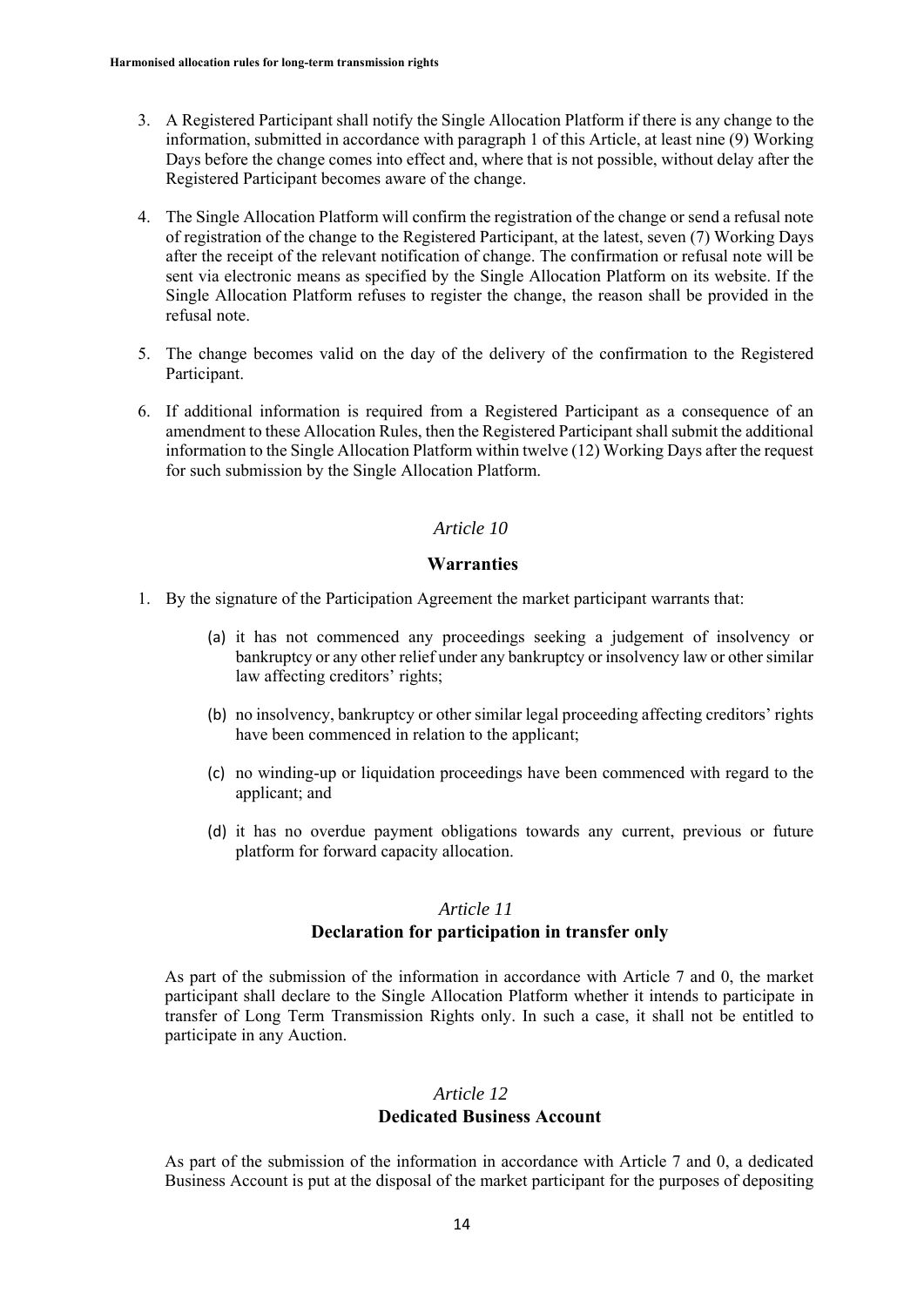cash collaterals and/or for the purposes of making payments on the basis described in Article 65(8).

#### *Article 13*

#### **Acceptance of the Information System Rules**

By signing the Participation Agreement the market participant accepts the applicable Information System Rules, as amended from time to time and published on the website of the Single Allocation Platform.

#### *Article 14*

#### **Costs related to the Participation Agreement**

All applications to become a Registered Participant and any subsequent participation in Auctions and/or the notification of transfer or the return of Long Term Transmission Rights shall be at the Registered Participants' own cost, expense and risk. The Single Allocation Platform shall not be liable to any person for any cost, damages, or expense in connection with the Registered Participant participating in Auctions and/or transfer or return of Long Term Transmission Rights unless otherwise explicitly stated in these Allocation Rules.

#### *Article 15*

# **Refusal of application**

- 1. The Single Allocation Platform may refuse to enter into a Participation Agreement with a market participant in the following circumstances:
	- (a) when the applicant has not submitted a duly completed and signed Participation Agreement in accordance with Article 7, 0 and 0; or
	- (b) the Single Allocation Platform has previously terminated a Participation Agreement with the applicant as a result of a breach of the Participation Agreement by the Registered Participant in accordance with Article 72(3) and (4) and unless the circumstances leading to termination have ceased to exist or the Single Allocation Platform is reasonably satisfied that the breach will not occur again; or
	- (c) if entering into a Participation Agreement with the applicant would cause the Single Allocation Platform to breach any condition of any mandatory legal or regulatory requirement;
	- (d) if any of the warranties of the Registered Participant under 0 are found to be not valid or false; or
	- (e) if the applicant is under economic and trade sanctions which may have a significant impact on the Single Allocation Platform.

# *Article 16* **Access to the Auction Tool**

1. The Single Allocation Platform shall grant access to the Auction Tool free of charge if the following requirements are satisfied: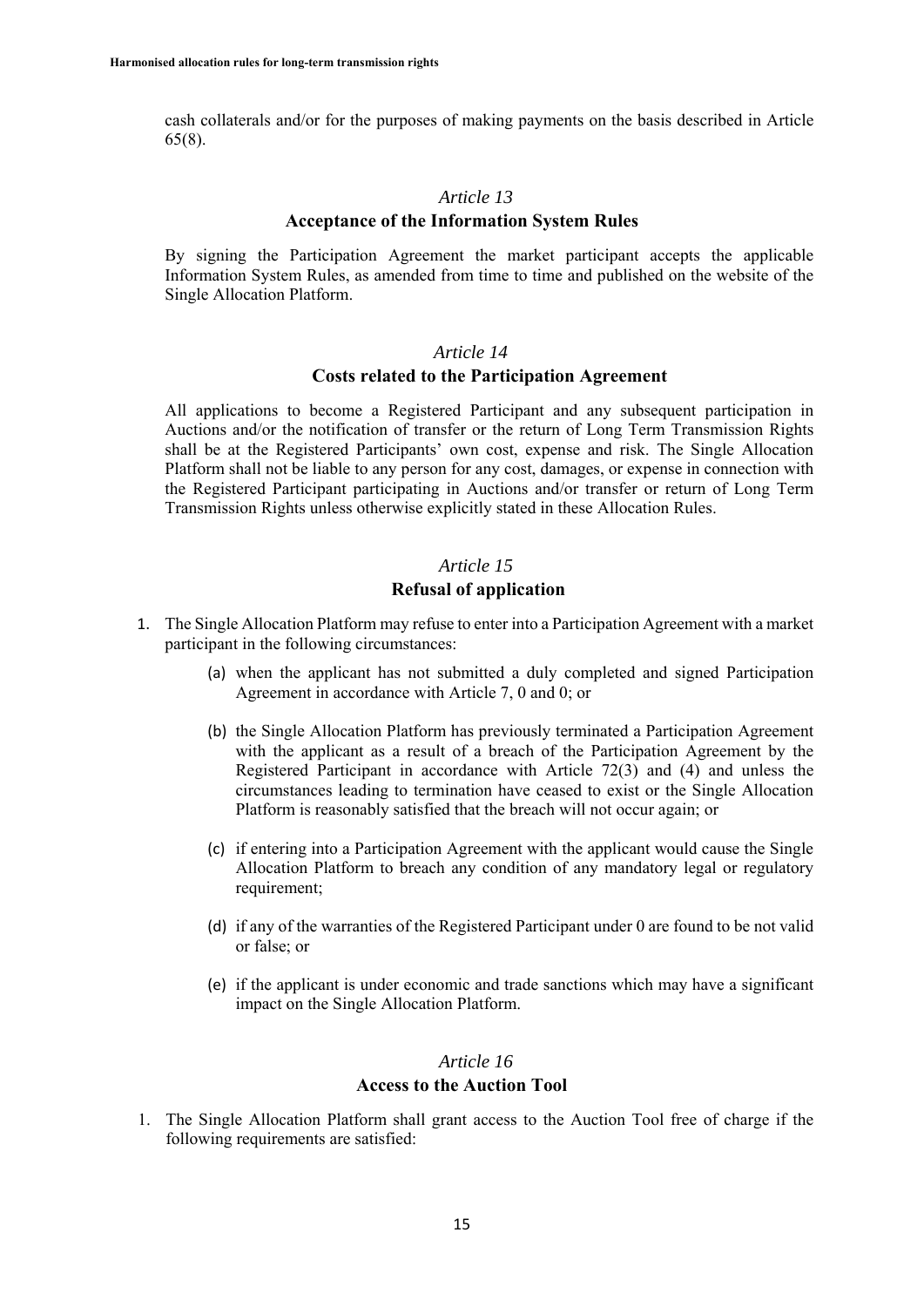- (a) the Registered Participant has signed and delivered a completed form included in the Information System Rules identifying the person(s) for which the user account(s) in the Auction Tool shall be established, including any third parties authorised to act on behalf of the Registered Participant for the purposes of return and transfer of Long Term Transmission Rights in accordance with Article 39 and Article 42; and
- (b) the Registered Participant has fulfilled the requirements on authentication as set forth by the Information System Rules published by the Single Allocation Platform; such requirements may include technology for authentication purposes.
- 2. The Single Allocation Platform shall confirm the creation of the user account or may send a refusal note to the Registered Participant, at the latest, five (5) Working Days after the receipt of the relevant signed and completed form by the Registered Participant. The confirmation or refusal note shall be sent via electronic means as specified by the Single Allocation Platform on its website.
- 3. The Single Allocation Platform shall send the duly justified refusal note if the requirements listed in paragraph 1 of this Article are not fulfilled and access to the Auction Tool will not be granted.

# *Article 17* **Conclusion of additional financial terms**

5. The Single Allocation Platform may develop and publish additional standard financial terms to be accepted by the Registered Participants. These additional financial terms may include provisions to enable joint collaterals for long term and other processes organized by the Single Allocation Platform in accordance with the Participation Agreement, as long as these additional financial terms comply with these Allocation Rules.

# *Article 18* **Regulatory and legal requirements**

It is the responsibility of each market participant to ensure that it complies with national and European legislation, including requirements of any relevant competent authority, and obtained all necessary authorisations in connection with its participation in Auctions or in transfer and the use of Long Term Transmission Rights.

# **TITLE 3 Collaterals**

# *Article 19*

#### **General provisions**

- 1. Registered Participants shall provide collaterals in order to secure payments to the Single Allocation Platform resulting from Auctions of Long Term Transmission Rights and, where applicable, potential other payments falling due under the additional financial terms in accordance with Article 17.
- 2. Only the following forms of collaterals shall be accepted: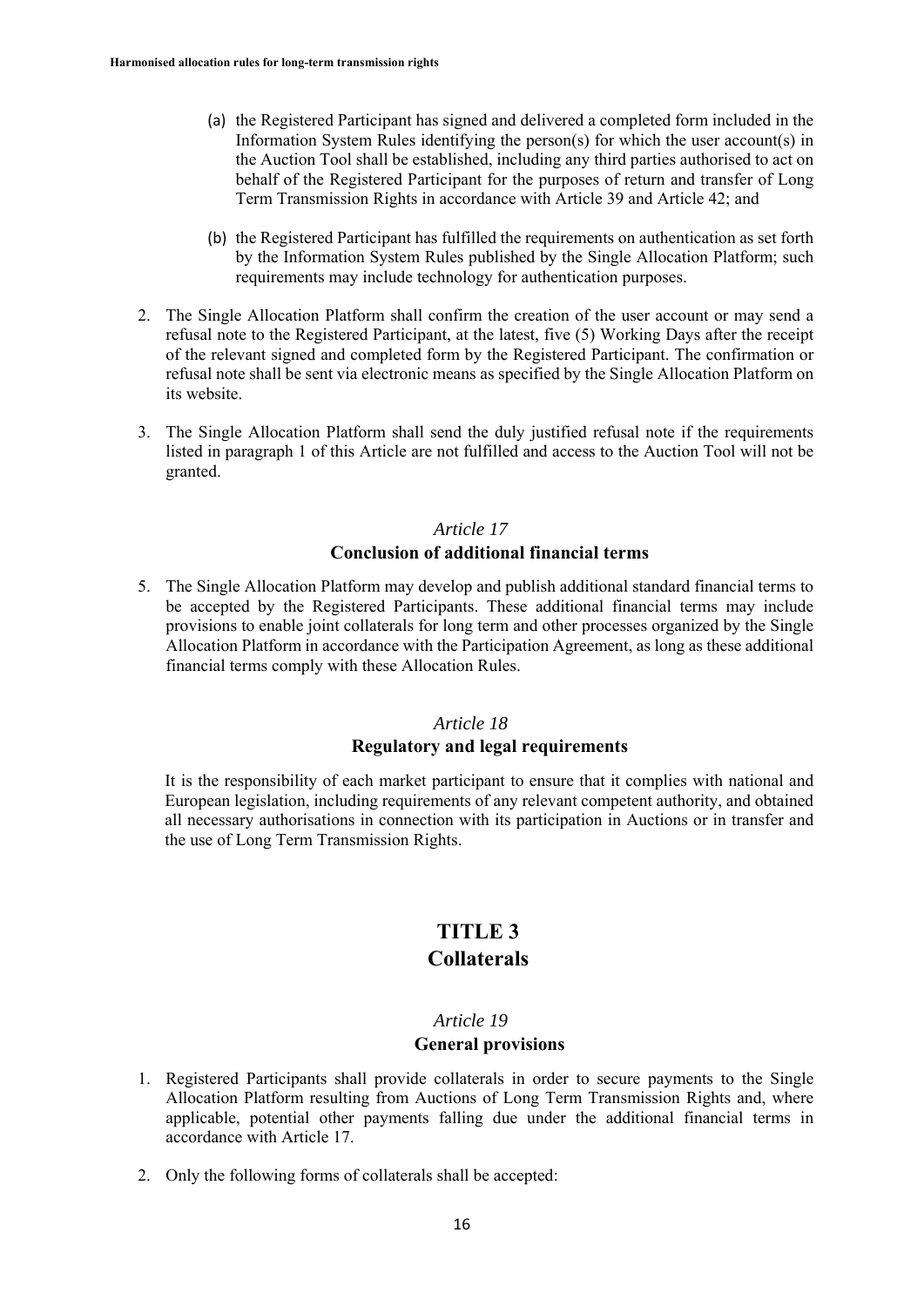- (a) a Bank Guarantee;
- (b) a cash deposit in a dedicated Business Account.
- 3. Collaterals may be provided in one of the forms mentioned in paragraph 2 of this Article or a combination of these forms, provided that the Single Allocation Platform is entitled as beneficiary to the full collateral.
- 4. Credit Limit shall always be greater or equal to zero.
- 5. The collaterals shall be provided in Euros  $(\epsilon)$ .

#### **Form of cash deposit**

- 1. For collaterals that are provided in the form of a cash deposit in a dedicated Business Account the following conditions shall apply:
	- (a) the money shall be deposited in a dedicated Business Account at a financial institution selected by the Single Allocation Platform;
	- (b) the dedicated Business Account shall be opened and used in accordance with additional financial terms to be concluded between the Single Allocation Platform, or where relevant the financial institution and the Registered Participant and shall only be used for Auction purposes;
	- (c) until withdrawal as permitted by the following provisions of Article 26, the cash deposit in the dedicated Business Account belongs to the Registered Participant if not stated otherwise in the additional financial terms in accordance with Article 17;
	- (d) withdrawals from the dedicated Business Account pursuant to Article 24 and Article 26 may be made solely on the instruction of the Single Allocation Platform;
	- (e) the dedicated Business Account may be used in addition for settlement as set forth in Article 65 upon request of the Single Allocation Platform; and
	- (f) interest on the amount deposited in the dedicated Business Account shall accrue for the benefit of the Registered Participant, after deduction of taxes and bank charges if any.

# *Article 21*

# **Form of Bank Guarantee**

- 1. Collaterals that are provided in the form of a Bank Guarantee shall comply with the following specifications:
	- (a) the Bank Guarantee shall be provided in the form of the template that is available on the website of the Single Allocation Platform and updated from time to time or in a form that substantially follows the template;
	- (b) the Bank Guarantee shall be written in English;
	- (c) the Bank Guarantee covers all Auctions organized by the Single Allocation Platform subject to these Allocation Rules;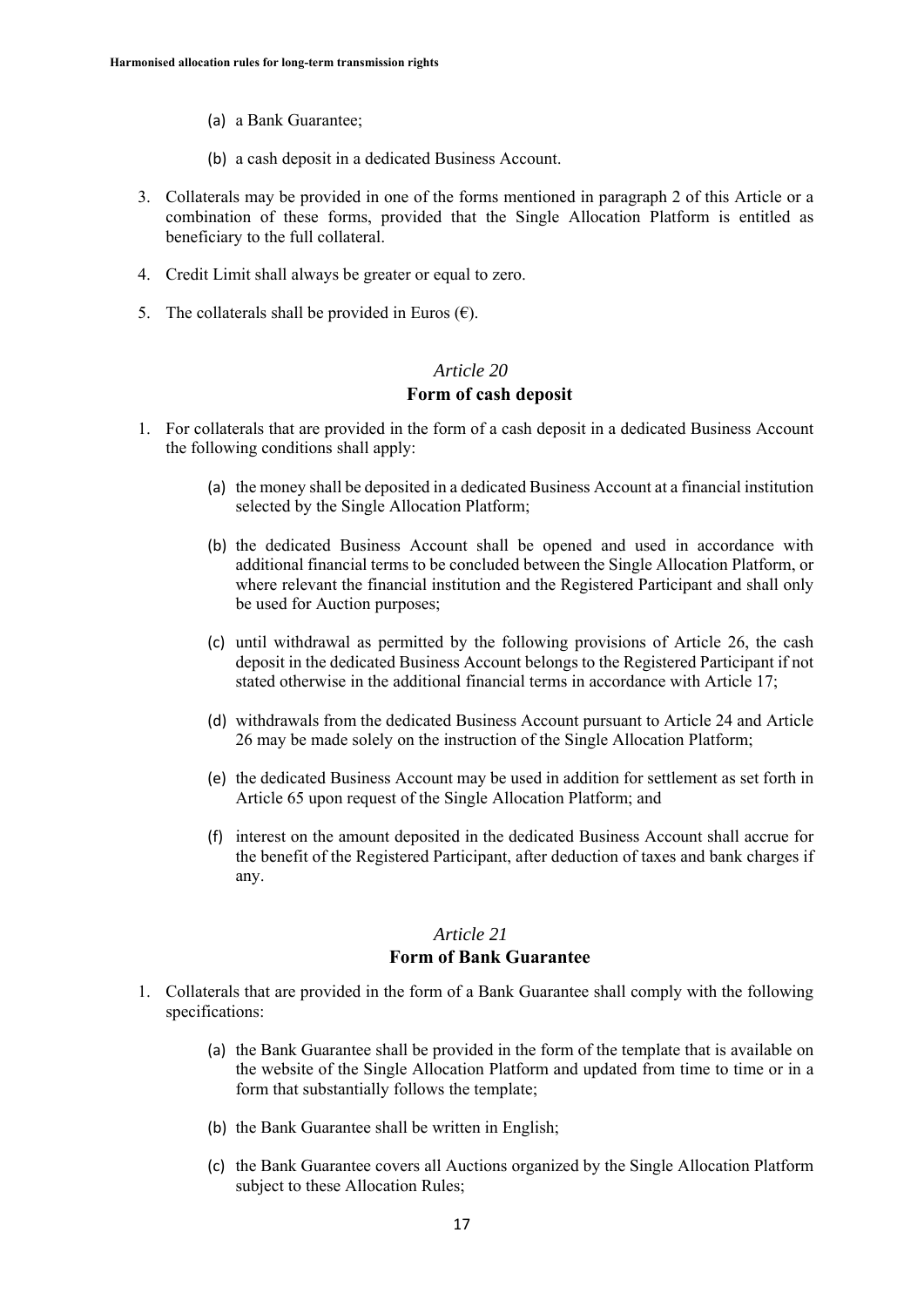- (d) the Bank Guarantee shall allow partial and multiple drawing by the Single Allocation Platform, up to the maximum amount guaranteed;
- (e) the Bank Guarantee shall provide for payment upon first request of the Single Allocation Platform. It shall further provide that, if the Single Allocation Platform calls upon the Bank Guarantee, the bank shall pay automatically without any other condition than the receipt of a written demand by registered letter from the Single Allocation Platform.
- (f) the Bank Guarantee shall be irrevocable, unconditional and non-transferable;
- (g) the Bank Guarantee shall either include handwritten signature(s) or qualified electronic signature(s) (QES) from the issuing Bank. In the event the Bank Guarantee is signed with qualified electronic signature(s) (QES), all the following amendments shall be signed with a qualified electronic signature(s) (QES);
- (h) the bank issuing the Bank Guarantee shall be permanently established, including via a branch in a EU member state, European Economic Area or Switzerland;
- (i) the bank issuing the Bank Guarantee or the financial group it belongs to shall have a long term credit rating of not less than BBB+ by Standard and Poor's Corporation, BBB+ by Fitch or Baa1 by Moody's Investors Service Inc. If the rating requirement is not fulfilled by the issuing bank itself but by the financial group to which it belongs, the issuing bank shall provide the Single Allocation Platform with a parental guarantee or an equivalent document issued by the financial group. If the issuing bank or the financial group, the issuing bank belongs to ceases to have the required long term credit rating, the Registered Participant shall within five (5) Working Days submit to the Single Allocation Platform a substitute Bank Guarantee by a bank complying with the required long term credit rating or replace the Bank Guarantee by deposit. If there are industry-wide downgrades of financial institutions, the Single Allocation Platform may investigate what the new standards are and, if deemed necessary, decrease the required rating for a limited period of time, informing TSOs, who shall then inform the relevant regulatory authorities.
- (j) the bank issuing the Bank Guarantee shall not be an Affiliate of the Registered Participant for which the Bank Guarantee is issued.
- 2. A Bank Guarantee shall contain the following:
	- (a) a maximum amount guaranteed;
	- (b) the Single Allocation Platform's identification as beneficiary, as specified on the website of the Single Allocation Platform;
	- (c) the Single Allocation Platform's bank account, as specified on the website of the Single Allocation Platform;
	- (d) the Single Allocation Platform's bank's address, as specified on the website of the Single Allocation Platform;
	- (e) the Registered Participant's full identification, including name, address, commercial/company register;
	- (f) full identification of the providing bank; and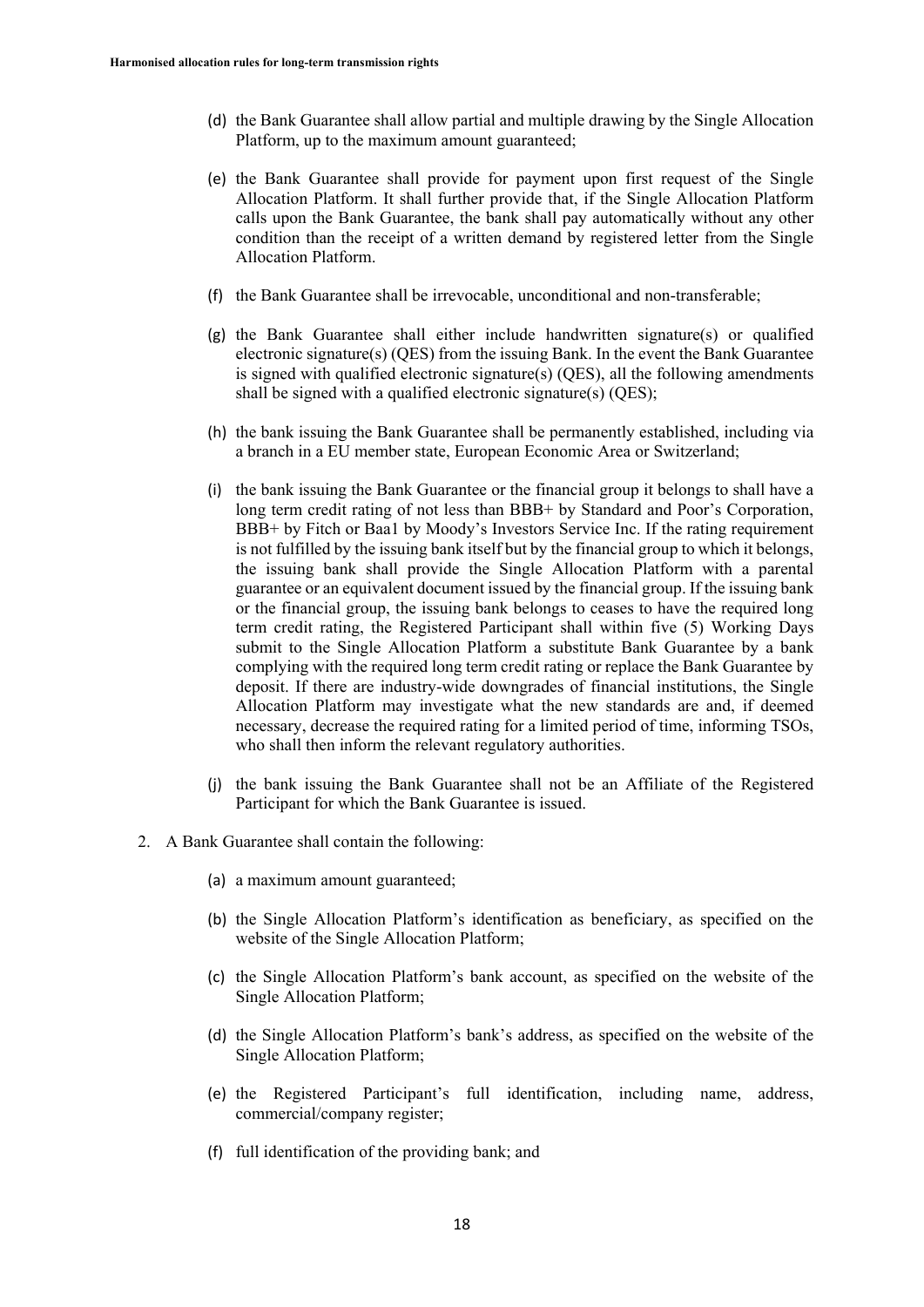- (g) the validity time.
- 3. The Registered Participant shall submit the Bank Guarantee at least four (4) Working Days before the Bidding Period closure of the Auction for which it shall be used as collateral or otherwise, it shall be considered for the subsequent Auctions.
- 4. The Single Allocation Platform shall accept the Bank Guarantee provided by a Registered Participant if the Bank Guarantee is provided in line with the specifications set out in paragraph 1 to 2 of this Article and, in the event the Bank Guarantee includes handwritten signature(s), the original of the Bank Guarantee has been received by the Single Allocation Platform.
- 5. The Single Allocation Platform shall confirm the acceptance of the Bank Guarantee or send a refusal note to the Registered Participant, at the latest, four (4) Working Days after the receipt of the original of the Bank Guarantee. The confirmation or refusal note shall be sent via electronic means as specified by the Single Allocation Platform on its website. The refusal note shall include reasoning for refusal.

# **Validity and renewal of the Bank Guarantee**

- 1. Collaterals in the form of a Bank Guarantee shall be valid for the minimum periods as follows:
	- (a) for product(s) with a duration of more than one month, until at least thirty  $(30)$ calendar days after the end of each next calendar month within the Product Period(s);
	- (b) for product(s) with a duration of one month, until at least thirty  $(30)$  calendar days after the end of the Product Period(s); and
	- (c) for product(s) with a duration of less than one month, until at least sixty  $(60)$  calendar days after the end of the Product Period(s).
- 2. The Registered Participant shall replace or renew the collaterals in form of a Bank Guarantee to fulfil the requirements of paragraph 1 of this Article at least four (4) Working days before the expiry of the validity of the collaterals.

# *Article 23*

# **Credit Limit**

- 1. The Single Allocation Platform shall calculate and continuously update the Credit Limit of each Registered Participant in respect of each subsequent Auction. The Credit Limit shall be equal to the amount of the collaterals in place minus any outstanding payment obligations. In case of a Bank Guarantee such Bank Guarantee shall be only considered if the requirements in Article 22 related to its validity for the respective Auction are fulfilled. The Single Allocation Platform shall make this information available to each Registered Participant individually through the Auction Tool.
- 2. Outstanding payment obligations are calculated according to Article 63 subject to additional rules in paragraph 3 to 5 of this Article and in Article 34.
- 3. For the purpose of the Credit Limit calculation, outstanding payment obligations shall be increased to include the taxes and levies in force subject to Article 64.
- 4. Reduction Periods are taken into consideration for the calculation of the Credit Limit as set forth in Article 63.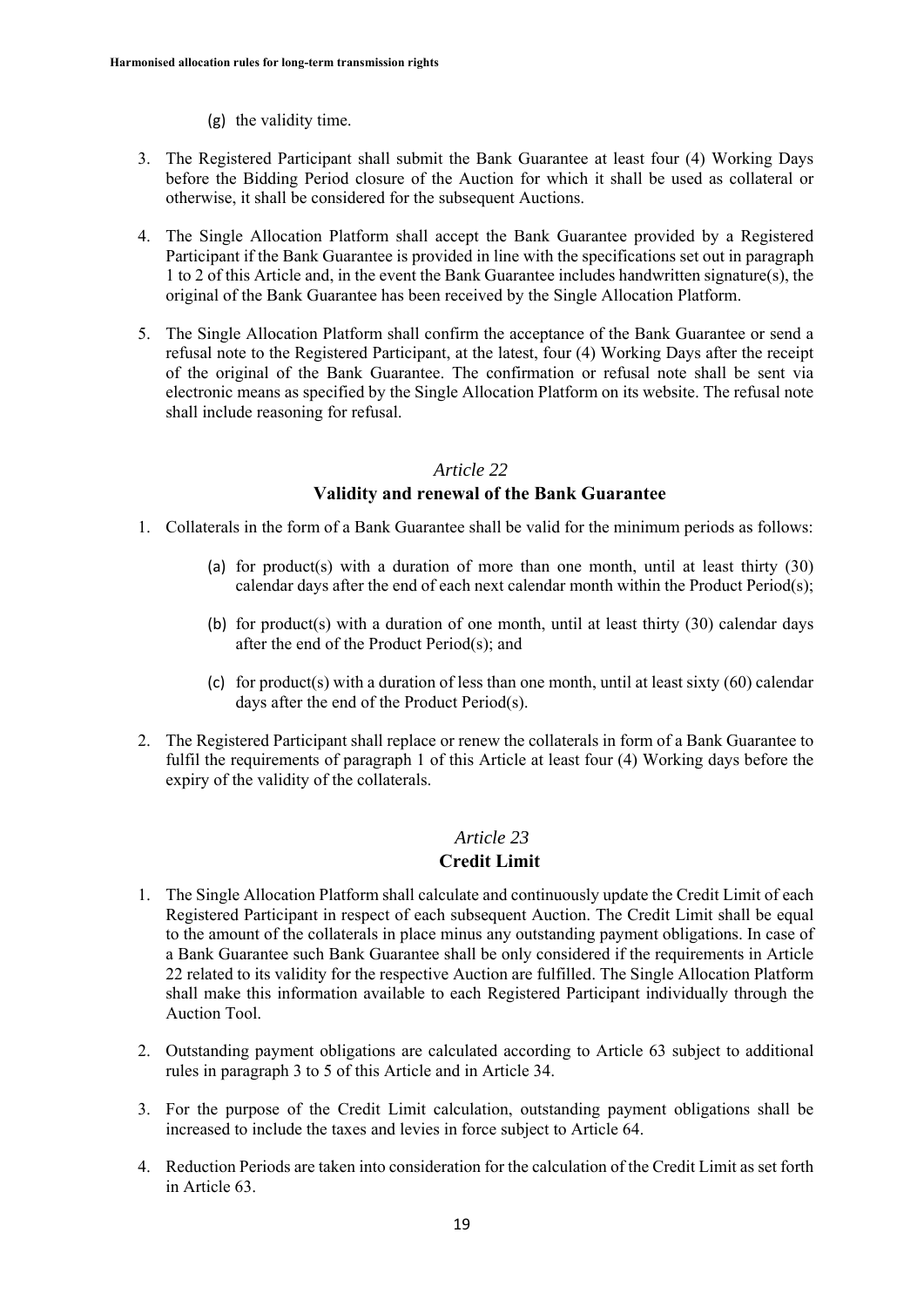5. Maximum payment obligations for a Registered Participant resulting from its Bid(s) registered at the closure of the Bidding Period, calculated according to Article 34, shall be considered provisionally as the outstanding payment obligations. From the publication of the provisional Auction results until the moment when the Auction Results become final the due amount notified according to Article 36 paragraph 3(b) and (c) shall be provisionally considered as outstanding payment obligations for Credit Limit calculation for any concurrent Auction. The Credit Limit shall be revised based on the actual allocated Long Term Transmission Rights when the provisional Auction results are published as described in Title 4.

# *Article 24* **Modifications of the collaterals**

- 1. A Registered Participant may request in written form an increase of the collaterals in form of a Bank Guarantee, a decrease of the collaterals in form of a Bank Guarantee and/or cash deposit or change of the form of the collaterals at any time in accordance to paragraphs 2 and 3 of this Article.
- 2. A decrease of the collaterals of a Registered Participant shall only be allowed if the Credit Limit after applying the requested decrease of the collaterals would be greater than or equal to zero.
- 3. The Single Allocation Platform shall accept the modification of the collaterals if the request for a modification of collaterals is compliant with the condition set out in paragraph 2 of this Article in case of a decrease or with the conditions set out in Article 21 and Article 22 in case of an increase of collaterals in the form of a Bank Guarantee and in case of a change in the form of the collaterals from cash on deposit to Bank Guarantee.
- 4. The modification of the collaterals shall become valid and effective only when the Single Allocation Platform has made the requested modification of the collaterals of the Registered Participant within the Auction tool.
- 5. The Single Allocation Platform shall assess the request for modification of collaterals and confirm the acceptance or send a refusal note to the Registered Participant, at the latest, four (4) Working Days after the receipt of the request. The confirmation or refusal note shall be sent via electronic means as specified by the Single Allocation Platform on its website. The refusal note shall include reasoning for refusal.

### *Article 25*

#### **Collateral incident**

- 1. A collateral incident occurs in the following cases:
	- (a) the collaterals are insufficient to secure the amount due for the Long Term Transmission Rights held by a Registered Participant on the next payment date as set forth in Article 65 considering the amount and the validity of the collaterals; or
	- (b) the collaterals are not renewed in accordance with Article 22 paragraph 2; or
	- (c) the collaterals are not restored after a payment incident in accordance with Article 26 or new collateral was provided that is not compliant with the conditions specified in Article 19(3), Article 20 and Article 21.
- 2. The Single Allocation Platform shall notify the collaterals incident to the Registered Participant by electronic means as specified by the Single Allocation Platform on its website. The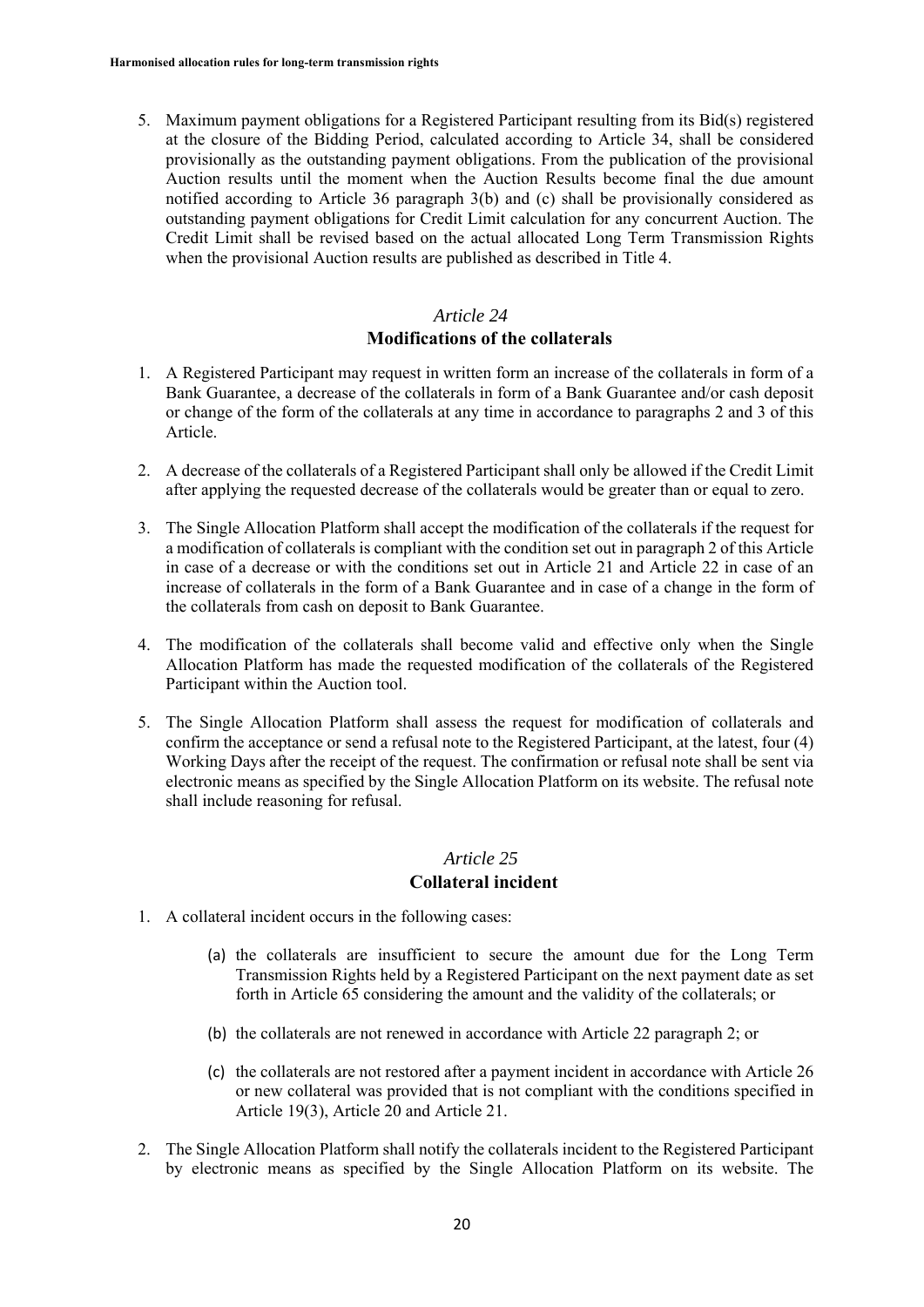Registered Participant shall increase its collaterals within two (2) Working Days from sending of the notification if this is done during Working Hours or two (2) Working Days starting from the next Working Day if sent after Working Hours. If the collaterals provided by the Registered Participant remains insufficient after this period, the Single Allocation Platform may suspend or terminate the Participation Agreement in accordance with Article 71 and Article 72.

# *Article 26*

### **Calls on collaterals**

- 1. The Single Allocation Platform is entitled to call upon collaterals of a Registered Participant in the event of a registered payment incident in accordance with Article 67.
- 2. The Registered Participant shall restore its collaterals after a payment incident or collaterals incident by following the conditions as set forth in Article 19(3), Article 20 and Article 21 unless the Participation Agreement is suspended or terminated in accordance with Article 71 and Article 72.

# **TITLE 4 Auctions**

#### *Article 27*

#### **General provisions for Auctions**

- 1. The Single Allocation Platform shall allocate Long Term Transmission Rights to Registered Participants by way of Explicit Allocation. Prior to the Auction the Single Allocation Platform shall publish Auction Specifications on its website.
- 2. The Auctions shall be organised via the Auction Tool. Each Registered Participant fulfilling the requirements for participating in the Auction may place Bids in the Auction Tool until the relevant deadline for placing Bids in the specific Auction expires according to the respective Auction Specification.
- 3. After the relevant deadline for placing Bids in the specific Auction has expired, the Single Allocation Platform shall evaluate the Bids including against the respective Credit Limits of the Registered Participants. The results of the Auction will be notified to Registered Participants via the Auction Tool.
- 4. The Single Allocation Platform shall provide information on forthcoming Auctions by publishing on its website a provisional Auction calendar with the dates of Auctions reasonably in advance before the Auctions take place. For standard Forward Capacity Allocation timeframes specified in Article 28(1) a provisional Auction calendar for each calendar year shall be published no later than 1 December of the year preceding including provisional information on the form of the product, Product Period and Bidding Period.

# *Article 28*

# **Capacity Allocation timeframe and form of product**

1. The standard Forward Capacity Allocation timeframes, subject to product availability, are defined as follows: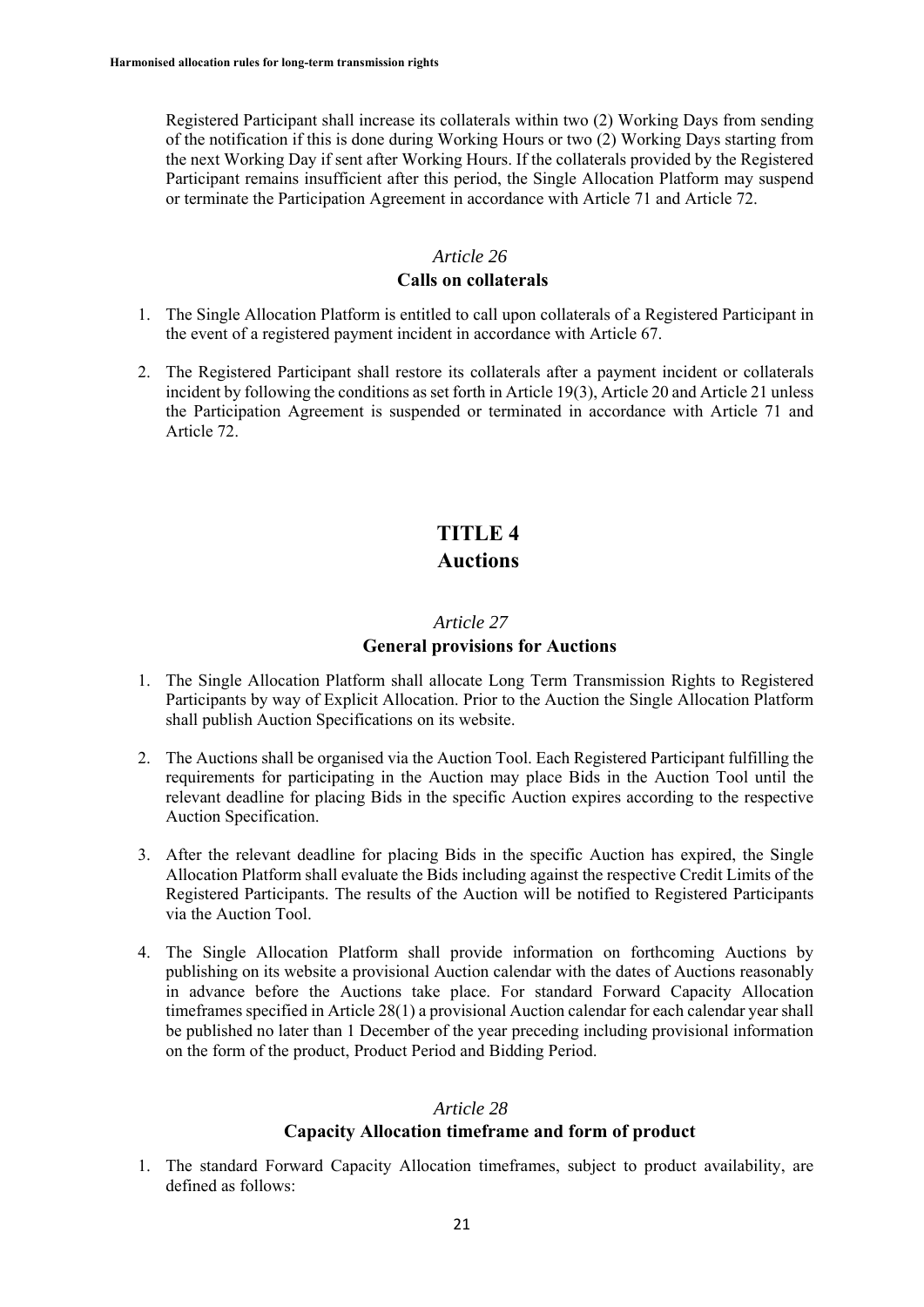- (a) yearly timeframe: it starts on the first day and ends on the last day of a calendar year; and
- (b) monthly timeframe: it starts on the first day and ends on the last day of a calendar month.
- 2. For the standard timeframes listed in paragraph 1 and subject to Cross Zonal Capacity availability, the Single Allocation Platform shall organise at least one Auction per year for the yearly timeframe and one Auction per month for the monthly timeframe. For the avoidance of doubt, this shall not exclude the possibility to perform a joint Auction of Cross Zonal Capacity of several Bidding Zones' borders and directions or to allocate Cross Zonal Capacity on individual or different subsets of interconnector(s) of a Bidding Zone border separately.
- 3. The standard form of the Auction product shall be a base product by which a fixed amount of MW throughout the Product Period is allocated subject to announced Reduction Periods.
- 4. Additional timeframes and/or an additional form of products other than the standard products and timeframes described in paragraph 1, 2 and 3 of this Article may be offered, as specified in the regional design of Long Term Transmission Rights in accordance with Article 31(4) of the FCA Regulation.

# *Article 29* **Auction Specification**

- 1. The Single Allocation Platform shall publish a provisional version of the Auction Specification and a final version of the Auction Specification as set forth in paragraphs 2 to 3 of this Article.
- 2. For yearly Auctions the Single Allocation Platform shall publish the provisional and the final Auction Specification no later than one (1) week and for any other shorter Capacity Allocation timeframe no later than two (2) Working Days before the end of the Bidding Period of an Auction. The provisional Auction Specification shall state in particular:
	- (a) the code identifying the Auction in the Auction Tool;
	- (b) type of Long Term Transmission Rights;
	- (c) Capacity Allocation timeframe (e.g. yearly, monthly or other, as described in Article 28);
	- (d) form of product (e.g. base, peak, off-peak as described in Article 28);
	- (e) identification of the Bidding Zone border(s) or a subset of the Interconnectors on the Bidding Zone border and direction covered;
	- (f) deadline for return of the Long Term Transmission Rights allocated in previous Auctions for the respective Bidding Zone border(s).
	- (g) the Product Period;
	- (h) Reduction Period(s) associated with the Product Period when applicable;
	- (i) the Bidding Period;
	- (j) the deadline for the publication of the provisional Auction results;
	- (k) the contestation period in accordance with Article 37;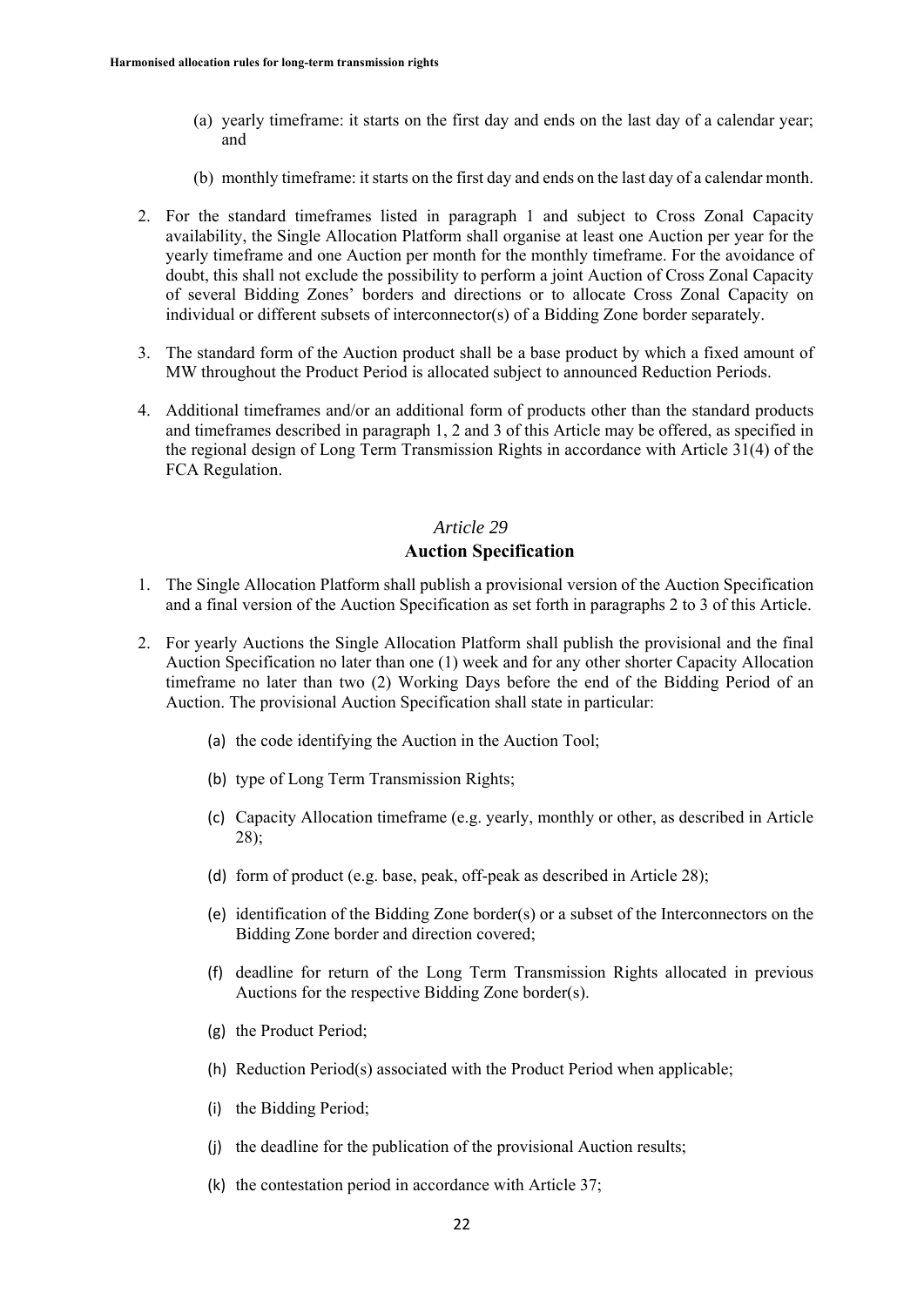- (l) the provisional Offered Capacity which shall not include Cross Zonal Capacity released via return of Long Term Transmission Rights and Cross Zonal Capacity released in accordance with Article 71 and Article 72.
- (m) any other relevant information or terms applicable to the product or the Auction.
- 3. Not earlier than four (4) hours after publication of the provisional Auction Specification, the Single Allocation Platform shall publish the final Auction Specification for that Auction stating the final Offered Capacity and any other update of relevant information or terms applicable to the product or the Auction.
- 4. The final Offered Capacity shall consist of:
	- (a) the provisional Offered Capacity;
	- (b) the available Cross Zonal Capacity already allocated to Registered Participants for which a valid request for return of Long Term Transmission Rights has been submitted for this Auction in accordance with Article 38 and Article 39; and
	- (c) the available Cross Zonal Capacity already allocated to Registered Participants which will be reallocated as a result of suspension or termination in accordance with Article 71 and Article 72.
- 5. The Single Allocation Platform shall publish the format of the bids to be used.

#### **Reduction Periods of Offered Capacity**

- 1. The Single Allocation Platform may announce one or more Reduction Periods in the Auction Specification. In this case, the Auction Specification shall include for each Reduction Period information on the duration of the Reduction Period and the amount of Offered Capacities.
- 2. For the avoidance of doubt, Reduction Periods do not apply to already allocated Long Term Transmission Rights and shall not be considered for any purpose including compensation as a curtailment according to Title 9.

# *Article 31*

#### **Bids submission**

- 1. The Registered Participant shall submit a Bid or set of Bids to the Single Allocation Platform in accordance with following requirements:
	- (a) it shall be submitted electronically using the Auction Tool and during the Bidding Period as specified in the Auction Specification;
	- (b) it shall identify the Auction via an identification code as specified in Article 29 paragraph 2 (a);
	- (c) it shall identify the Registered Participant submitting the Bid through its EIC code;
	- (d) it shall identify the Bidding Zones border and the direction for which the Bid is submitted;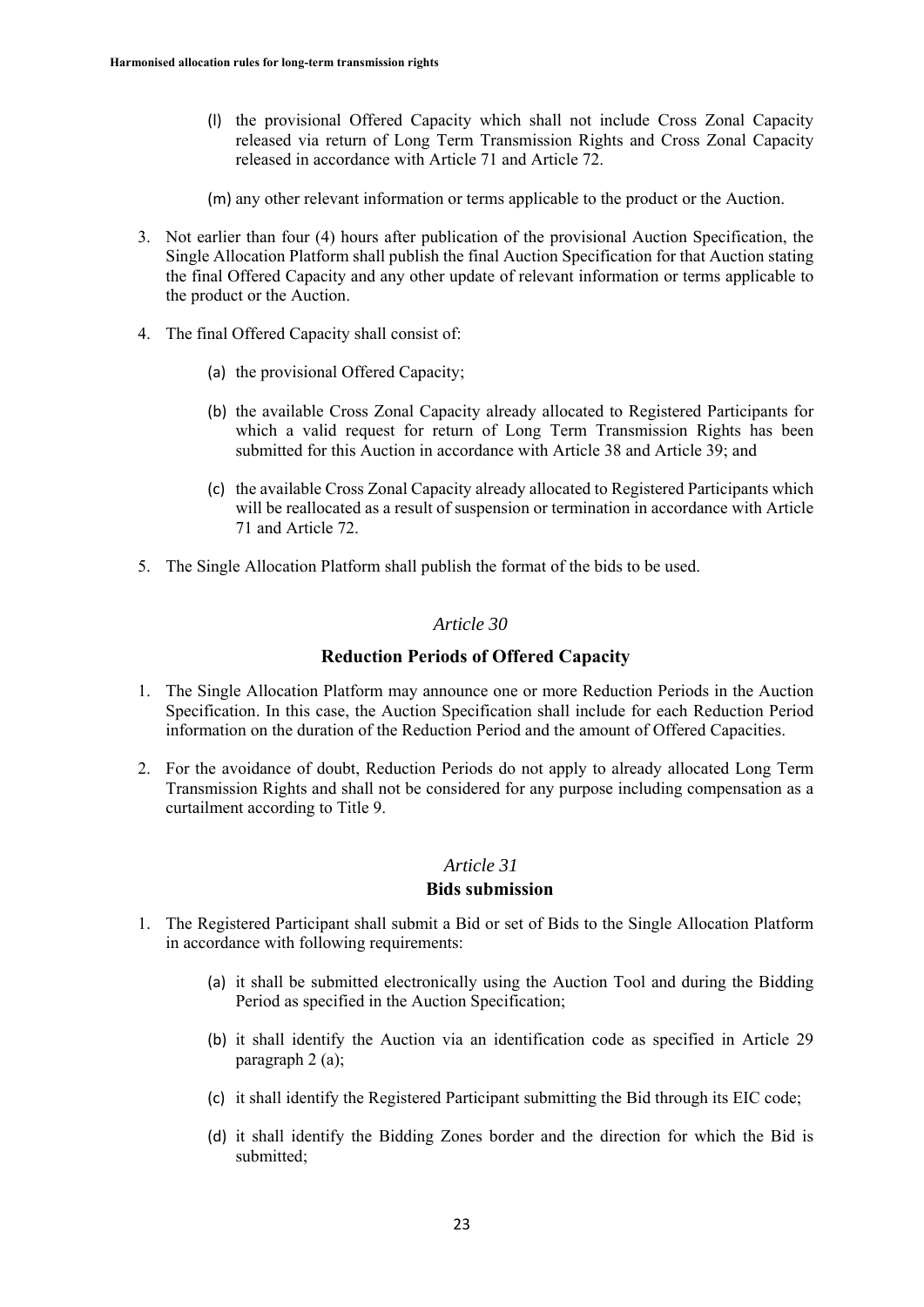- (e) it shall state the Bid Price, which shall be different for each Bid of the same Registered Participant unless otherwise provided for in the Information System Rules, exclusive of taxes and levies, in Euros per MW for one hour of the Product Period, i.e. Euro/MW and hour, expressed to a maximum of two (2) decimal places, and equal to or greater than zero;
- (f) it shall state the Bid Quantity in full MW which must be expressed without decimals.
- 2. The Registered Participant may modify its previously registered Bid or set of Bids at any time during the Bidding Period including its cancellation. In case the Bid has been modified only the last valid modification of the Bid or set of Bids shall be taken into account for the Auction results determination.
- 3. If a Bid Quantity, or a quantity calculated as a sum of the Bid Quantity for several Bids submitted for the same Auction, by a Registered Participant exceeds the Offered Capacity announced in the final Auction Specification, this Bid or these Bids shall be completely rejected. Where a modification of previously submitted Bids results in exceeding the Offered Capacity, the modification shall be rejected and the previously registered Bids will stand.
- 4. If a Bid Quantity or a quantity calculated as a sum of the Bid Quantity for several Bids submitted for the same Auction by a Registered Participant exceeds the relevant Offered Capacity announced after the Bids submission, the Bids with the lowest Bid Price will be rejected one (1) by one (1) until the total allowed Bid Quantity is lower than or equal to the Offered Capacity. In case where the Information System Rules allows submission of Bids with the same Bid Price by one Registered Participant the Single Allocation Platform may apply additional criteria or rules to decide which Bid shall be rejected. Such additional criteria or rules shall be included in the information System Rules and shall be one or more from the following:
	- (a) chronological submission (time stamp); and/or
	- (b) Bid identification assigned by the Auction Tool; and/or
	- (c) rejection of all relevant Bids with the same Bid Price.
- 5. The above mentioned process shall apply to all forms of an Auction product and all Forward Capacity Allocation timeframes.

#### **Bid registration**

- 1. The Single Allocation Platform shall not register a Bid that:
	- (a) does not comply with the requirements of Article 31; or
	- (b) is submitted by a Registered Participant who is suspended in accordance with Article 71.
- 2. Provided that a Bid or a set of Bids fulfils the requirements set forth in Article 31, the Single Allocation Platform shall confirm to the Registered Participant that such Bid(s) have been correctly registered by an acknowledgment of receipt via the Auction Tool. If the Single Allocation Platform does not issue an acknowledgment of receipt for a Bid, such Bid shall be deemed not to have been registered.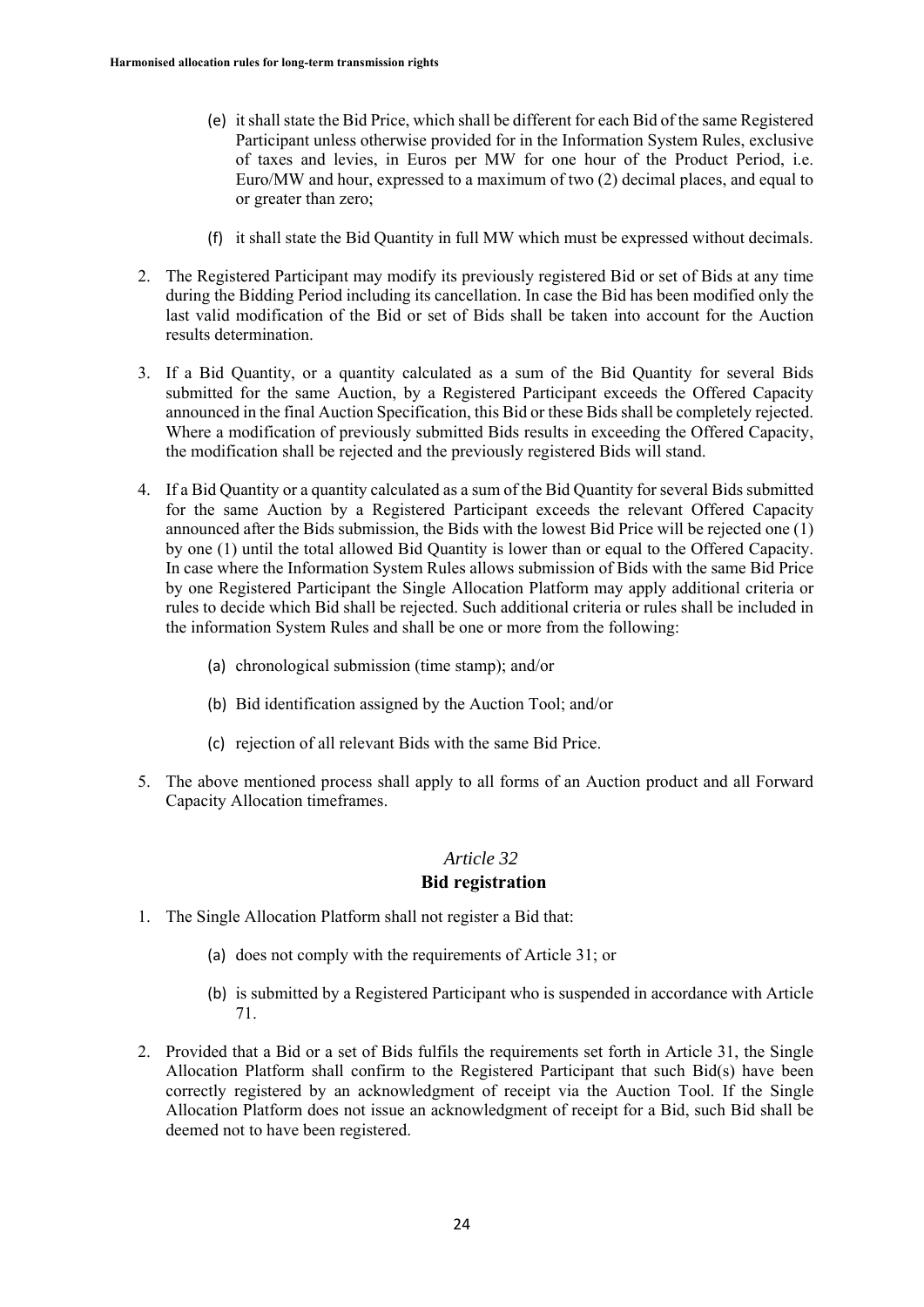- 3. The Single Allocation Platform shall notify a Registered Participant whose Bid is rejected as invalid and the reason for this rejection, without undue delay after the Bid is rejected.
- 4. The Single Allocation Platform shall maintain a record of all valid Bids received.
- 5. Each valid Bid registered at closure of the Bidding Period shall constitute an unconditional and irrevocable offer by the Registered Participant to buy Long Term Transmission Rights up to the Bid Quantity and at prices up to the Bid Price and under the terms and conditions of these Allocation Rules and the relevant Auction Specification.

# *Article 33* **Default Bid**

- 1. The Registered Participant has the option to place default Bids for Auctions.
- 2. A default Bid, once identified as such by the Registered Participant, shall apply automatically to each subsequent relevant Auction as defined by the Registered Participant when placing the default Bid. At the opening of a relevant Bidding Period, the registered default Bid shall be considered as a Bid submitted by the Registered Participant for the relevant Auction. This Bid shall be considered as a delivered Bid when the Single Allocation Platform sends an acknowledgment of receipt to the Registered Participant.
- 3. If a default Bid Quantity or a quantity calculated as a sum of the Bid Quantity for several default Bids submitted for the same Auction by a Registered Participant exceeds the final Offered Capacity, the Bids with the lowest Bid Price shall be rejected one (1) by one (1) until the total allowed Bid Quantity is lower than or equal to the Offered Capacity. In case where the Information System Rules allows submission of Bids with the same Bid Price by one Registered Participant the Single Allocation Platform may apply additional criteria or rules to decide which Bid shall be rejected. Such additional criteria or rules shall be included in the Information System Rules and shall be one or more from the following:
	- (a) chronological submission (time stamp); and/or
	- (b) Bid identification assigned by the Auction Tool; and/or
	- (c) rejection of all relevant Bids with the same Bid Price.
- 4. A Registered Participant who wants to modify a default Bid for a future Auction shall change the Bid Quantity and the Bid Price of its default Bids before the applicable Auction Bidding Period opening.
- 5. A Registered Participant not wishing to submit the default Bid on the Auction Tool for future Auctions can cancel its default Bids before the subsequent Auction Bidding Period opening.

# *Article 34* **Credit Limit verification**

1. Upon submission by a Registered Participant of a Bid or set of Bids to the Auction Tool the Single Allocation Platform shall check whether the maximum payment obligations (MPO) connected with that Registered Participant's registered Bid(s) calculated according to paragraphs 4 and 5 of this Article at the time of Bid(s) submission exceed the Credit Limit. If the maximum payment obligation connected with such registered Bids exceed the Credit Limit, the Single Allocation Platform shall issue automatically via the Auction Tool a warning to the Registered Participant to modify the Credit Limit. Bids shall not be rejected automatically if the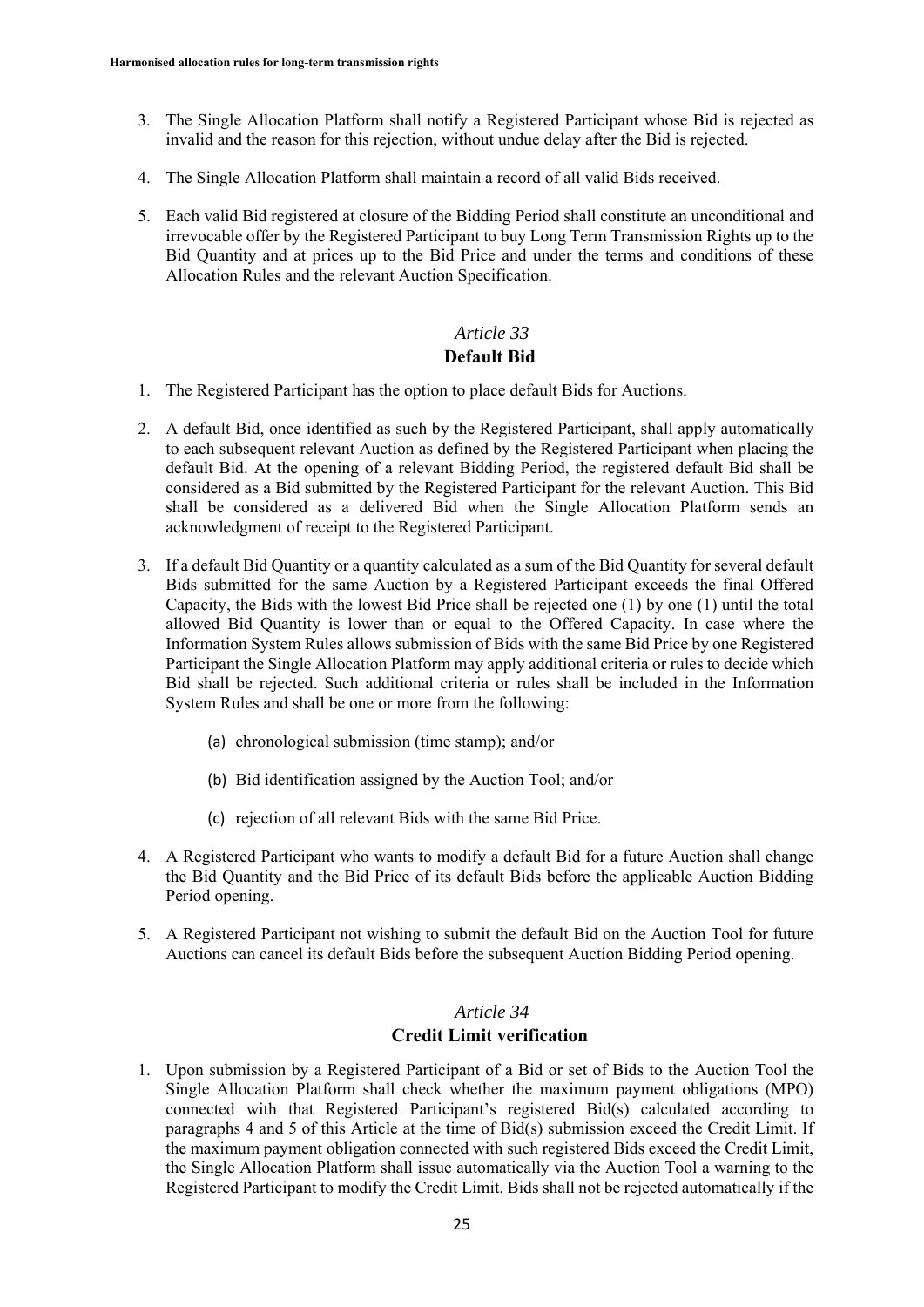maximum payment obligation attributed to registered Bids exceeds the Credit Limit at Bid submission but only after the process described in paragraph 2 of this Article.

- 2. At closure of the Bidding Period the Single Allocation Platform shall check again whether the maximum payment obligations connected with registered Bids calculated according to paragraph 5 of this Article exceed the Credit Limit. If the maximum payment obligations connected with these Bids exceed the Credit Limit, these Bids, starting with the Bid with the lowest Bid Price, shall be one (1) by one (1) excluded, until the maximum payment obligations are less than or equal to the Credit Limit. The Single Allocation Platform may apply additional criteria or rules to decide which Bid shall be rejected. Such additional criteria or rules shall be included in the Information System Rules and shall be one or more from the following:
	- (a) chronological submission (time stamp); and/or
	- (b) Bid identification assigned by the Auction Tool; and/or
	- (c) rejection of all relevant Bids with the same Bid Price.
- 3. The Single Allocation Platform shall indicate insufficient collaterals as the reason for the Bid exclusion in the Auction results notification to the Registered Participant.
- 4. The Single Allocation Platform shall continuously assess all the Bids irrespectively to which Auction and with regard to which Bidding Zone border and direction they are submitted. In case of Bids connected with various and overlapping Auctions the Single Allocation Platform shall consider all calculated maximum payment obligations as outstanding payment obligations according to Article 23.
- 5. For the calculation of the maximum payment obligations related to one Bidding Zone border and direction the Single Allocation Platform shall sort the registered Bids of a Registered Participant by Bid Price in descending order (merit-order). Bid 1 shall be the Bid with the highest Bid Price and Bid n shall be the Bid with the lowest Bid Price. The Single Allocation Platform shall calculate the maximum payment obligations according to the following equation:

$$
MPO = \sum_{hours} Max \left[ Bid \, Price \, (1) * Bid \, Quantity \, (1); \, Bid \, Price \, (2) * \sum_{i=1}^{2} Bid \, Quantity \, (i); \, ...
$$
\n
$$
\dots; Bid \, Price \, (n-1) * \sum_{i=1}^{n-1} Bid \, Quantity \, (i); Bid \, Price \, (n) * \sum_{i=1}^{n} Bid \, Quantity \, (i) \right]
$$

- 6. When calculating the maximum payment obligations according to paragraph 5 of this Article, the Single Allocation Platform shall also take the following into account:
	- (a) if applicable, for each individual hour of the Reduction Period the maximum quantity of Long Term Transmission Rights which can be allocated to the Registered Participant during the Reduction Period;
	- (b) increase of the maximum payment obligations with applicable taxes and levies in force subject to Article 64; and
	- (c) in respect of Long Term Transmission Rights with a Product Period of one (1) or more months, one (1) or two (2) monthly instalments respectively should be secured in compliance with due amount calculation according to Article 63(5).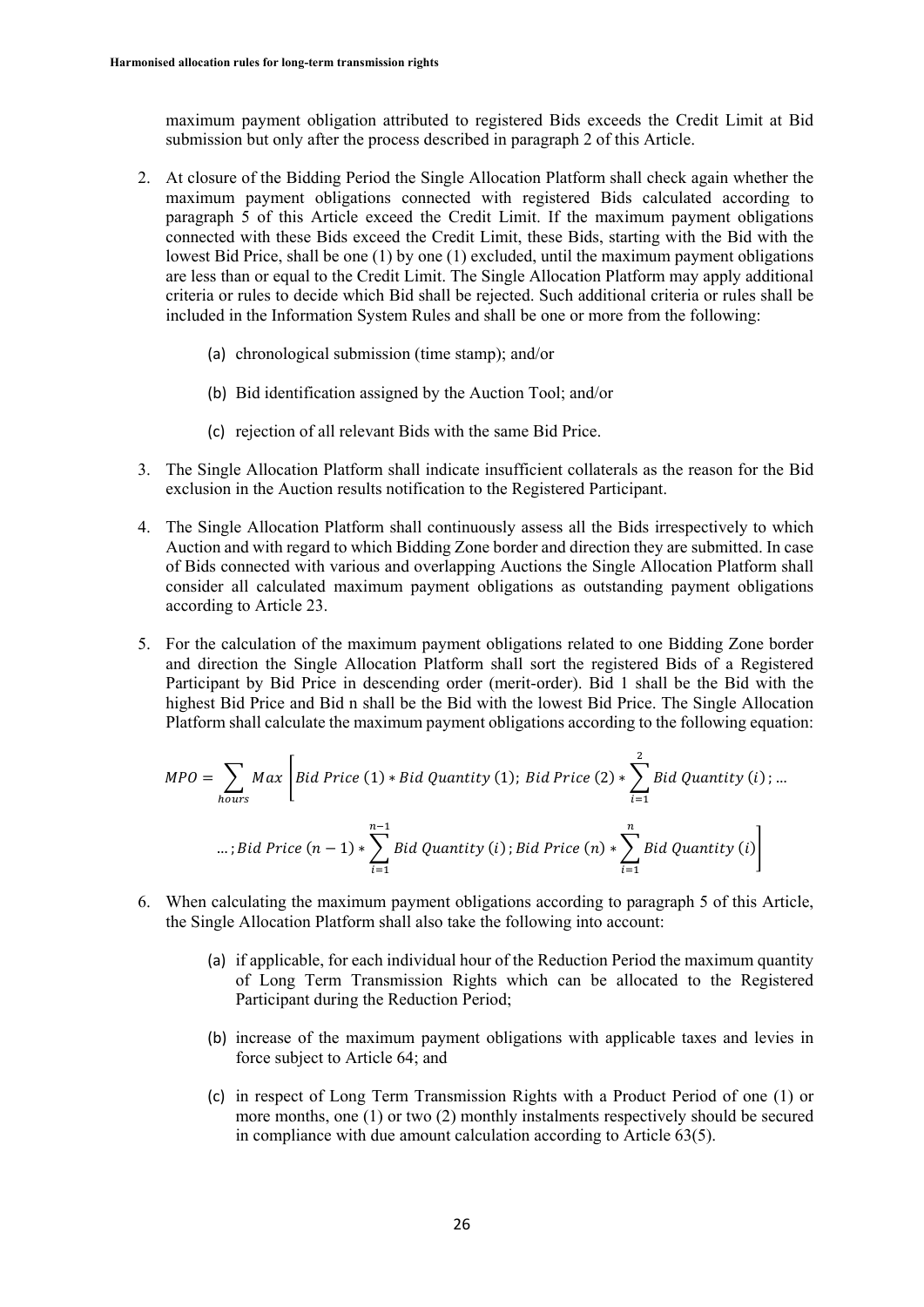### **Auction Results Determination**

- 1. After the expiration of the Bidding Period for an Auction and the Credit Limit verification pursuant to Article 34, the Single Allocation Platform shall determine the Auction results and allocate the Long Term Transmission Rights in accordance with this Article.
- 2. The Auction results determination shall include the following:
	- (a) determination of the total quantity of the allocated Long Term Transmission Rights per Bidding Zone border and direction;
	- (b) identification of winning Bids to be fully or partially satisfied; and
	- (c) determination of the Marginal Price per Bidding Zone border and direction.
- 3. The Single Allocation Platform shall determine the Auction results using an optimisation function aiming at maximisation of the sum of the Registered Participants' surplus and the Congestion Income generated by the winning Bids while respecting the constraints of the optimisation function in the form of relevant Offered Capacities. The Single Allocation Platform shall publish additional explanatory information on the optimisation function of the algorithm on its website.
- 4. The Single Allocation Platform shall determine the Marginal Price at each Bidding Zone border and direction based on the following criteria:
	- (a) if the total quantity of Cross Zonal Capacity for which valid Bids have been submitted is lower than or equal to the relevant Offered Capacity for the relevant Auction, then the Marginal Price shall be zero;
	- (b) if the total quantity of Cross Zonal Capacity for which valid Bids have been submitted exceeds the relevant Offered Capacity for the relevant Auction, the Marginal Price shall be set at the lowest Bid(s) Price(s) allocated in full or in part using the respective Offered Capacities.
- 5. If two (2) or more Registered Participants have submitted for one Bidding Zone border and direction valid Bids with the same Bid Price, that cannot be accepted in full for the total requested quantity of Long Term Transmission Rights, the Single Allocation Platform shall determine the winning Bids and the quantity of the allocated Long Term Transmission Rights per Registered Participant as follows:
	- (a) the Cross Zonal Capacity available for the Bids which set the Marginal Price shall be divided equally between the number of the Registered Participants which submitted these Bids;
	- (b) in case the quantity of Long Term Transmission Rights requested by a Registered Participant at Marginal Price is lower than or equal to the share calculated according to item (a) above, the request of this Registered Participant shall be fully satisfied;
	- (c) in case the requested quantity of Long Term Transmission Rights by a Registered Participant at Marginal Price exceeds the share calculated according to item (a) above, the request of this Registered Participant shall be satisfied up to the amount of the share as calculated according to item (a) above;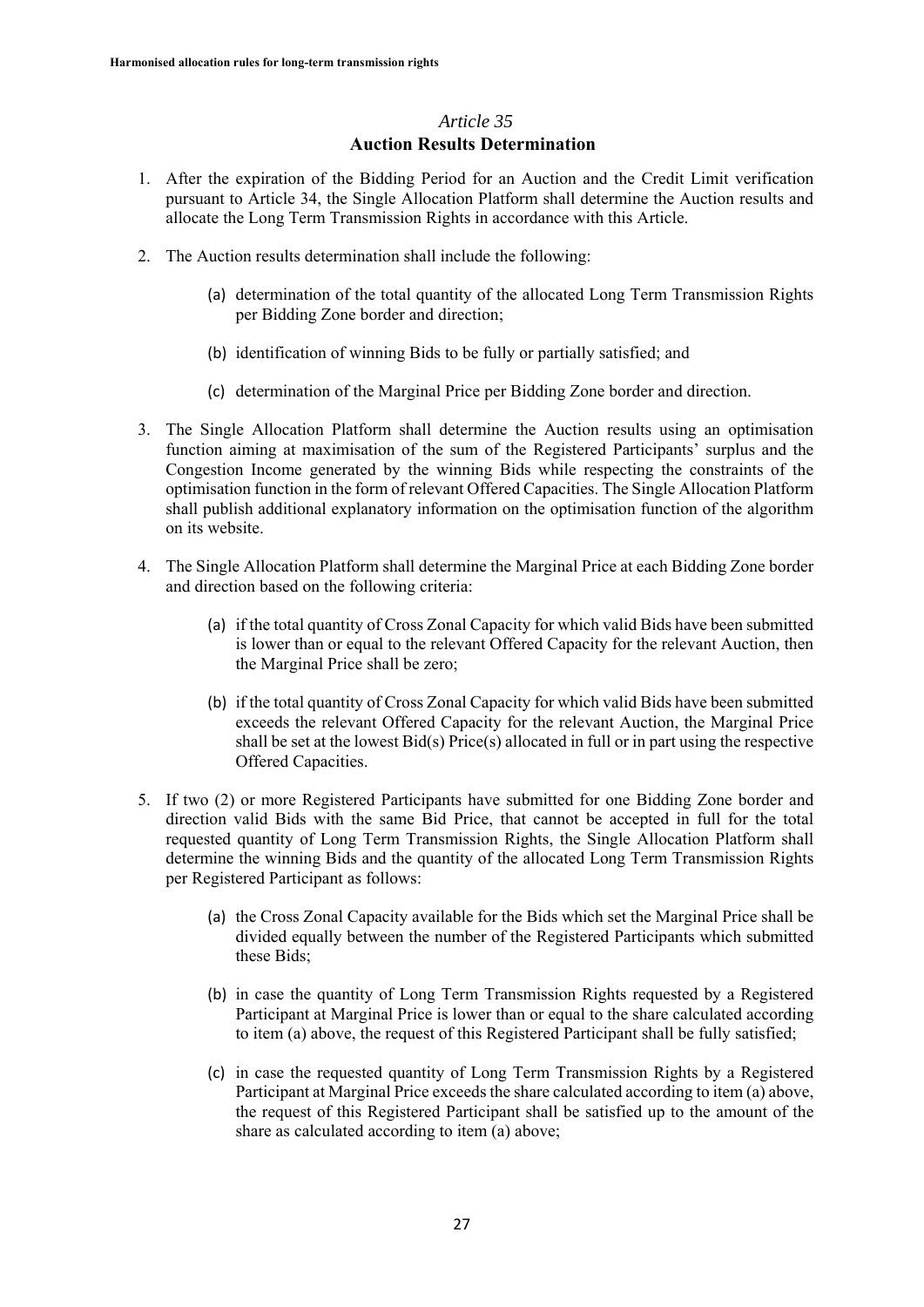- (d) any remaining Cross Zonal Capacity after the allocation according to items (b) and (c) shall be divided by the number of the Registered Participants whose requests have not been fully satisfied and allocated to them applying the process described in items  $(a)$ ,  $(b)$  and  $(c)$  above.
- 6. Where a Reduction Period is indicated in the Auction Specification for an Auction, the Single Allocation Platform shall determine the Auction Results in accordance with the provisions of paragraphs 3 to 5 of this Article, modified as follows:
	- (a) winning Bids and Marginal Prices for respective Bidding Zone border and direction are determined according to paragraphs 3 to 5 of this Article;
	- (b) for each Reduction Period the quantity of Long Term Transmission Rights to be allocated to individual Registered Participants shall be calculated on a pro-rata basis taking into account the quantity of Long Term Transmission Rights corresponding to the respective winning Bids of each Registered Participant and the respective reduced Offered Capacities. The Single Allocation Platform shall publish on its website clarifications and examples concerning the calculation of the quantity of Long Term Transmission Rights to be allocated to individual Registered Participants in the Reduction Period.
- 7. Whenever the calculation set forth in paragraphs 3 to 6 of this Article does not result in a whole MW amount in accordance with Article 31 paragraph 1(f), the Long Term Transmission Rights shall be rounded down to the nearest full MW. The case when Long Term Transmission Rights allocated to individual Registered Participants are equal to zero after rounding shall not impact the Marginal Price determination.
- 8. The Long Term Transmission Rights are deemed to have been allocated to a Registered Participant from the moment the Registered Participant has been informed of the Results and the contestation period is closed in accordance with Article 37. In the event that the Auction was not successfully performed, the fallback procedures as set forth in Title 8 shall apply.

# *Article 36* **Notification of provisional Auction results**

- 1. The Single Allocation Platform shall publish on its website the provisional Auction results as soon as possible but not later than specified in the final Auction Specification.
- 2. The publication of the provisional Auction results for each Bidding Zone border included in the Auction shall comprise at least the following data:
	- (a) total requested Long Term Transmission Rights in MW;
	- (b) total allocated Long Term Transmission Rights in MW;
	- (c) Marginal Price in Euros/MW per hour;
	- (d) number of Registered Participants participating in the Auction;
	- (e) list of names and number of Registered Participants who placed at least one winning Bid in the Auction;
	- (f) list of registered Bids without identification of the Registered Participants (bid curve); and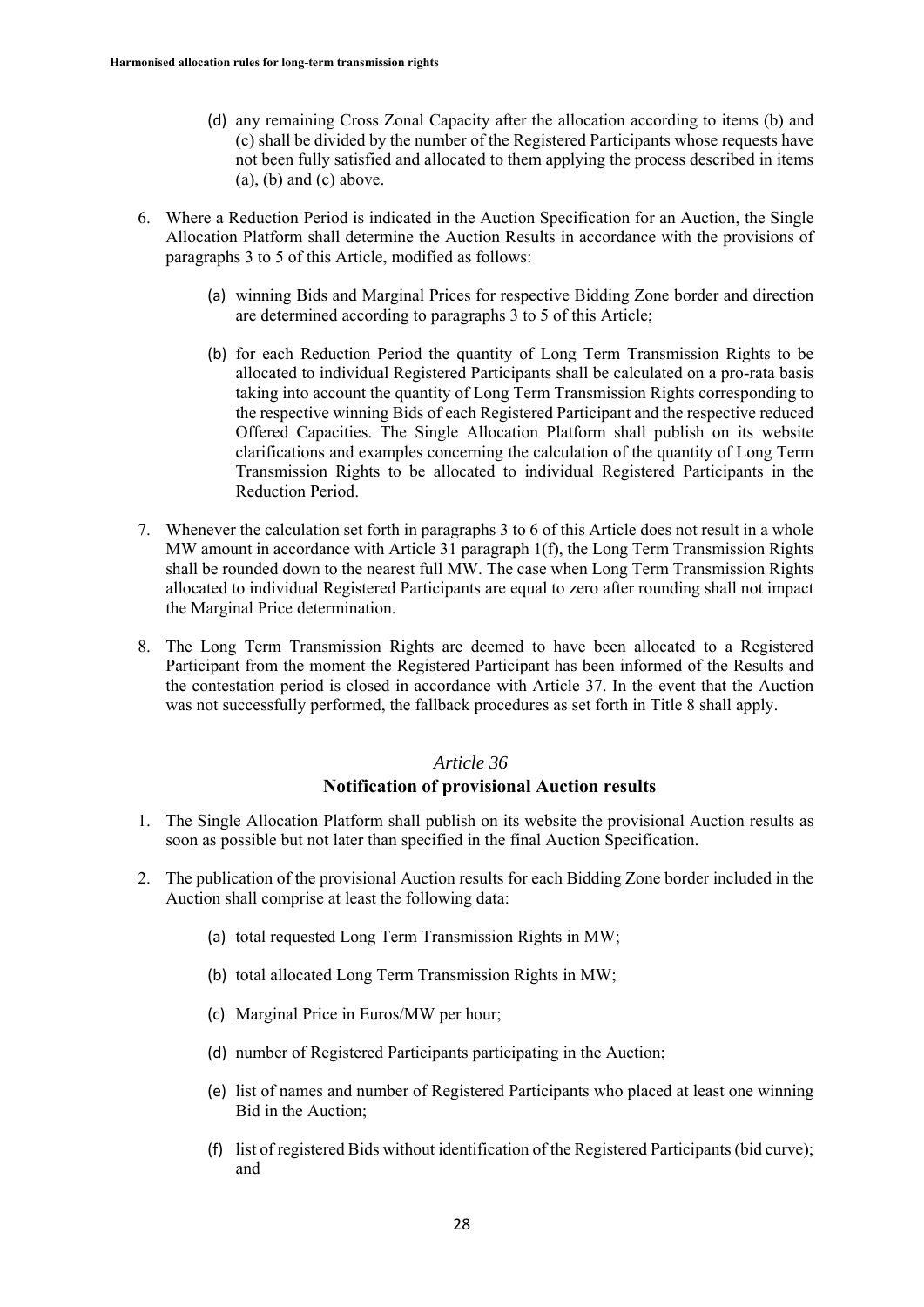- (g) Congestion Income per Bidding Zone.
- 3. No later than 30 minutes after the publication of the provisional Auction results the Single Allocation Platform shall make available via the Auction Tool to each Registered Participant who submitted a Bid to a specific Auction for each Bidding Zone border included in the Auction at least the following data:
	- (a) allocated Long Term Transmission Rights for each hour of the Product Period in MW;
	- (b) Marginal Price in Euros/MW per hour; and
	- (c) due amount for allocated Long Term Transmission Rights in Euro, rounded to two decimal places; and
	- (d) due amount for one monthly instalment for allocated Long Term Transmission Rights in Euro, rounded to two decimal places, in the event that the Product Period is longer than one month.
- 4. In the event that the Auction Tool is unavailable, the Single Allocation Platform shall inform the Registered Participants of the provisional Auction Results in accordance with Title 8.

# *Article 37* **Contestation of Auction Results**

- 1. Registered Participants shall check the Auction results and, where reasonably appropriate, may contest Auction results within the contestation period set out in paragraph 2 of this Article. The Single Allocation Platform shall only consider a contestation where the Registered Participant is able to demonstrate an error by the Single Allocation Platform in the Auction results.
- 2. The Registered Participant may contest the Auction results within the deadline set out in the relevant Auction Specification but no later than two (2) Working Days after the provisional Auction results have been notified to the Registered Participant.
- 3. The contestation shall be notified to the Single Allocation Platform and headed as 'contestation'.
- 4. Any contestation shall contain the following:
	- (a) Date of contestation;
	- (b) identification of contested Auction;
	- (c) identification of the Registered Participant;
	- (d) name, e-mail address and telephone number of the Registered Participant;
	- (e) detailed description of the facts and the reason for contestation; and
	- (f) evidence of erroneous Auction results;
- 5. The Single Allocation Platform shall notify its decision on the contestation to the Registered Participant no later than four (4) Working Days after the provisional Auction results have been notified to the Registered Participant.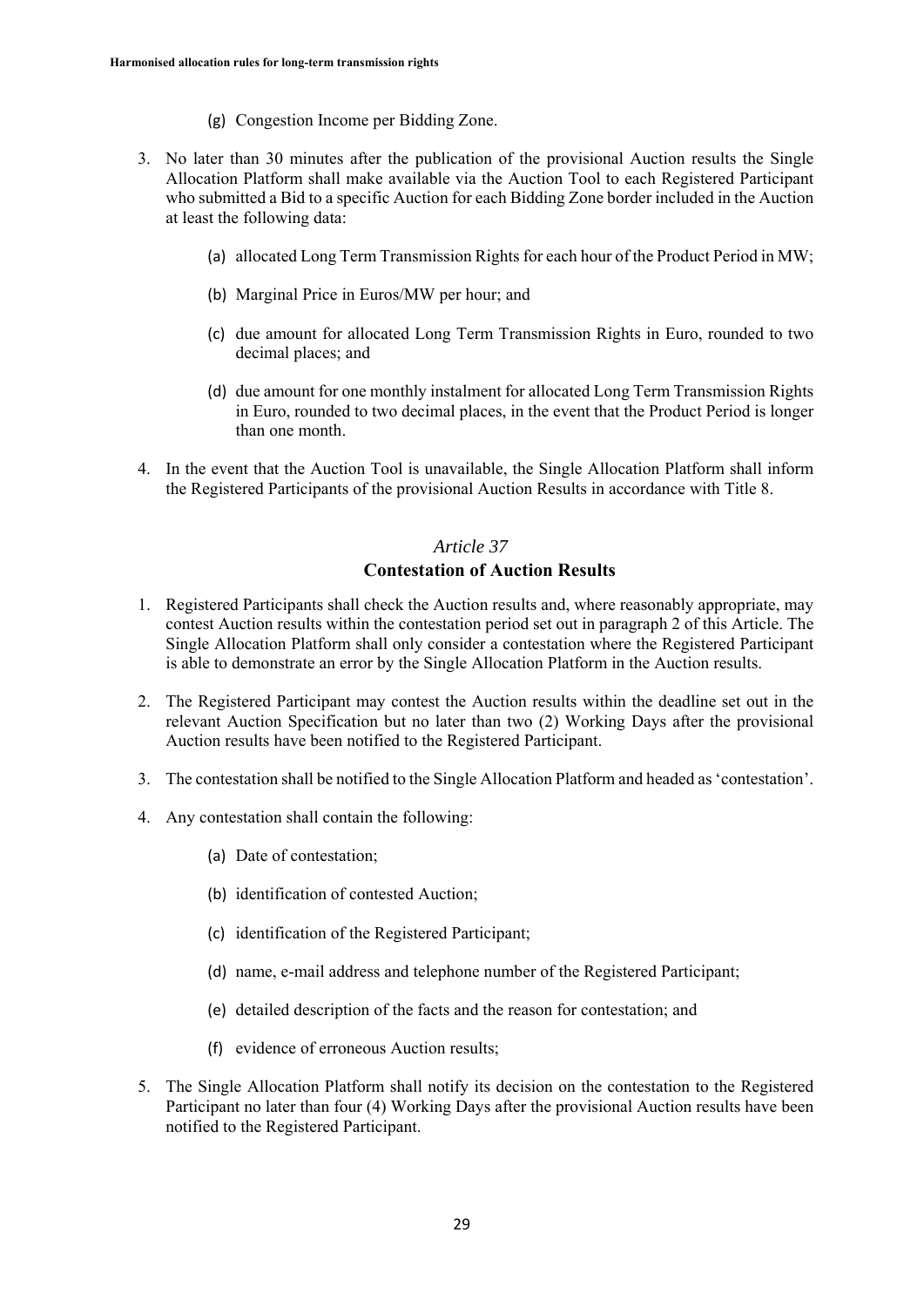6. At the end of the fourth (4th) Working Day after the publication of the provisional Auction Results and unless an Auction is cancelled, the provisional Auction results shall be considered as final and binding with no further notification.

# **TITLE 5 Return of Long Term Transmission Rights**

# *Article 38*

### **General Provision**

- 1. Long Term Transmission Right holder(s) may return some or all of their Long Term Transmission Rights to the Single Allocation Platform for reallocation at any subsequent long term Auction once the final Auction results are published.
- 2. Returned Long Term Transmission Rights shall be a constant band of whole MW(s) over the specific timeframe of the subsequent Auction. The Auction at which the Long Term Transmission Rights were allocated and the subsequent Auction to which the Long Term Transmission Rights are to be returned shall be for the same form of products.
- 3. The minimum volume for a returned Long Term Transmission Right shall be one (1) MW over the specific timeframe of the subsequent Auction.
- 4. The Single Allocation Platform shall make the volumes of returned Long Term Transmission Rights available at the subsequent long term Auction, increasing the Offered Capacity announced in the provisional Auction Specification accordingly and equally for each hour of the Product Period. The same applies for where the Offered Capacity announced in the provisional Auction Specification for the subsequent long term Auction contains a Reduction Period.
- 5. If the returned Long Term Transmission Rights are rounded down in accordance with the process described in Article 35(7), the Single Allocation Platform shall remunerate the Market Participant for the full amount of the returned Long Term Transmission Rights in accordance with Article 40.

# *Article 39*

#### **Process of the return**

- 1. Long Term Transmission Right holder(s) wishing to return their Long Term Transmission Rights shall send a notification, directly or indirectly through an authorised third party, via the Auction Tool to the Single Allocation Platform in line with the corresponding Information System Rules no later than the deadline specified in the provisional Auction Specification for the subsequent Auction to which the Long Term Transmission Right is to be returned.
- 2. A valid notification of the return pursuant to paragraph 1 of this Article shall contain the following information:
	- (a) EIC code of the Long Term Transmission Right holder;
	- (b) identity of the subsequent Auction to which the Long Term Transmission Right is returned; and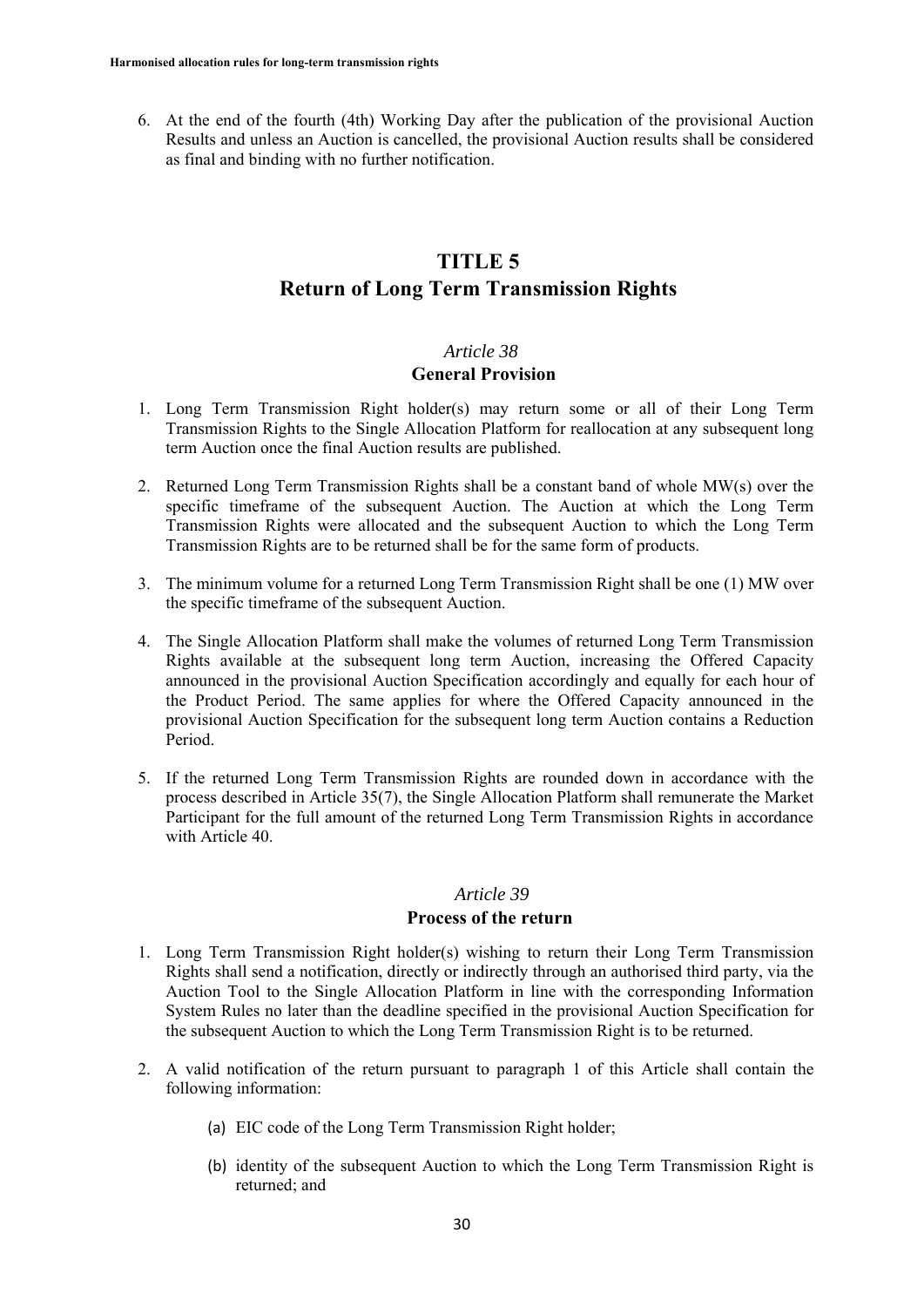- (c) the volume of the Long Term Transmission Rights for return.
- 3. In order to be able to return Long Term Transmission Rights the Registered Participant shall:
	- (a) have a valid and effective Participation Agreement with the Single Allocation Platform;
	- (b) hold the relevant Long Term Transmission Rights at the time of the notification of the return;
	- (c) send the notification before the deadline pursuant to paragraph 1 of this Article; and
	- (d) fulfil or secure its financial obligations pursuant to these Allocation Rules.
- 4. If the requirements set forth in paragraph 3 of this Article are fulfilled, the Single Allocation Platform shall send without undue delay a notification to the Registered Participant via the Auction Tool containing:
	- (a) a message confirming the acceptance of the return subject to paragraph 7 of this Article; or
	- (b) a message rejecting the return including the reasons for rejection subject to paragraph 7.
- 5. If the return is accepted, the Single Allocation Platform shall decrease the total volume of the Long Term Transmission Rights held by the respective Long Term Transmission Right holder by the amount returned.
- 6. Long Term Transmission Right holder(s) wishing to modify their return as notified in accordance with paragraphs 1 and 2 of this Article, shall send a notification via the Auction Tool with the adjusted volume of the Long Term Transmission Rights to be returned before the deadline for return of Long Term Transmission Rights pursuant to paragraph 1 expires. Where the volume of the Long Term Transmission Rights to be returned is adjusted to zero (0) MW, the related return shall be deemed as cancelled.
- 7. If the Single Allocation Platform is unable to register a return as set forth in this Title, the Single Allocation Platform may apply a fallback procedure for data exchange pursuant to Article 53. If no fallback procedure for return is technically possible, no financial compensation may be claimed by the Registered Participants.

#### **Remuneration of Long Term Transmission Right holders**

- 1. Registered Participants who returned Long Term Transmission Right are entitled to receive a remuneration equal to the value of the returned Long Term Transmission Rights set during the relevant subsequent Auction(s) calculated for each hour as follows:
	- (a) the Marginal Price of the Auction at which the returned Long Term Transmission Right was reallocated in Euros/MW per hour multiplied by
	- (b) the amount of MW which was reallocated.
- 2. On return the Registered Participant ceases to be holder of Long Term Transmission Right for the returned amount of Long Term Transmission Right. This means that all rights and obligations of the Registered Participant connected to the returned amount of Long Term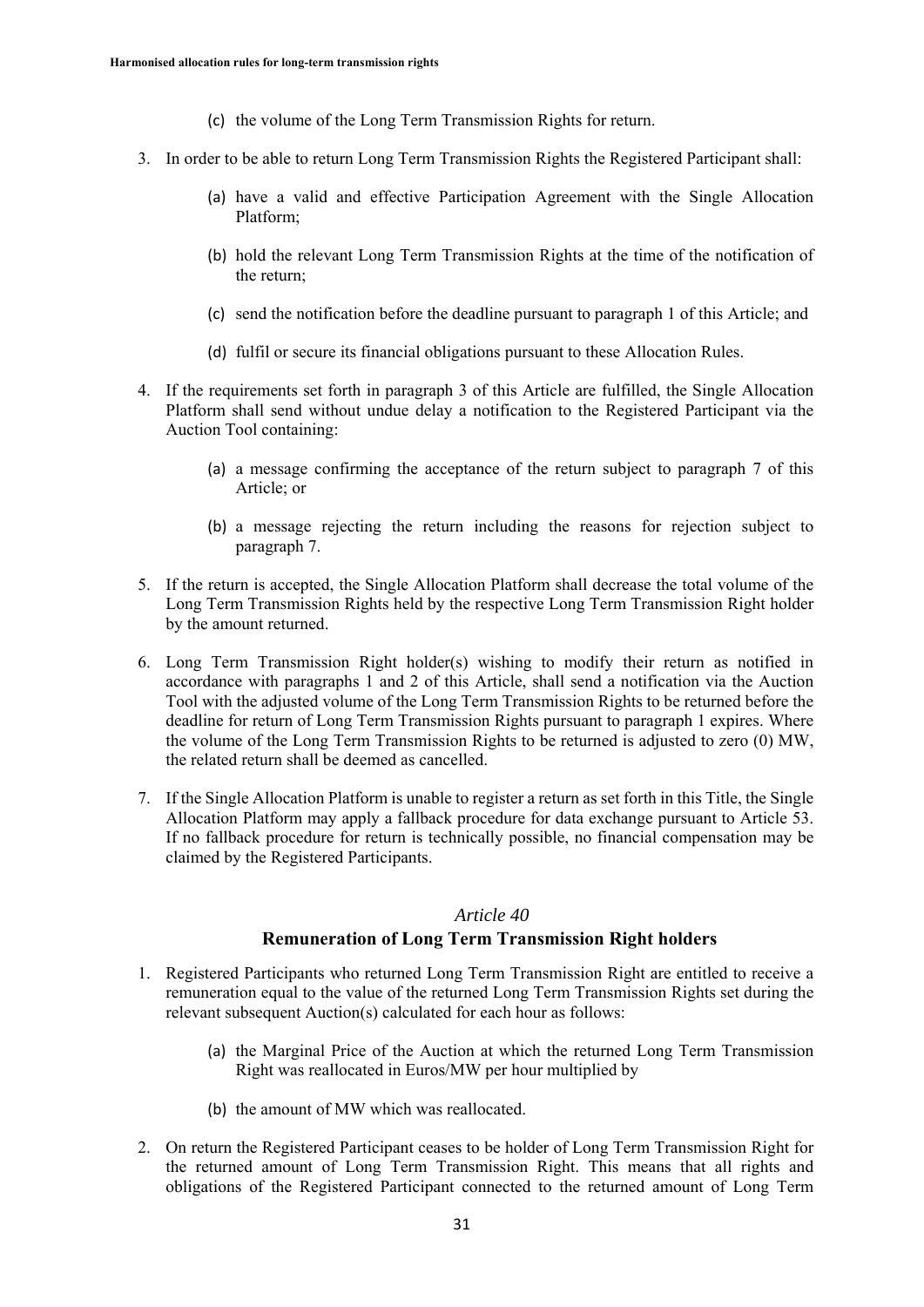Transmission Right will cease except those connected to its payments obligations pursuant to Title 10 and the remuneration set forth in this Title 5. All rights and obligations of the Registered Participant related to the not returned proportion of Long Term Transmission Right will remain unaffected.

# **TITLE 6 Transfer of Long Term Transmission Rights**

#### *Article 41*

#### **General provisions**

- 1. Long Term Transmission Right holder(s) may transfer some or all of their Long Term Transmission Rights to another Registered Participant once the Auction results in respect of those rights are final. Regardless of how the transfer was concluded, it shall be notified to the Single Allocation Platform following the process pursuant to Article 42 and via the Auction Tool according to a format specified on the Single Allocation Platform's website.
- 2. The minimum volume of Long Term Transmission Rights that may be transferred shall be one (1) MW over one (1) hour.

### *Article 42*

# **Process of the transfer**

- 1. The transferor shall send a notification, directly or indirectly through an authorised third party, of the transfer to the Single Allocation Platform via the Auction Tool with the following information:
	- (a) the EIC codes of the transferor and transferee;
	- (b) the time period of the transfer including the start and end dates and hours; and
	- (c) the volume (MW) of the transferred Long Term Transmission Right in whole MW(s) defined per hour.
- 2. The notification of the transfer shall be delivered to the Single Allocation Platform no later than at 12:00 p.m. on the second (2nd) day preceding the day of delivery.
- 3. In order to be able to transfer the Long Term Transmission Rights the following requirements shall be fulfilled:
	- (a) the transferor and transferee have a valid and effective Participation Agreement with the Single Allocation Platform at least for transfer of Long Term Transmission Rights; the transferor holds the concerned Long Term Transmission Rights at the time of the notification of the transfer;
	- (b) the transferor has fulfilled or secured its financial obligations pursuant to this Allocation Rules regardless whether the transferor transfers all or only part of its Long Term Transmission Rights and even in the case of multiple transfers among several Registered Participants; and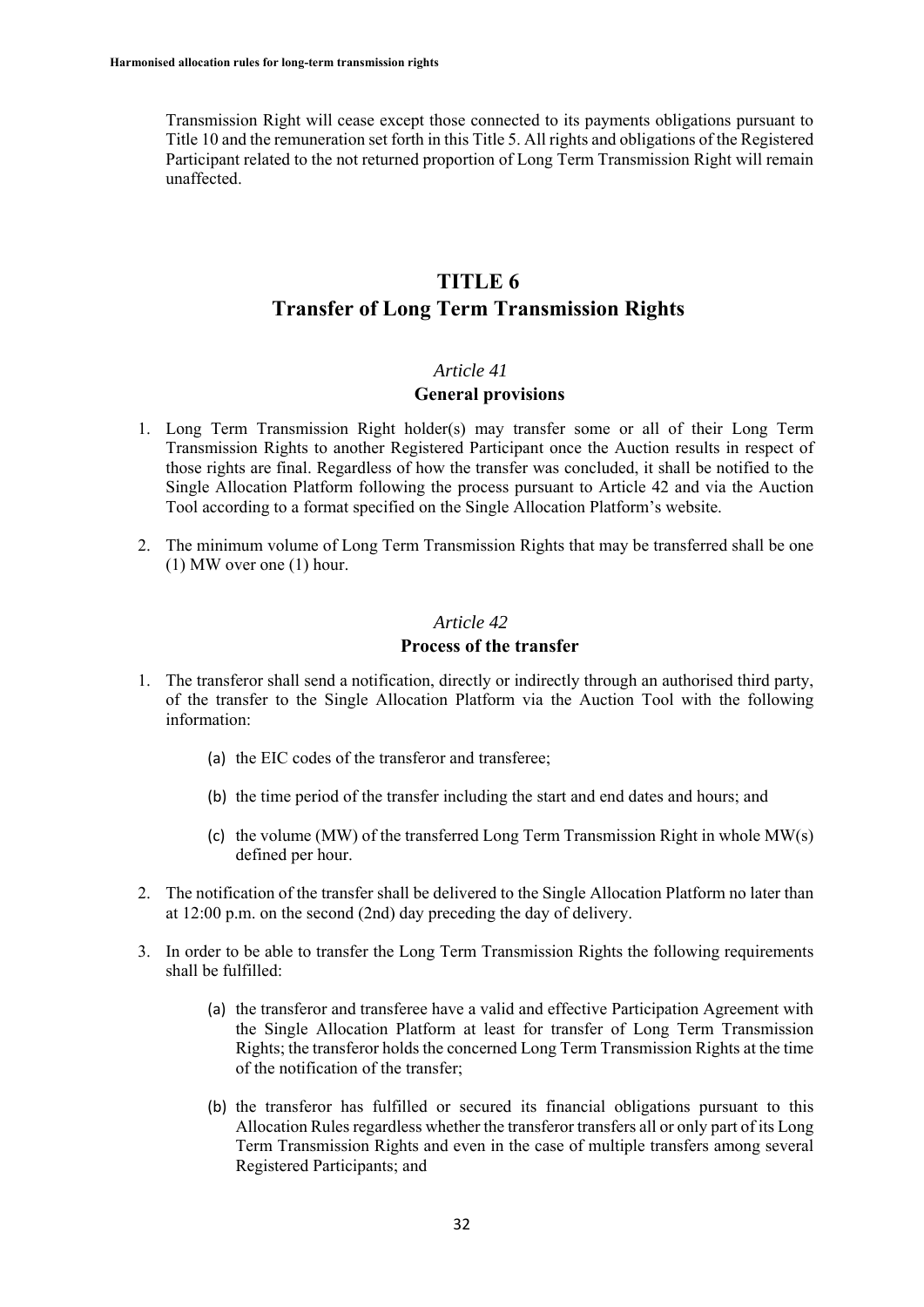- (c) the transferor has delivered the notification of the transfer before the deadline pursuant to paragraph 2 of this Article.
- 4. The Single Allocation Platform shall issue without undue delay an acknowledgement of receipt of the notification to the transferor. Where the notification fulfils the requirements pursuant to paragraph 3 of this Article the Single Allocation Platform shall inform the transferee about the notification of the transfer.
- 5. In the event that the acknowledgement is not sent by the Single Allocation Platform, the concerned notification shall be deemed not to have been submitted.
- 6. The notification of transfer shall be confirmed by the transferee within four (4) hours upon receiving the transfer information from the Single Allocation Platform and no later than at 12:00 p.m. the second (2nd) day preceding the day of delivery.
- 7. In the event that the transferee does not confirm the transfer by the deadline pursuant to paragraph 6, the Single Allocation Platform shall automatically cancel the process of the transfer notification.
- 8. The Single Allocation Platform shall then issue without undue delay to the transferor and the transferee a second acknowledgement via the Auction Tool stating either:
	- (a) that the transfer notification has been accepted and is effective; or
	- (b) that the transfer notification has been rejected including the reason(s).
- 9. If for any technical reason the acknowledgement is not sent by the Single Allocation Platform, the concerned transfer is deemed not to have been submitted.
- 10. The Transferor shall not be entitled to withdraw the transfer notification once the transferee has accepted it. The transferee may initiate another transfer to transfer the Long Term Transmission Rights further.
- 11. In the event of Auction Tool failure, a fallback procedure pursuant to Title 8 shall apply. If the process of the transfer notification cannot be completed in accordance with this Article due to an IT system and/or fallback procedure failure, Registered Participants shall not be entitled to claim any financial compensation from the Single Allocation Platform.

#### **Legal consequences of the transfer**

All rights and obligations resulting from these Allocation Rules, with exception of the payment obligation of the original Long Term Transmission Right holder regarding the allocation of Long Term Transmission Right pursuant to Article 62(1), shall be transferred together with the Long Term Transmission Right.

# *Article 44*

#### **Notice board**

1. The notice board shall facilitate only the exchange of information between the Registered Participants regarding their interest in buying and/or selling Long Term Transmission Rights. No agreements may be concluded via this notice board. Use of the notice board is free of charge.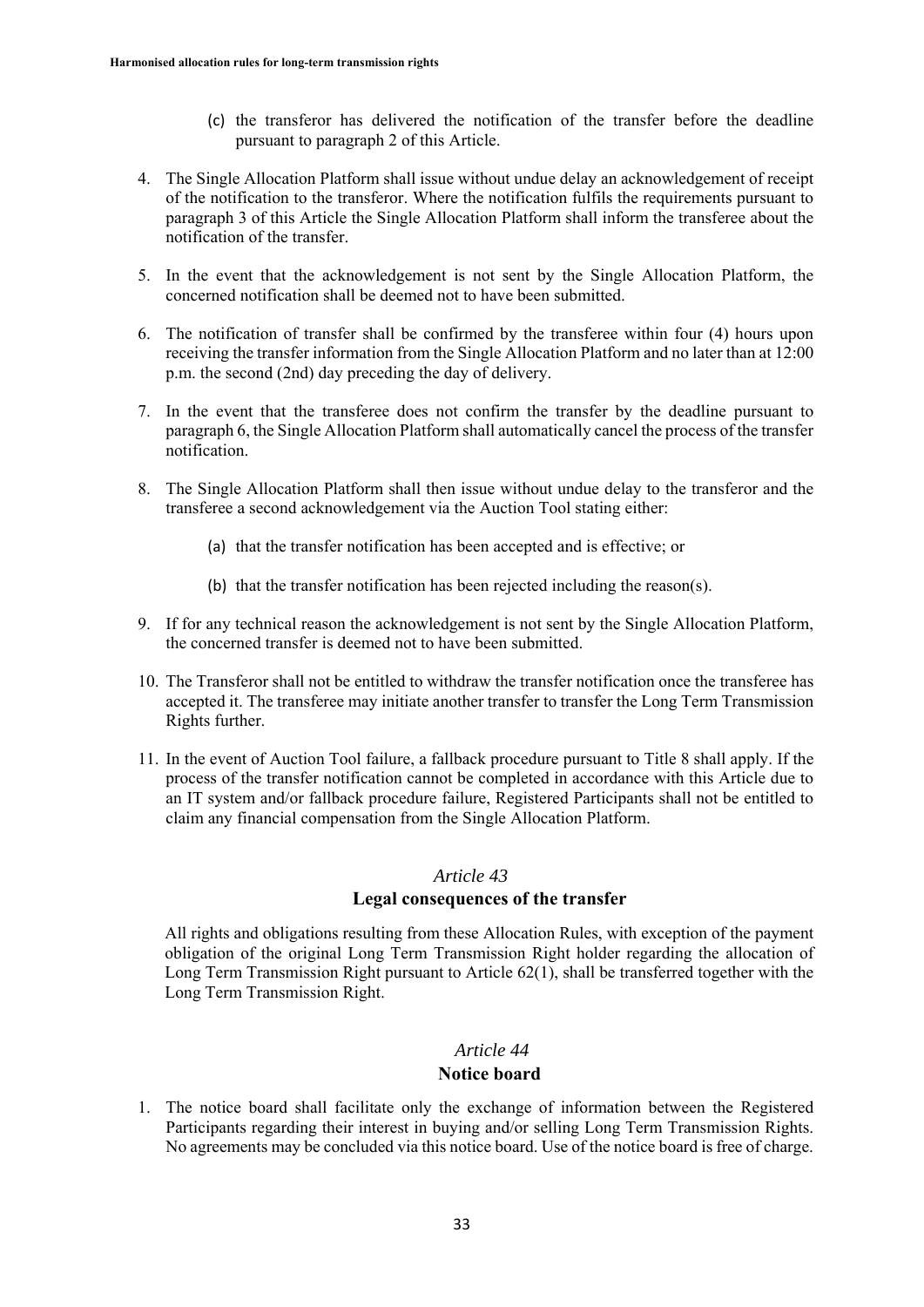- 2. Any notices published via the notice board by the Registered Participants shall not be considered as an evidence for a valid and effective contract for the transfer of Long Term Transmission Rights.
- 3. The Single Allocation Platform shall not be held liable for the accuracy and completeness of the information published by a Registered Participant on the notice board.
- 4. The Single Allocation Platform may delete from the notice board any information it considers not relevant for the purpose of the notice board. In case of such a deletion, the Single Allocation Platform shall provide the reasons for the deletion to the respective Registered Participant.

# **TITLE 7 Use and remuneration of Long Term Transmission Rights**

# *Article 45*

# **General principles**

- 1. Physical Transmission Rights shall be subject to the Use it or Sell It (UIOSI) principle.
- 2. The holder of allocated Physical Transmission Rights may nominate the Physical Transmission Rights for its physical use in accordance with Article 46. The holder of allocated Financial Transmission Rights shall not be entitled to nominate them for physical delivery.
- 3. In case the Registered Participant does not nominate its Physical Transmission Rights, the Single Allocation Platform shall make the underlying Cross Zonal Capacity of the nonnominated Physical Transmission Rights available for the relevant daily allocation. The Physical Transmission Right holders who do not nominate their Physical Transmission Rights for physical use of their rights or has not reserved its Physical Transmission Rights for the balancing services shall be entitled to receive remuneration in accordance with Article 48.
- 4. Holders of Financial Transmission Rights shall be subject to the remuneration rules in accordance with Article 48.
- 5. In case the Long Term Transmission Rights holder reserves its Physical Transmission Rights for the balancing services, such Cross Zonal Capacity shall be excluded from the application of the remuneration processes as detailed in Title 7. The process of notification of such reservation shall be subject to the relevant rules entered into force in accordance with the applicable national regulatory regime and published by the responsible Single Allocation Platform.

# *Article 46* **Nomination of Physical Transmission Rights**

- 1. Persons eligible to nominate Physical Transmission Rights shall fulfil the requirement described in applicable Nomination Rules. Eligible persons may be the following:
	- (a) the Physical Transmission Rights' holder; or
	- (b) the person notified by the Physical Transmission Rights' holder during the Nomination process to the respective TSOs in line with the relevant Nomination Rules; or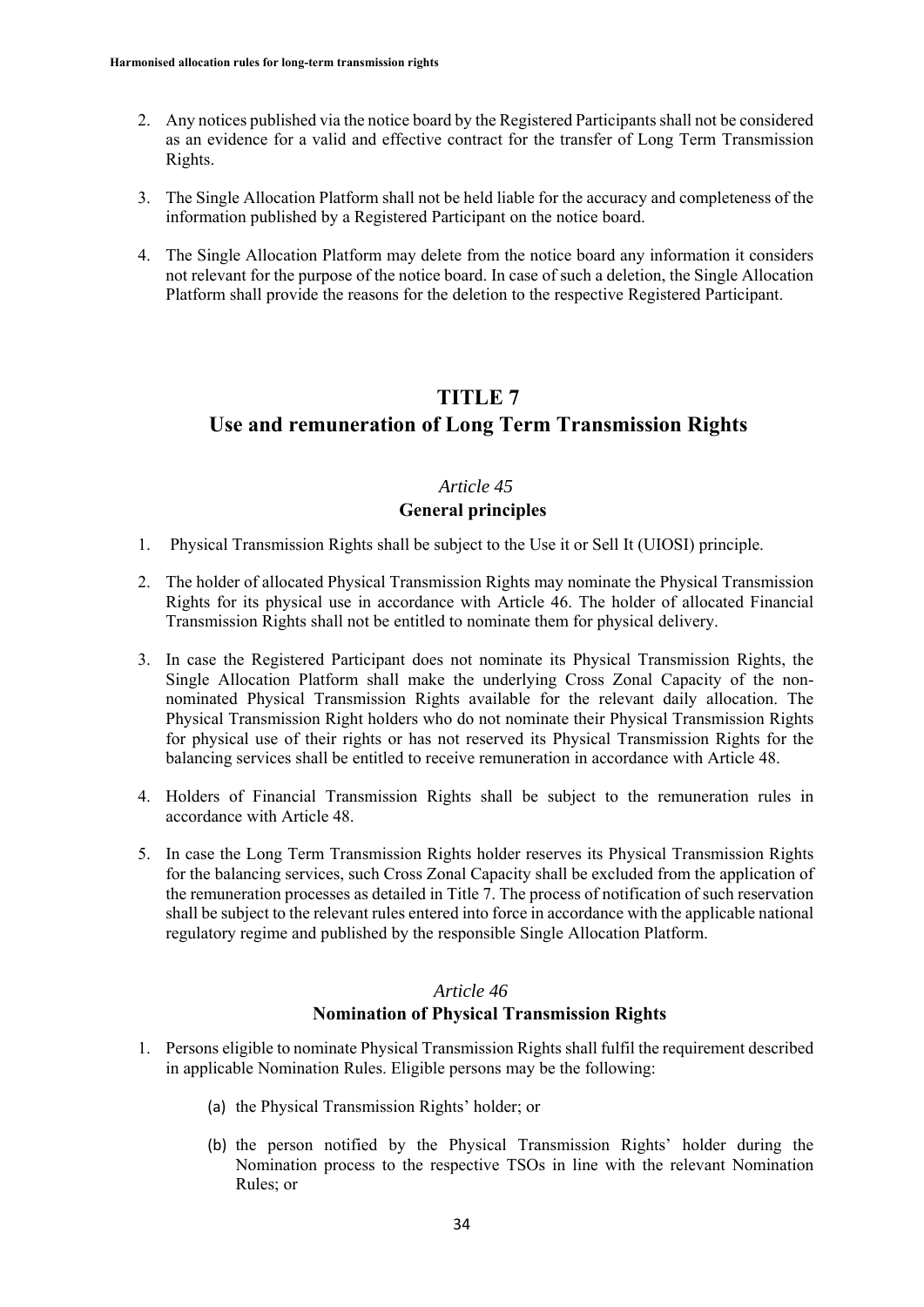- (c) the person authorised by the Physical Transmission Rights' holder to nominate in line with the relevant Nomination Rules and notified to the Single Allocation Platform.
- 2. The Single Allocation Platform shall provide on its website an overview of the options listed in paragraph 1 of this Article which are applicable on each Bidding Zone border.
- 3. For the process of the notification of the eligible persons to the Single Allocation Platform in accordance with paragraph 1(c) of this Article the following criteria should be met:
	- (a) the eligible person shall have an EIC Code in order to allow its identification in the Rights Document; and
	- (b) the Physical Transmission Rights' holder shall notify the eligible person to the Single Allocation Platform via the Auction Tool in accordance with the Information System Rules and at the latest one (1) hour before the sending of the Rights Document for a specific day.
- 4. The Single Allocation Platform shall not take into account notifications of eligible persons which do not meet the criteria in accordance with paragraph 3 of this Article when sending the Rights Document in respect of a day of delivery of electricity.
- 5. The Nomination shall be done in compliance with the Rights Document.
- 6. The Single Allocation Platform shall publish a list with the relevant Nomination Rules for the Bidding Zone borders on its website.
- 7. The long term nomination deadlines for respective Bidding Zone borders are set forth in the relevant Nomination Rules. The Single Allocation Platform shall publish information on its website on the long term nomination deadlines per Bidding Zone border. In case of any discrepancy between the deadlines published by the Single Allocation Platform and those of the valid and legally binding relevant Nomination Rules, the latter shall prevail and the Single Allocation Platform shall not be held liable for any damages due to such a discrepancy.

#### **Rights Document**

- 1. The Rights Document shall contain the information about the volume in MW that eligible persons are entitled to nominate at specific Bidding Zone borders or subsets of interconnectors of Bidding Zone borders and directions and for hourly periods in case of Physical Transmission Rights. In case of Financial Transmission Rights Options the Rights Document shall contain the information about the volume in MW at specific Bidding Zone borders or subsets of interconnectors of Bidding Zone borders and directions and for hourly periods for which the holder is entitled to financial remuneration in accordance with Article 48. In case of Financial Transmission Rights Obligations, the Rights Document shall contain the information about the volume in MW at specific Bidding Zone borders and directions and for hourly periods for which the holder is entitled to receive or obliged to pay a financial remuneration in accordance with Article 48.
- 2. The Single Allocation Platform shall send the Rights Document daily and no later than at 1:00 p.m. on the second (2nd) day preceding the delivery day via the Auction Tool to the eligible person according to Article 46(1) a) and/or c).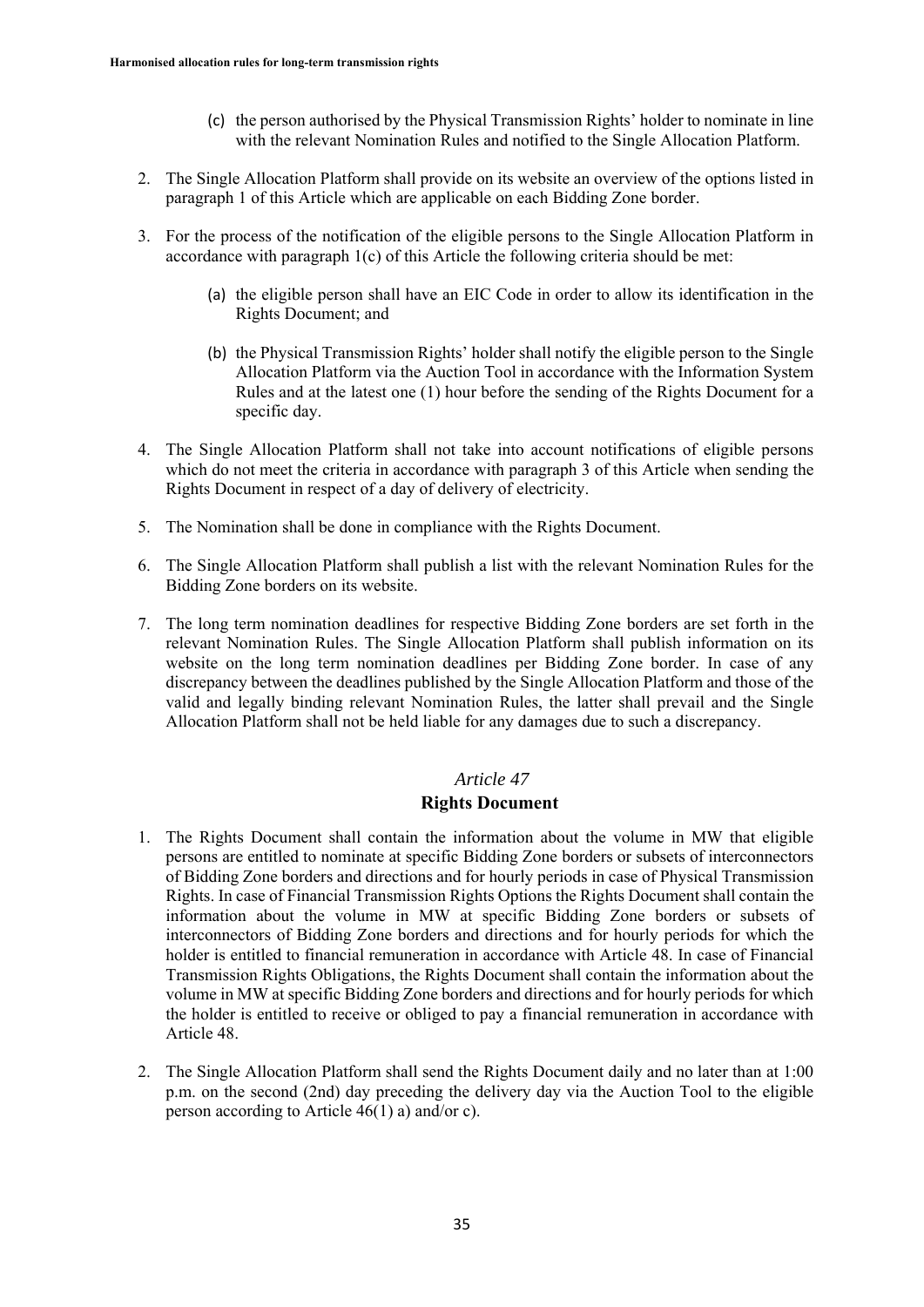# **Remuneration of Long Term Transmission Rights holders for non-nominated Physical Transmission Rights and Financial Transmission Rights**

- 1. The Single Allocation Platform shall remunerate the Long Term Transmission Rights holder for the Long Term Transmission Rights which are reallocated at the relevant daily allocation. The Single Allocation Platform shall remunerate the Long Term Transmission Rights holder for each MW which was non-nominated for the relevant hourly period in the case of Physical Transmission Rights and for all allocated MW per relevant hourly period in the case of Financial Transmission Rights. The remuneration shall be calculated in the case of Physical Transmission Rights as the difference between the volumes stated in the Rights Document and the final volumes nominated and accepted by the relevant TSO, in the case of Financial Transmission Rights as the volumes stated in the Rights Document, multiplied by a price, depending on the type of the day-ahead allocation, as follows:
	- (a) in case of day-ahead Implicit Allocation, including in case of fallback allocation for Implicit Allocation, the price shall be the Market Spread at the concerned Bidding Zone border for the concerned hourly period only in case the price difference is positive in the direction of the Long Term Transmission Rights of the day-ahead Implicit Allocation in which that Cross Zonal Capacity was reallocated, and 0€/MWh, otherwise. If specified in the respective regional or border specific annexes, this price may be adjusted to reflect Allocation Constraints on interconnections between Bidding Zones as defined in Regulation (EU) 2015/1222, Article 23, paragraph 3, where these Allocation Constraints are included in the day-ahead Cross Zonal Capacity allocation process.
	- (b) in case of day-ahead Explicit Allocation different from fallback allocation for Implicit Allocation for Transmission Rights, the price shall be the Marginal Price of the daily Auction at which Transmission Rights were allocated, for the concerned hourly period;
	- (c) in case of day-ahead Explicit Allocation from fallback allocation for Implicit Allocation for Transmission Rights and no price resulting from point (a) (day-ahead price is not calculated at least in one of the two relevant Bidding Zones), the price shall be the Marginal Price of the Auction at which Transmission Rights were allocated in a day ahead fallback mechanism, for the concerned hourly period; and
	- (d) in case of fallback allocation of Implicit Allocation or Explicit Allocation where no reference price is calculated for the daily allocation timeframe the price for the Long Term Transmission Rights remuneration shall be the Marginal Price of initial Auction.
- 2. Where Financial Transmission Rights Obligations are in place, holders of such Rights shall be obliged to provide remuneration to the Single Allocation Platform if the price difference is negative in the direction of the Financial Transmission Rights Obligation. The remuneration shall be calculated as the volumes of Financial Transmission Rights Obligations stated in the Rights Document multiplied by a price, calculated in line with the principles of paragraph 1, considering that the price difference is negative.
- 3. The Single Allocation Platform shall compensate the Long Term Transmission Rights holder for the Financial Transmission Rights and non-nominated Physical Transmission Rights which are not reallocated at the relevant daily allocation in accordance with Title 9 in case of the triggering event listed in Article 56.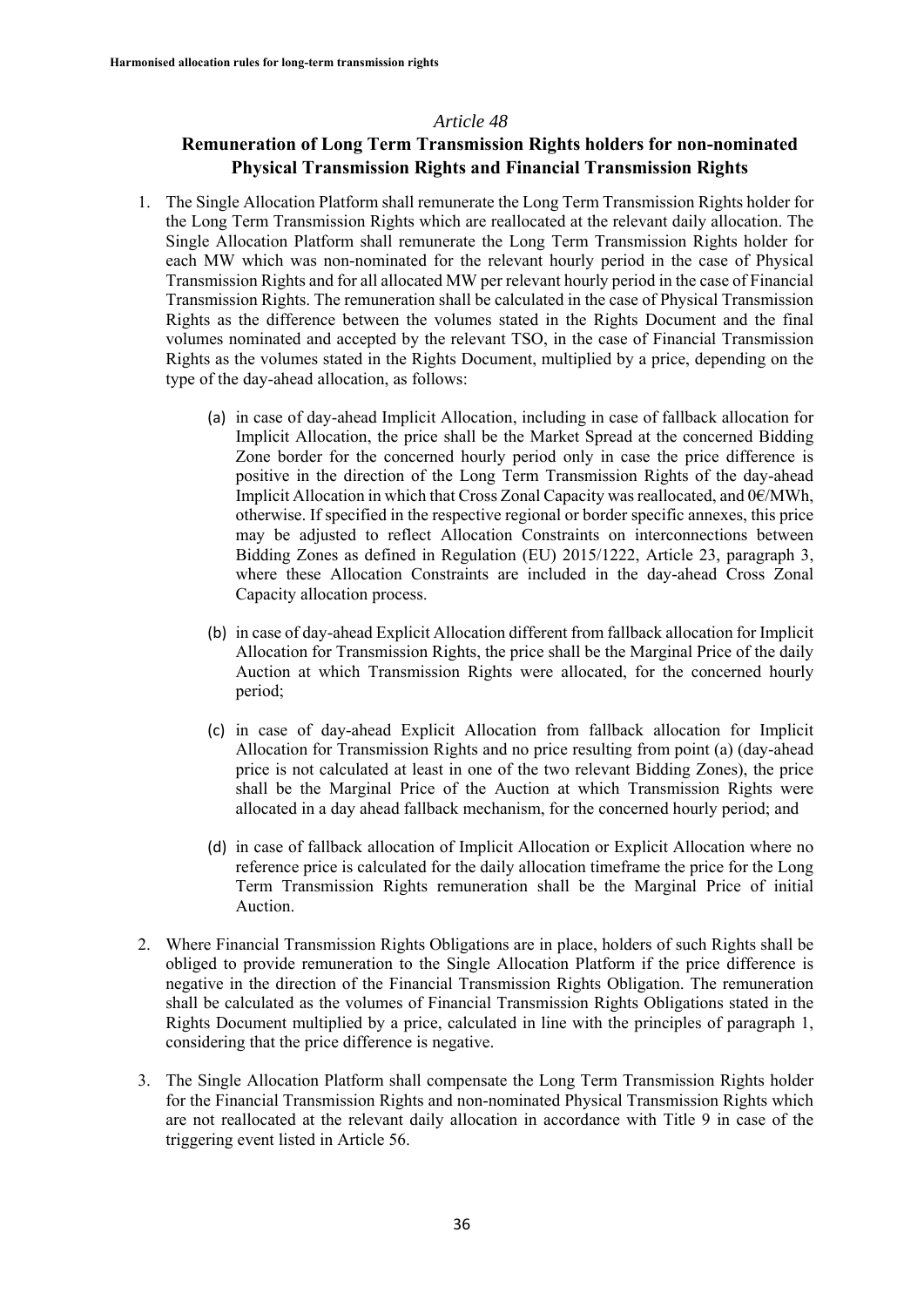4. The Single Allocation Platform shall compensate the Long Term Transmission Rights holder in accordance with Article 59(1) letter (a) and (b) for the Financial Transmission Rights and nonnominated Physical Transmission Rights which are not reallocated at the relevant daily allocation for other reasons than these mentioned in paragraph 2 of this Article.

# **TITLE 8 Fallback Procedures**

# *Article 49*

# **General provisions**

- 1. The Single Allocation Platform shall, to the extent reasonably practicable, organize a fallback procedure in the following cases of failure of a standard process:
	- (a) if it is technically not possible to hold an Auction following the process set forth in Title 4;
	- (b) if it is technically not possible to register a return of Long Term Transmission Rights following the process as set forth in Title 5;
	- (c) if it is technically not possible to register a notification of transfer of Long Term Transmission Rights following the process as set forth in Title 6; and
	- (d) if it is technically not possible to register a notification of an eligible person in following the process as set forth in Title 7.
- 2. The Single Allocation Platform may use one or all of the following fallback procedures:
	- (a) introduction of a fallback procedure for data exchange according to Article 50;
	- (b) postponement of the Auction to a later date/time;
	- (c) another ad hoc fallback procedure if considered appropriate by the Single Allocation Platform to overcome any technical obstacles.
- 3. The Single Allocation Platform shall, to the extent practicable and without undue delay, inform Registered Participants of possible deviations from the standard processes and the application of a fallback procedure via electronic means as specified by the Single Allocation Platform on its website and using the Auction Tool.
- 4. Registered Participants shall immediately inform the Single Allocation Platform of any observed problems with the use of the Auction Tool and all potential consequences via electronic means as specified by the Single Allocation Platform on its website. In case of an urgent problem, which shall be solved immediately and which is identified during Working Hours, the Registered Participant shall immediately contact the Single Allocation Platform by phone at the telephone number indicated on the website of the Single Allocation Platform for this type of problems.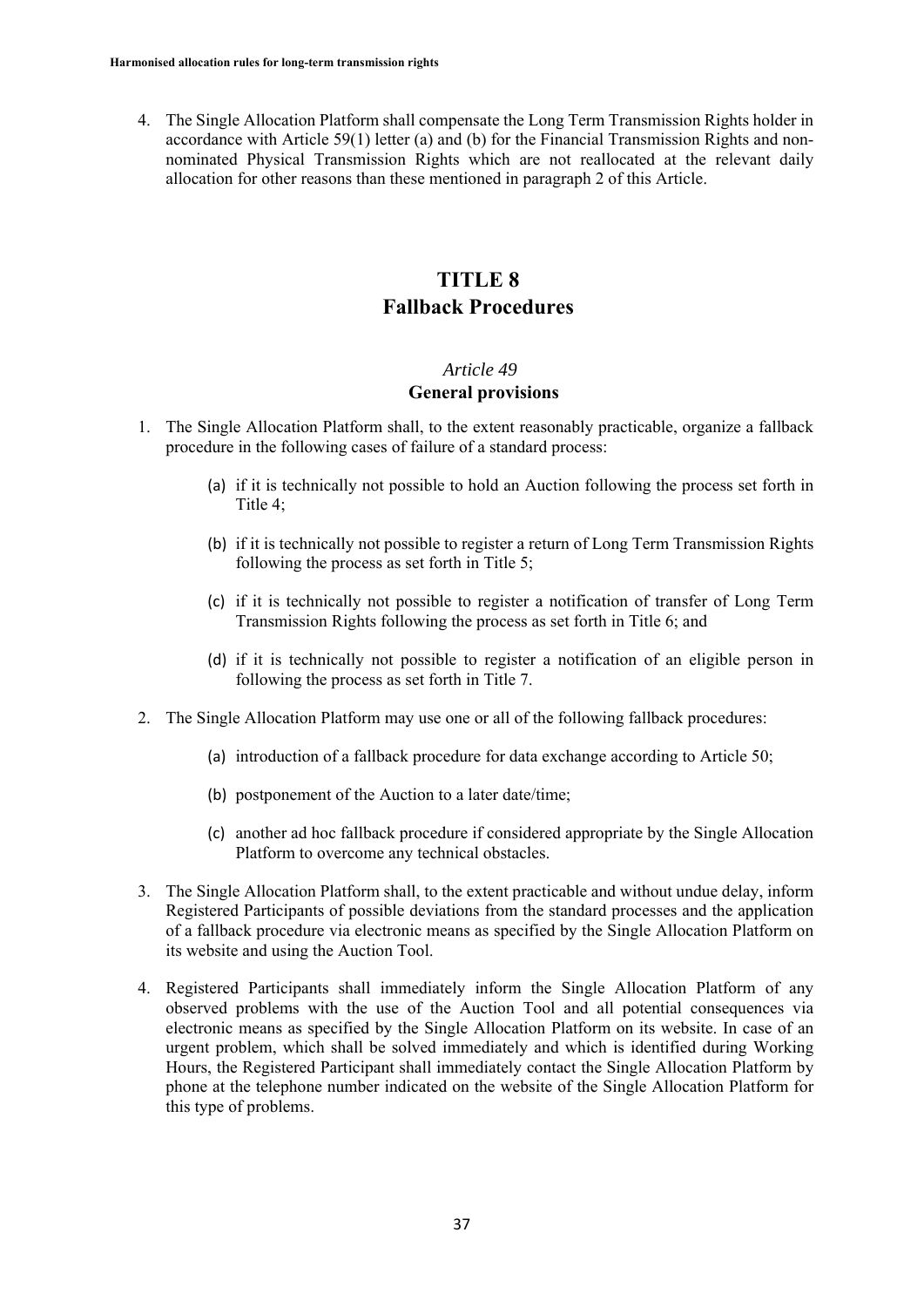# *Article 50* **Fallback procedure for data exchange**

- 1. In case of a failure at the site of the Single Allocation Platform of the standard processes for data exchange via the Auction Tool as described in these Allocation Rules, the Single Allocation Platform may inform Registered Participants that a fallback procedure for data exchange may be used as follows:
	- (a) by the applicable deadlines unless otherwise announced by the Single Allocation Platform the Registered Participant shall request the Single Allocation Platform by electronic means as specified by the Single Allocation Platform on its website to enter the relevant data into the Auction Tool by using this fallback procedure for data exchange;
	- (b) with the request the Registered Participant shall provide to the Single Allocation Platform in the format specified in the Information System Rules the relevant data to be entered in the Auction Tool;
	- (c) the Single Allocation Platform shall enter the submitted data into the Auction Tool;
	- (d) the Single Allocation Platform may set in Information System Rules an identification process for the Registered Participant at the moment when the Registered Participant submits the relevant operational or commercial data and requests the Single Allocation Platform to enter this data into the Auction Tool on its behalf by means of the fallback procedure. If the Registered Participant or the person authorized by the Registered Participant for this purpose does not clearly identify itself, the Single Allocation Platform shall be entitled not to perform the data entry;
	- (e) the Registered Participant shall provide the Single Allocation Platform with a telephone number, which can be used in case of a necessary communication;
	- (f) once the Single Allocation Platform has entered the provided data into the Auction Tool on behalf of the Registered Participant, the Single Allocation Platform shall inform, without undue delay, the Registered Participant by telephone and/or via electronic means as specified by the Single Allocation Platform on its website of the entry; and
	- (g) the Single Allocation Platform shall under no circumstances be held responsible if it fails to reach the Registered Participant through the means of communication above.
- 2. In case of application of the fallback procedure for data exchange, all necessary information which is made available via the Auction Tool during the standard processes may be distributed to the Registered Participants by the Single Allocation Platform, by electronic means as specified by the Single Allocation Platform on its website or where appropriate published on the website of the Single Allocation Platform.

# *Article 51*

#### **Fallback procedures for Auction**

- 1. The postponement of the Auction shall be the default fallback procedure for Auctions before the Bidding Period has opened. The Single Allocation Platform may postpone an Auction by notifying Registered Participants of the revised date and/or time of the new Auction.
- 2. After the Bidding Period has opened, the Single Allocation Platform shall: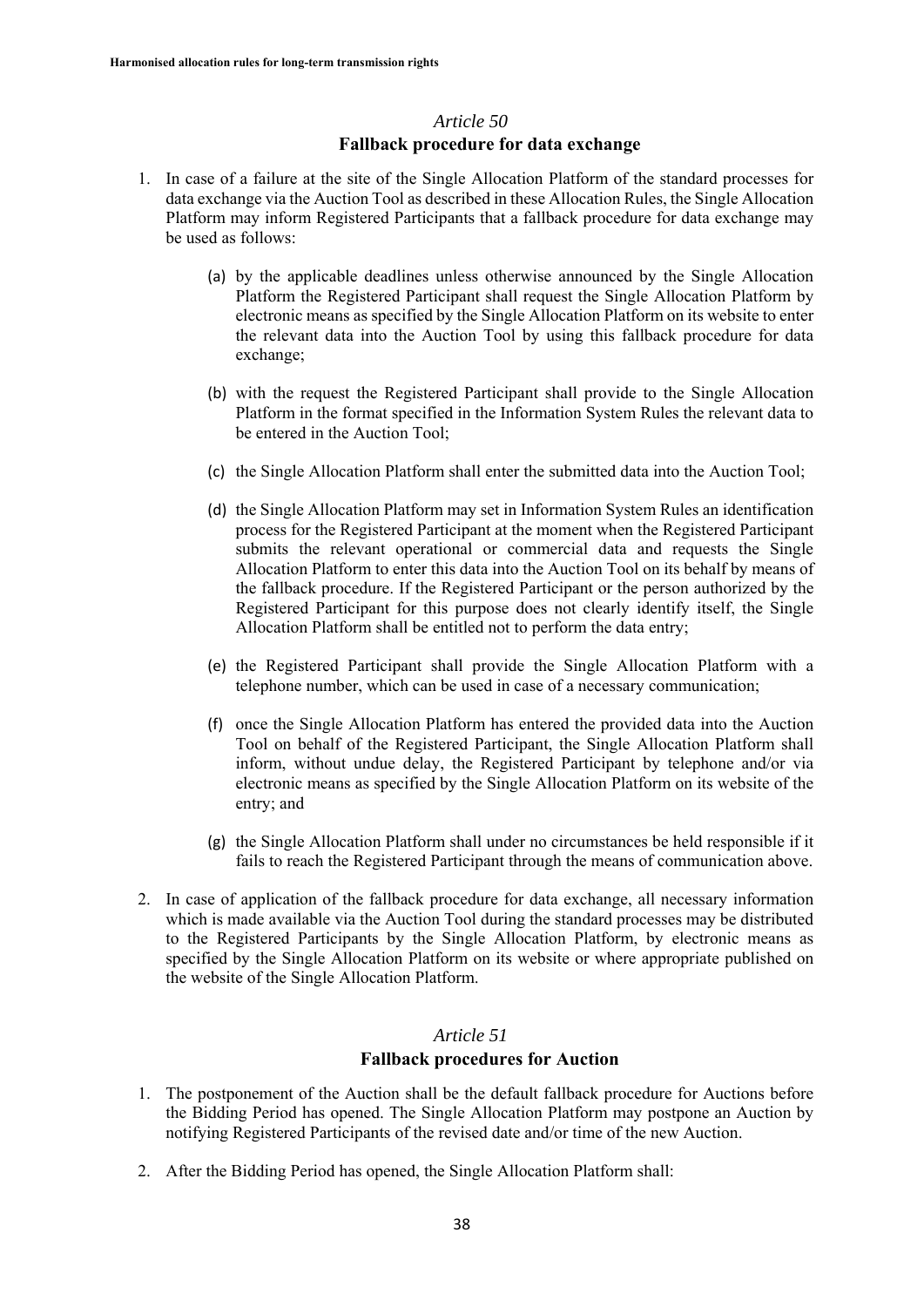- (a) where reasonably practicable postpone the end of the Bidding Period by notifying Registered Participants about the revised deadlines in the Auction Specification; or
- (b) cancel the initial Auction according to Article 52 and organise a new Auction for the same Product Period.
- 3. If the fallback procedure described in paragraph 1 and 2 of this Article cannot be implemented for the same Product Period, the respective Cross Zonal Capacities shall be offered in subsequent Capacity Allocation process.
- 4. The Single Allocation Platform shall inform all Registered Participants, without undue delay, of the postponement by notification published in the Auction Tool and/or on the webpage of the Single Allocation Platform and/or by electronic means as specified by the Single Allocation Platform on its website.

### **Auction cancellation**

- 1. In case the Single Allocation Platform cancels an Auction, all Bids already submitted, all returns already accepted and any results of the respective Auction shall be deemed null and void.
- 2. The Single Allocation Platform shall inform all Registered Participants without undue delay, of the Auction cancellation by notification published in the Auction Tool or on the webpage of the Single Allocation Platform and by electronic means as specified by the Single Allocation Platform on its website.
- 3. An Auction cancellation may be announced in the following cases:
	- (a) before the end of the contestation period in case the Single Allocation Platform faces technical obstacles during the Auction process like a failure of standard processes and fallback procedures in the event of erroneous results due to incorrect Marginal Price calculation or in the event of incorrect allocation of Long Term Transmission Rights to Registered Participants or similar reasons; and
	- (b) after the end of the contestation period, in the event of erroneous results due to incorrect Marginal Price calculation or incorrect allocation of Long Term Transmission Rights to Registered Participants or similar reasons.
- 4. In case of Auction cancellation before the contestation period elapses, no compensation shall be paid to the Registered Participants.
- 5. The Single Allocation Platform shall publish on its website, without undue delay, the reasons for the Auction cancellation.

# *Article 53*

#### **Fallback procedure for return of Long Term Transmission Rights**

- 1. In case of failure in the standard process for the registration of the return of Long Term Transmission Rights via the Auction Tool as set forth in Title 5, the Single Allocation Platform may apply the fallback procedure for data exchange in accordance with Article 50.
- 2. The Single Allocation Platform shall publish information about the possibility to use the fallback procedure for data exchange in due time before the expiration of the deadline for Long Term Transmission Rights return.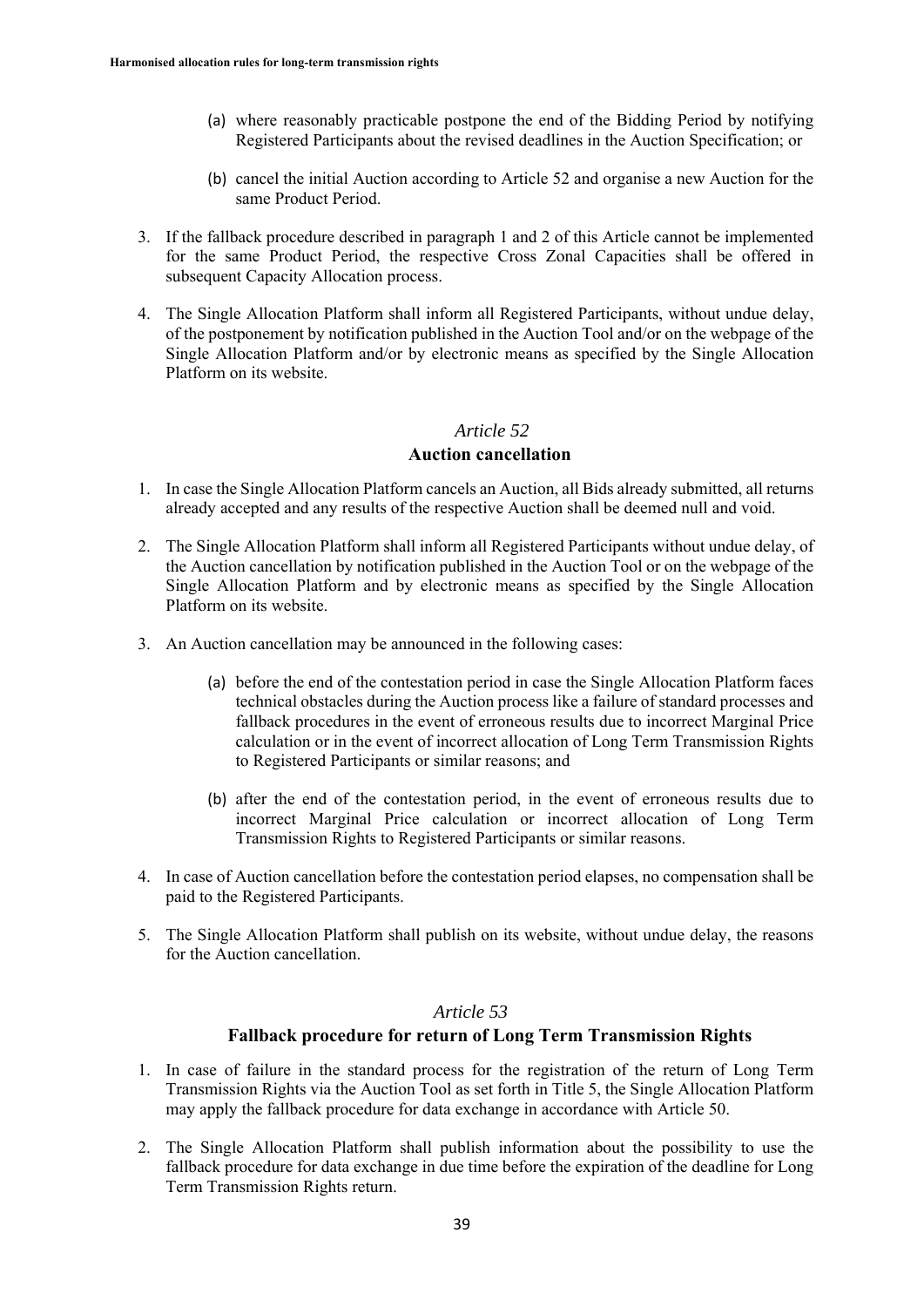3. In case the fallback procedure for data exchange cannot be executed as necessary to enable the registration of the return of Long Term Transmission Rights, all requests for Long Term Transmission Rights return already submitted that cannot be registered in the Auction Tool shall be automatically cancelled.

# *Article 54*

### **Fallback procedure for transfer of Long Term Transmission Rights**

- 1. In case of failure in the standard process for the registration of the transfer of Long Term Transmission Rights organised via the Auction Tool as set forth in Title 6 the Single Allocation Platform may apply the fallback procedure for data exchange in accordance with Article 50.
- 2. The Single Allocation Platform shall publish information about the possibility to use the fallback procedure for data exchange in due time before the expiration of the deadline for Long Term Transmission Rights transfer.
- 3. In case the fallback procedure for data exchange cannot be executed as necessary to enable the registration of the transfer of Long Term Transmission Rights, all requests for Long Term Transmission Rights transfer already submitted and not confirmed by transferee shall be automatically cancelled.

# *Article 55*

# **Fallback procedure for eligible person notification**

- 1. In case of failure in the standard process of eligible person notification to the Single Allocation Platform via the Auction Tool as set forth in Title 6, the Single Allocation Platform may apply the fallback procedure for data exchange in accordance with Article 50.
- 2. The Single Allocation Platform shall publish information about the possibility to use the fallback procedure for data exchange in due time before the expiration of the deadline for eligible person notification.
- 3. In case the fallback procedure for data exchange cannot be executed as necessary to enable the registration of the eligible person, the eligible person shall be deemed notified as set forth in Information System Rules.

# **TITLE 9**

# **Curtailment**

# *Article 56*

# **Triggering events and consequences of curtailment on Long Term Transmission Rights**

1. Long Term Transmission Rights irrespectively of the Product Period may be curtailed in the event of Force Majeure, or to ensure operation remains within Operational Security Limits before the Day-Ahead Firmness Deadline.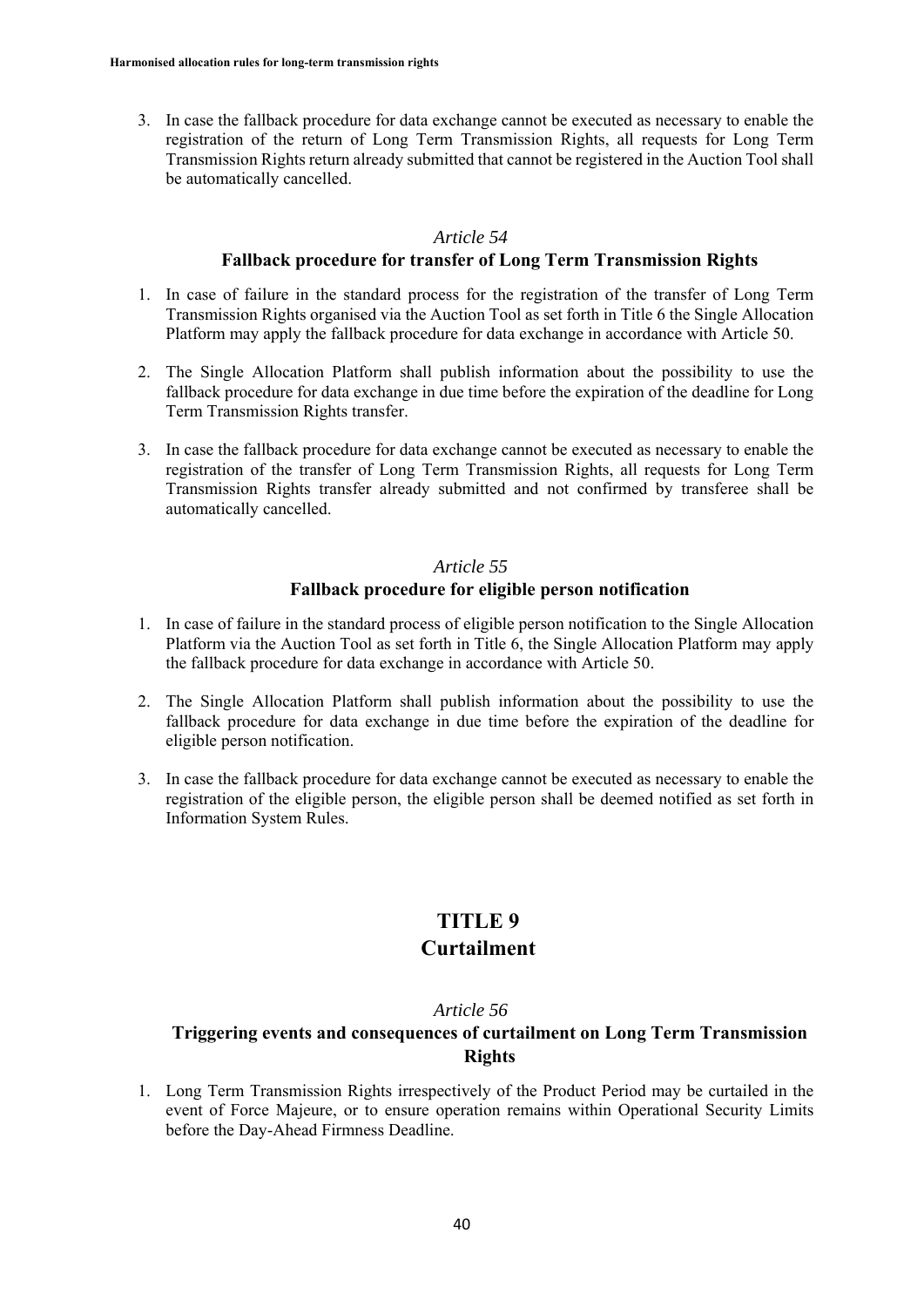- 2. Curtailment may be applied on allocated Long Term Transmission Rights including, where the case may be, on nominated Physical Transmission Rights.
- 3. Long Term Transmission Rights may be curtailed after the Day-Ahead Firmness Deadline in the case of Force Majeure or emergency situation in accordance with Article 72 of Commission Regulation (EU) 2015/1222. For the avoidance of doubt, Long Term Transmission Rights when curtailed after the Day-Ahead Firmness Deadlines shall be curtailed in the same way as dayahead capacity and compensated in accordance with the applicable legislation.
- 4. In the case of Physical Transmission Rights, each Registered Participant affected by curtailment shall lose its right to transfer, return or nominate for physical use the concerned Physical Transmission Rights or to receive remuneration based on the Use-It-Or-Sell-It principle. In the case of Financial Transmission Rights, each Registered Participant affected by curtailment shall lose its right to transfer or return the concerned Financial Transmission Rights or to receive remuneration in accordance to Article 48.
- 5. In case of curtailment, the affected Registered Participant is entitled to receive reimbursement or compensation according to Article 59 to Article 60 and where applicable Article 61.

# *Article 57* **Process and notification of curtailment**

- 1. In all cases curtailment shall be carried out by the Single Allocation Platform based on a request by one or more TSO(s) at the Bidding Zone border where Long Term Transmission Rights have been allocated.
- 2. The Single Allocation Platform shall notify the affected holders of Long Term Transmission Rights as soon as possible of a curtailment of Long Term Transmission Rights including the triggering event via electronic means as specified by the Single Allocation Platform on its website and on the webpage of the Single Allocation Platform. The notification shall identify the affected Long Term Transmission Rights, the affected volume in MW per hour for each concerned period, the triggering events for curtailment as described in Paragraph 3 and the amount of Long Term Transmission Rights that remain after the curtailment.
- 3. The description of the triggering event shall include information on exact operational security  $limit(s)$  that are expected to be violated in the absence of curtailment, the  $TSO(s)$  invoking the curtailment, and why alternative measures are not sufficient to avoid the expected violation of operational security limit(s). If this information is not available at the same time as the curtailment information concerning the affected Long Term Transmission Rights and the affected volume in MW per hour for each concerned period, TSOs shall submit a first notification with the available information and update the curtailment information including required detail concerning the triggering event within 24 hours after the initial notification.
- 4. The Single Allocation Platform shall publish the triggering events for curtailment in accordance with Article 56 including their estimated duration on its website as soon as possible.
- 5. The curtailment shall be applied to Long Term Transmission Rights of the concerned periods on a pro rata basis, which means in proportion to the held Long Term Transmission Rights, regardless of the time of allocation.
- 6. In the event of curtailments of Physical Transmission Rights after the nomination deadline, and as long as the capacity has not been reallocated in the day-ahead allocation, the curtailment shall be applied on a pro rata basis to both nominated and non-nominated Physical Transmission Rights.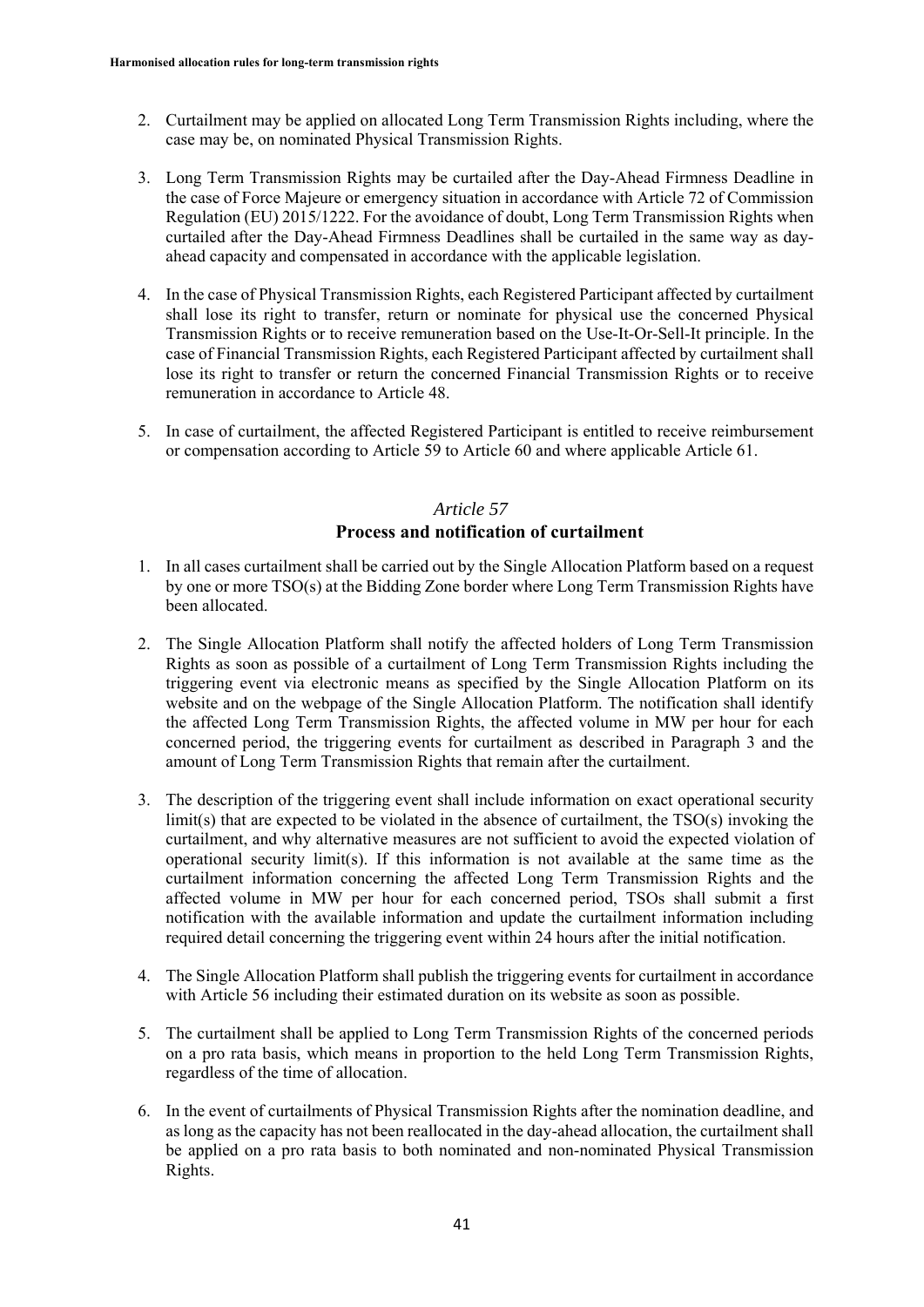- 7. Compensation rules according to Article 59 to Article 60 and where applicable Article 61 also apply if offered day-ahead Cross Zonal Capacities are lower than the amount of non-nominated Long Term Transmission Rights in case of Physical Transmission Rights and the total amount of Long Term Transmission Rights in the case of Financial Transmission Rights.
- 8. For each affected Registered Participant, remaining Long Term Transmission Rights which have not been curtailed shall be rounded down to the nearest MW. The same rounding applies for the curtailment of both nominated and non-nominated Physical Transmission Rights according to paragraph 4 of this Article.
- 9. In cases of curtailment, any transfer of Long Term Transmission Rights to be curtailed, which is not yet accepted by the transferee, shall be automatically cancelled and the transferor shall remain the holder of the Long Term Transmission Rights. If the transfer has already been notified to the Single Allocation Platform and accepted by the transferee, the compensation or reimbursement for curtailed Long Term Transmission Rights shall be paid to the transferee.
- 10. The Single Allocation Platform shall cancel all notifications for return of Long Term Transmission Rights that have been accepted for a subsequent long term Auction for which curtailment is necessary and for which the final Auction Specifications have not yet been published. By this cancellation, the Long Term Transmission Rights are given back to the Long Term Transmission Right holders that have requested the return. If the final Auction Specification has already been published the return shall not be cancelled and the compensation or reimbursement for curtailed Long Term Transmission Rights shall be paid to the holder who returned the Long Term Transmission Rights.

#### **Day Ahead Firmness deadline**

The Single Allocation Platform shall publish on its website and take into account for the calculation of compensation for curtailed Long Term Transmission Rights the Day Ahead Firmness Deadline as specified in the proposal pursuant to Article 69 of the Commission Regulation (EU) 2015/1222, approved in accordance with Article 9 of Commission Regulation (EU) 2015/1222.

## *Article 59*

# **Compensation for curtailments to ensure operation remains within Operational Security Limits before the Day Ahead Firmness Deadline**

- 1. In cases of curtailment to ensure operation remains within Operational Security Limits before the Day Ahead Firmness Deadline the compensation for each affected hour and Registered Participant shall be calculated as the Long Term Transmission Rights in MW per hour corresponding to the difference between the allocated Long Term Transmission Rights held by the Registered Participant before and after the curtailment multiplied by a price calculated as follows:
	- (a) the Market Spread at the concerned Bidding Zone border for the concerned hourly period only in case the price difference is positive in the direction of the curtailed Long Term Transmission Rights, and  $0 \in MWh$ , otherwise. If specified in the relevant annexes to these Allocation Rules, this price may be adjusted to reflect Allocation Constraints on interconnections between Bidding Zones as defined in Article 23, paragraph 3 of Commission Regulation (EU) 2015/1222, where these Allocation Constraints are included in the day-ahead Cross Zonal Capacity allocation process. The direction of the curtailed Long-Term Transmission Right shall be determined by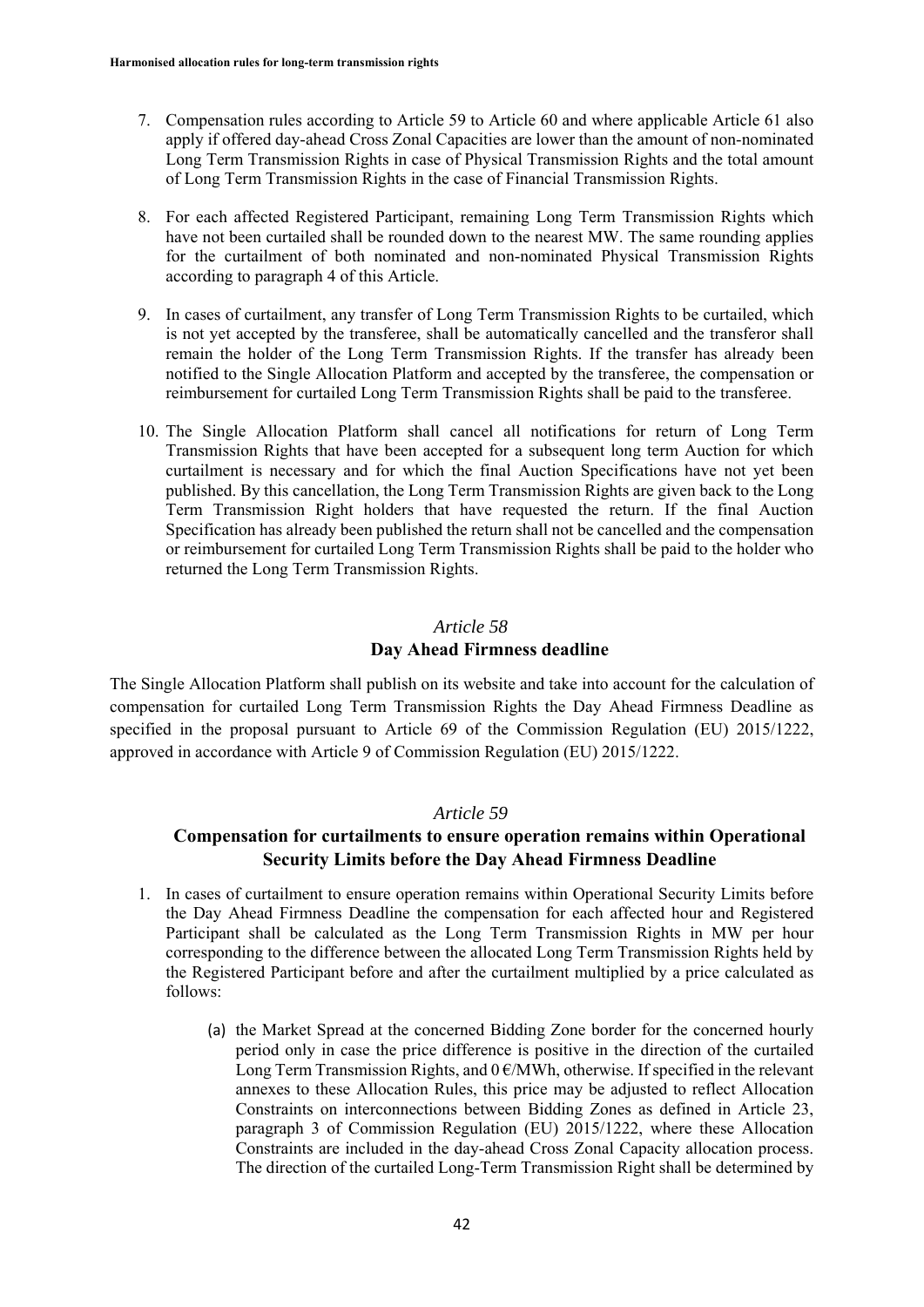the destination and the origin Bidding Zones as defined in the Auction Specifications of the concerned Long Term Transmission Right; or

- (b) if the day-ahead price is not calculated at least in one of the two relevant Bidding Zones, the price shall be the Marginal Price of the Auction at which Transmission Rights were allocated in a day ahead fallback mechanism, for the concerned hourly period; or
- (c) the Marginal Price of the initial Auction if no price derived from the calculation according to point (a) and (b).
- 2. If specified in the relevant annexes to these Allocation Rules, a cap shall be applied to the compensations on specific bidding zone borders. The cap shall be determined as the total amount of Congestion Income collected by the concerned TSOs on the respective Bidding Zone border in the relevant calendar year, deducting all remunerations paid according to Articles 40 and 48 and compensations paid according to Article 60 and where applicable Article 61. The cap is calculated according to the formula:

Cap for compensation for network security

- $=$  (Long term income  $+$  Daily income  $+$  Intraday income)
- (UIOSI + Remuneration of FTRs + Return of LTTRs
- + Compensation for curtailment for emergency situation
- + Compensation for curtailment for force majeure)
- 3. In case of Direct Current interconnectors, the cap shall be determined as the total amount of Congestion Income collected by the concerned TSOs on the Bidding Zone border in the relevant month, deducting all remunerations paid according to Article 40 and Article 48 and compensations paid according to Articles 60 and where applicable Article 61 for the considered month. The total amount of Congestion Income in one month is defined as the sum of a twelfth of the revenues raised at yearly Auction on the concerned Bidding Zone Border and the revenues generated by the monthly Auction and congestion income from other timeframes which occurred during this month on the concerned Bidding Zone border. The cap is calculated according to the formula:

Cap for compensation for network security in case of Direct Current interconnectors

$$
= \left(\frac{Yearly\ income}{12} + \frac{Seasonal\ income}{6} + \frac{Quarterly\ income}{3} + Any\ other\ long\ term\ income + Daily\ income + Intraday\ income\right) - (UIOSI + Remuneration\ of\ FTRs + Return\ of\ LTTRs + Compensation\ for\ curtailment\ for\ emergeacy situation + Compensation\ for\ curtailment\ for\ force\ major\
$$

4. If, before application of the relevant cap described in paragraph 2 or paragraph 3 of this Article, the total calculated compensations of curtailed Long Term Transmission Rights exceed the relevant cap, the compensations of curtailed Long Term Transmission Rights shall be reduced on a pro rata basis. This will be based on the proportion of uncapped compensation of allocated Long Term Transmission Rights due to each Registered Participant in the relevant period (calendar month or calendar year). The compensations due to each Registered Participant will be calculated as follows:

*[(Uncapped compensations of curtailed Long Term Transmission Rights due to Registered Participant)/(Total uncapped compensations of curtailed Long Term Transmission*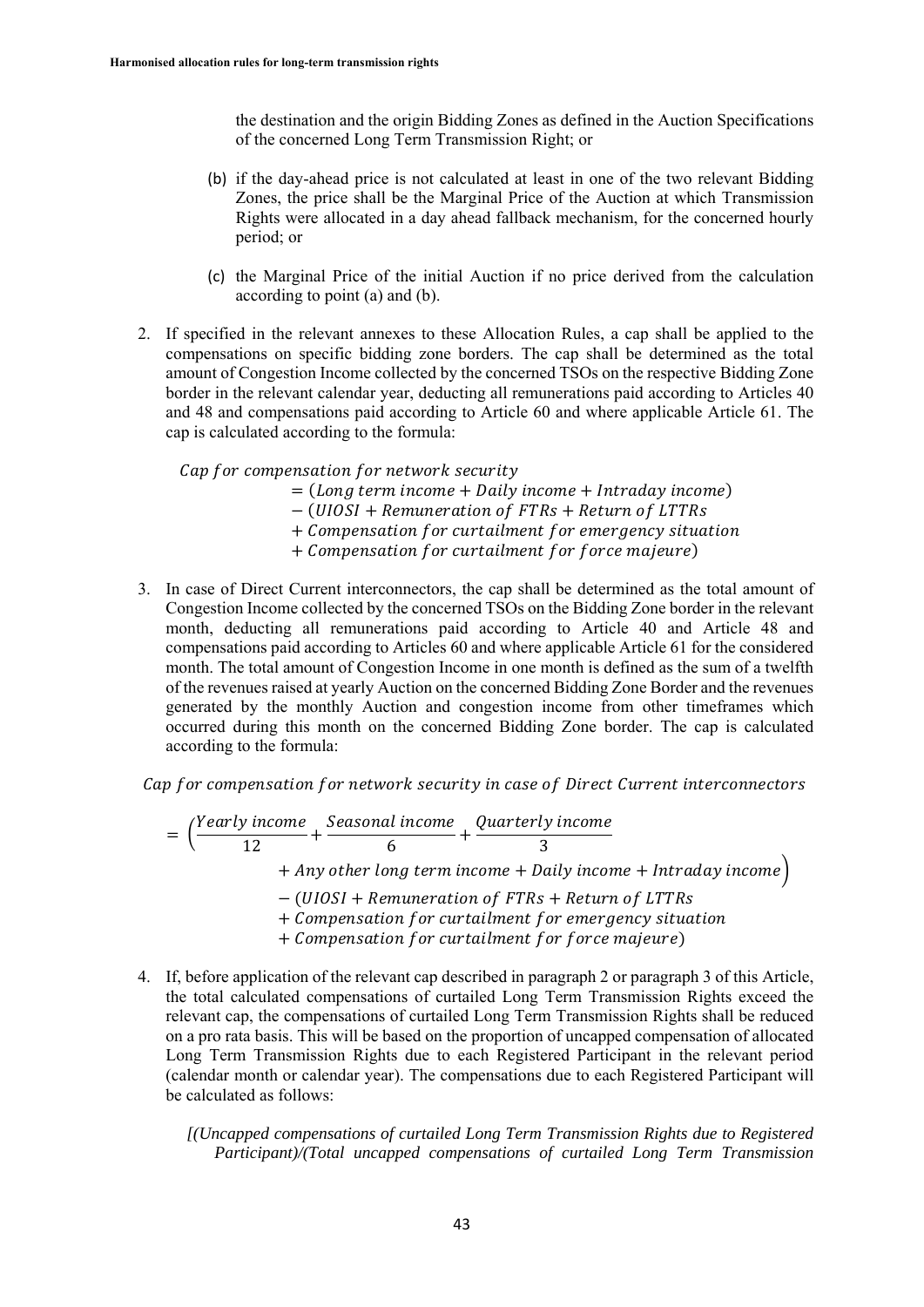*Rights due to all Registered Participants)] x (Relevant Cap as described in paragraph 2 and paragraph 3 of this Article)* 

#### *Article 60*

# **Reimbursement for curtailments due to Force Majeure before the Day Ahead Firmness Deadline**

- 1. In the case of Force Majeure before the Day Ahead Firmness Deadline, holders of curtailed Long Term Transmission Rights shall be entitled to receive a reimbursement equal to the price of the Long Term Transmission Rights set during the Long Term Transmission Rights Allocation Process, which for each affected hour and Registered Participant shall be calculated as:
	- (a) the Marginal Price of the initial Auction; or
	- (b) in case the Marginal Price of the initial Auction cannot be identified, the weighted average of Marginal Prices of all the Auctions for which the Registered Participant holds Long Term Transmission Rights where the weight is given by Long Term Transmission Rights which the Registered Participant holds before the curtailment; multiplied by
	- (c) the volume in MW per hour corresponding to the difference between the Long Term Transmission Rights held by the Registered Participant before and after the curtailment.

#### *Article 61*

# **Reimbursement or compensation for curtailments due to Force Majeure or emergency situation after the Day Ahead Firmness Deadline**

In the event of Force Majeure or an emergency situation after the Day Ahead Firmness Deadline, holders of curtailed Long Term Transmission Rights shall be entitled to receive a reimbursement in accordance with Article 72 of Commission Regulation (EU) 2015/1222.

# **TITLE 10 Invoicing and Payment**

# *Article 62* **General principles**

- 1. A Registered Participant shall pay the amounts due as calculated in accordance with Article 63 for all Long Term Transmission Rights allocated to him. This obligation shall be fulfilled irrespective of any return or transfer or curtailment of all or some of these Long Term Transmission Rights in accordance with these Allocation Rules.
- 2. The Registered Participant may upon payment use the Cross Zonal Capacity connected with the allocated Long Term Transmission Rights as described in these Allocation Rules only. Any right for physical use of the transmission system in case of a Physical Transmission Rights may be subject to separate agreements between the Registered Participant and the concerned TSOs.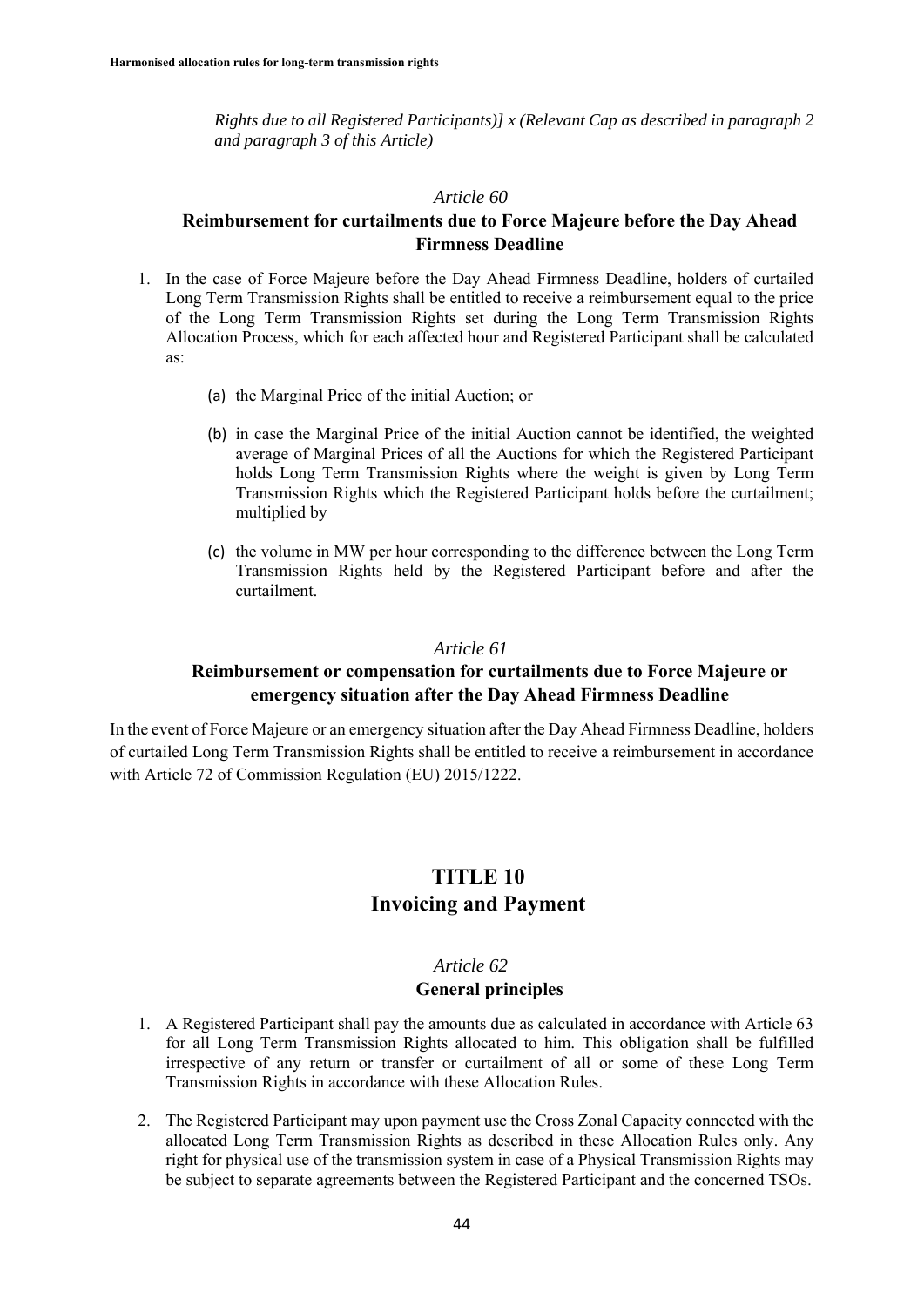- 3. All financial information, prices and amounts due shall be expressed in Euros  $(\epsilon)$ , except if deviations are required by applicable law or regulations.
- 4. The payment shall be settled on the date upon which the given amount is credited to the account of the beneficiary. Any interest for late payment shall be considered as settled on the date when the payment was credited from the account of the payer.
- 5. Payments shall be done in Euros  $(\epsilon)$ .
- 6. The Single Allocation Platform shall consider taxes and levies at the rate and to the extent applicable when assessing payment obligations and issuing invoices under these Allocation Rules subject to Article 64.
- 7. The Registered Participant shall provide the Single Allocation Platform with relevant information for justifying whether or not respective taxes and levies are applicable when signing the Participation Agreement as well as any changes in this respect without undue delay. Therefore, the Registered Participant shall inform the Single Allocation Platform of any local, intra-community or extra-community taxes and levies which are in line with the legislation of the Registered Participant's country of establishment.
- 8. Where Financial Transmission Right Obligations are in place, the Single Allocation Platform shall through a clearing house calculate the amounts to be remunerated to and received from the holders of such Long Term Transmission Rights. All costs incurred by the Single Allocation Platform associated with the clearing of Financial Transmission Rights Obligations will be invoiced to the holders of such Long Term Transmission Rights.

#### **Calculation of due amounts**

- 1. Registered Participants shall pay for each of the Long Term Transmission Rights allocated to them an amount equal to:
	- (a) the Marginal Price (per MW per hour); multiplied by
	- (b) the sum of Long Term Transmission Rights in MW allocated in individual hours of the Product Period incorporating any Reduction Period where relevant in accordance with Article 35.
- 2. The amount due plus any applicable taxes and levies, duties or other charges subject to Article 64, shall be rounded to two decimal places.
- 3. The Single Allocation Platform shall calculate the due payments in monthly instalments when the Cross Zonal Capacity product has a duration of more than a month.
- 4. Monthly instalments shall be equal for each month and determined by dividing the amount due as set forth in paragraph 1 of this Article by the duration of the Cross Zonal Capacity products expressed in months and rounded to two decimal places. The last instalment shall in addition include the balance due to the rounding down applied in the other monthly instalments.
- 5. If the first payment date of the Cross Zonal Capacity product with a duration of more than one (1) month occurs after the start of the Product Period, then the first payment shall include two (2) monthly instalments.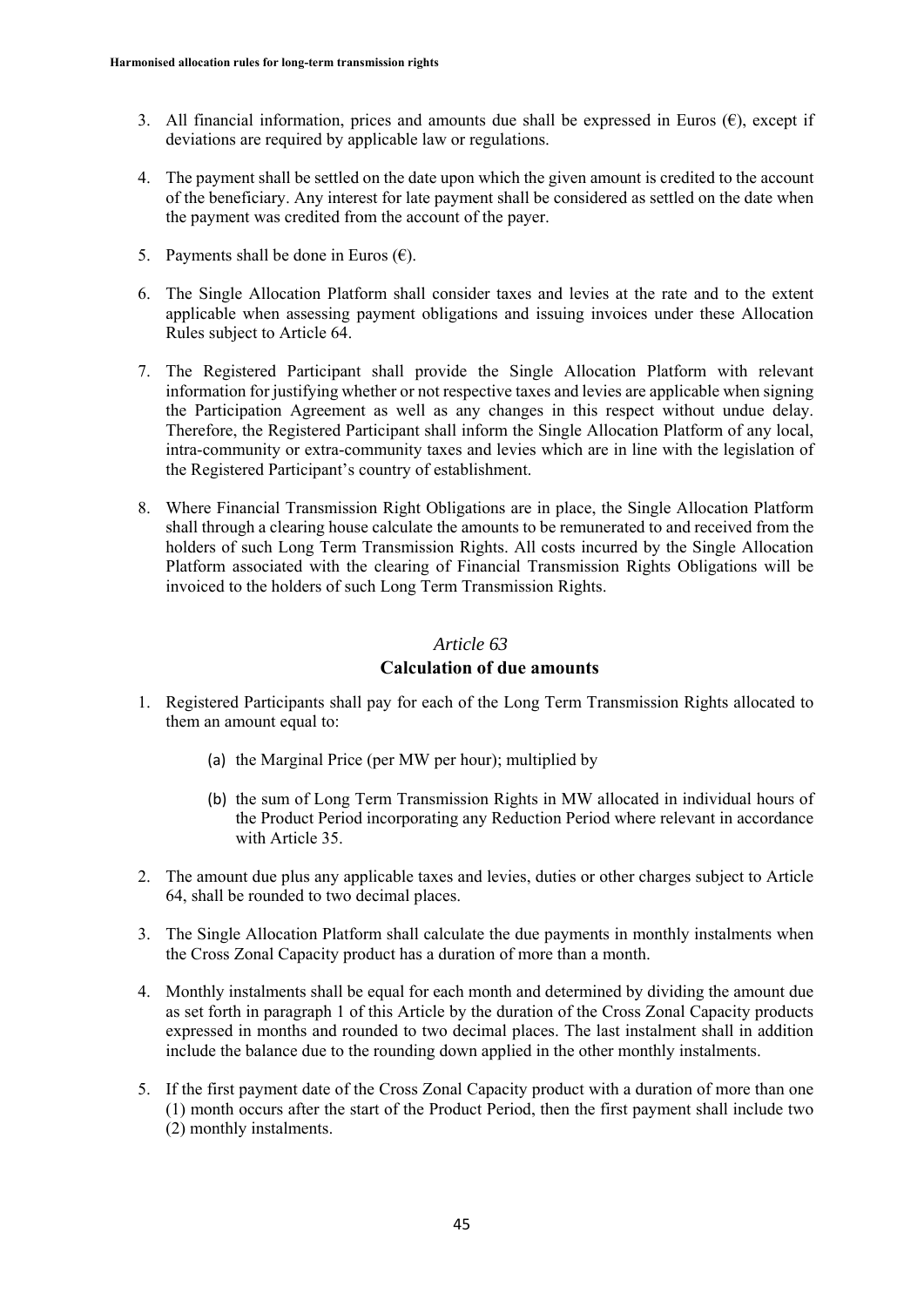# **Tax Gross-up**

- 1. Each Registered Participant must settle all payments with respect to the Allocation Rules without any tax deduction, unless a tax deduction is required by law.
- 2. If a tax deduction is required by law to be made by a Registered Participant, the amount of the payment due from the Registered Participant to the Single Allocation Platform will be increased to an amount which (after making the tax deduction) leaves an amount equal to the payment which would have been due if no tax deduction had been required.
- 3. Paragraph 2 of this Article does not apply with respect to any tax assessed on the Single Allocation Platform on any payment received in connection with the Allocation Rules under the laws of the jurisdiction in which the Single Allocation Platform is incorporated or, if different, the jurisdiction (or jurisdictions) in which the Single Allocation Platform is treated as resident for tax purposes or has or is deemed for tax purposes to have a permanent establishment or a fixed place of business to which any payment under the Allocation Rules is attributable. Paragraph 2 of this Article does not apply to value added tax as provided for in the VAT directive 2006/112/EC as amended from time to time and any other tax of a similar nature.

# *Article 65*

# **Invoicing and payment conditions**

- 1. Payments shall be settled before the start of the Product Period if the Auction timeline allows so. If the Cross Zonal Capacity product has a duration of more than one (1) month, each monthly instalment shall be settled before the start of each respective month if the Auction timeline allows so. If the settlement of an amount due for allocated Long Term Transmission Rights is not possible before the start of the Product Period then the payment will be settled at the next fixed invoice date.
- 2. The Single Allocation Platform shall issue invoices for payments for all Long Term Transmission Rights on a monthly basis and no later than the tenth (10th) Working Day of each month.
- 3. The invoices shall be issued for the following payment:
	- (a) the amount of the monthly instalment(s) if the Long Term Transmission Right has a duration of more than a month as set forth in Article 63(4) and (5);
	- (b) the amount due set forth in Article 63(2) if the Long Term Transmission Right has a duration equal to a month or less;
	- (c) if requested by the Registered Participant amounts for advanced payment of monthly instalments that would otherwise be settled with subsequent invoices; and
	- (d) any relevant taxes and levies subject to Article 64.
- 4. The Single Allocation Platform shall send the invoice via electronic means as specified by the Single Allocation Platform on its website to the Registered Participant at the e-mail address of the financial contact person submitted in accordance with Article  $9(i)$  or it should make it available to the Registered Participant via the Auction Tool. The date of issuance of the invoice shall be the date on which the invoice is sent by electronic means as specified by the Single Allocation Platform on its website or the date when the invoice is made available via the Auction Tool if this is done during Working Hours or the next Working Day if sent after Working Hours.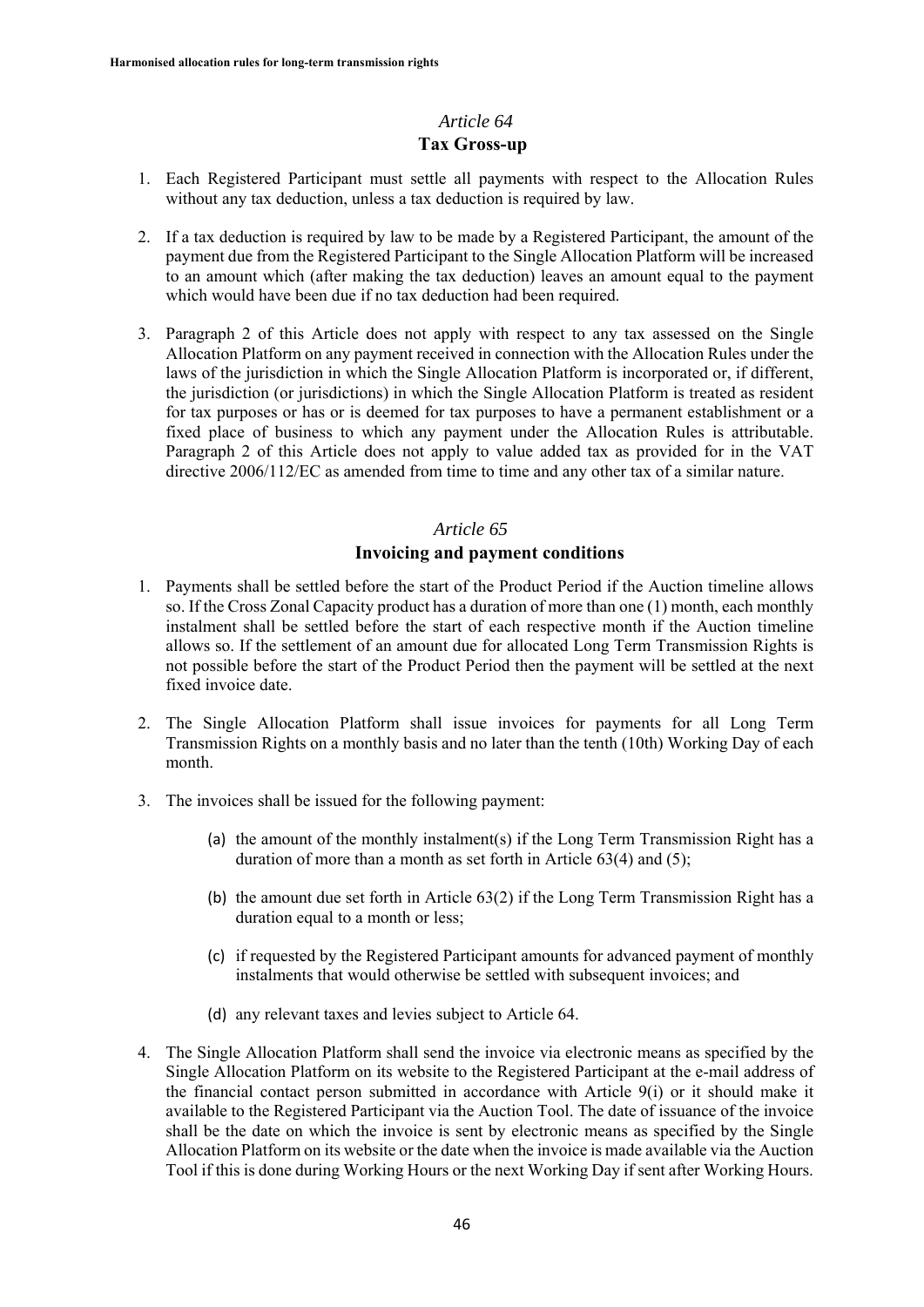- 5. In the cases of curtailment of Long Term Transmission Rights, return of Long Term Transmission Rights according to Article 40 or remuneration of Long Term Transmission Rights according to Article 48, the invoices shall take into account any payments to be credited to the Registered Participant. The payments to be credited to the Registered Participants shall:
	- (a) be settled through self billing mechanism which shall allow the Single Allocation Platform to issue invoices in the name and on behalf of the Registered Participant; and
	- (b) be notified through the same invoice as the one used for the payments of the Registered Participant as set forth in paragraph 3 of this Article.
- 6. Where compensations are due to the Registered Participant in respect of curtailment of Long Term Transmission Rights and are subject to a cap set forth in Article 59(2), such compensations shall be settled with the first invoice to be issued after the end of the relevant month and subject to a cap determined as the total amount of Congestion Income collected by the concerned TSOs on the Bidding Zone border in the relevant month, deducting all remunerations paid according to Article 40 and Article 48 and compensations paid according to Article 60 and where applicable Article 61 for the considered month. The total amount of Congestion Income in one month is defined as the sum of a twelfth of the revenues raised at yearly Auction on the concerned Bidding Zone Border and the revenues generated by the monthly Auction and Congestion Income from other timeframes which occurred during this month on the concerned Bidding Zone border.
- 7. An invoice shall be issued after the end of the relevant period over which caps on compensation are calculated in accordance with Article 59(2), reconciling any discrepancy between the compensations paid out on a monthly basis and the compensations required to be paid out in accordance with Article 59(2). In the case of default of a market participant, TSO cost recovery shall be ensured by relevant regulatory authorities in accordance with the applicable legislation.
- 8. The payments due shall be netted by the Single Allocation Platform taking into account the amount as set forth in paragraph 3 and 5 of this Article.
- 9. If the balance of the payments as set forth in paragraph 3 and 5 of this Article results in a net payment from the Registered Participant to the Single Allocation Platform, the Registered Participant shall settle this balance within five (5) Working Days after the date of issuance of the invoice.
- 10. Payments by the Registered Participant as set forth in paragraph 7 of this Article shall be collected as follows:
	- (a) based on the standard procedure, the Single Allocation Platform shall collect the payment automatically from the dedicated Business Account of the Registered Participant on the respective due date of the invoice; or
	- (b) alternatively, the Registered Participant shall ensure payment through a nonautomated transaction to the account of the Single Allocation Platform specified on the invoice by indicating the invoice reference.
- 11. The alternative procedure may be used upon request of the Registered Participant and with the consent of the Single Allocation Platform. The Registered Participant shall notify the Single Allocation Platform by electronic means as specified by the Single Allocation Platform on its website the request to use the alternative procedure at least two (2) Working Days before the date of issuing of the next invoice as set forth in paragraph 2 of this Article. Once the alternative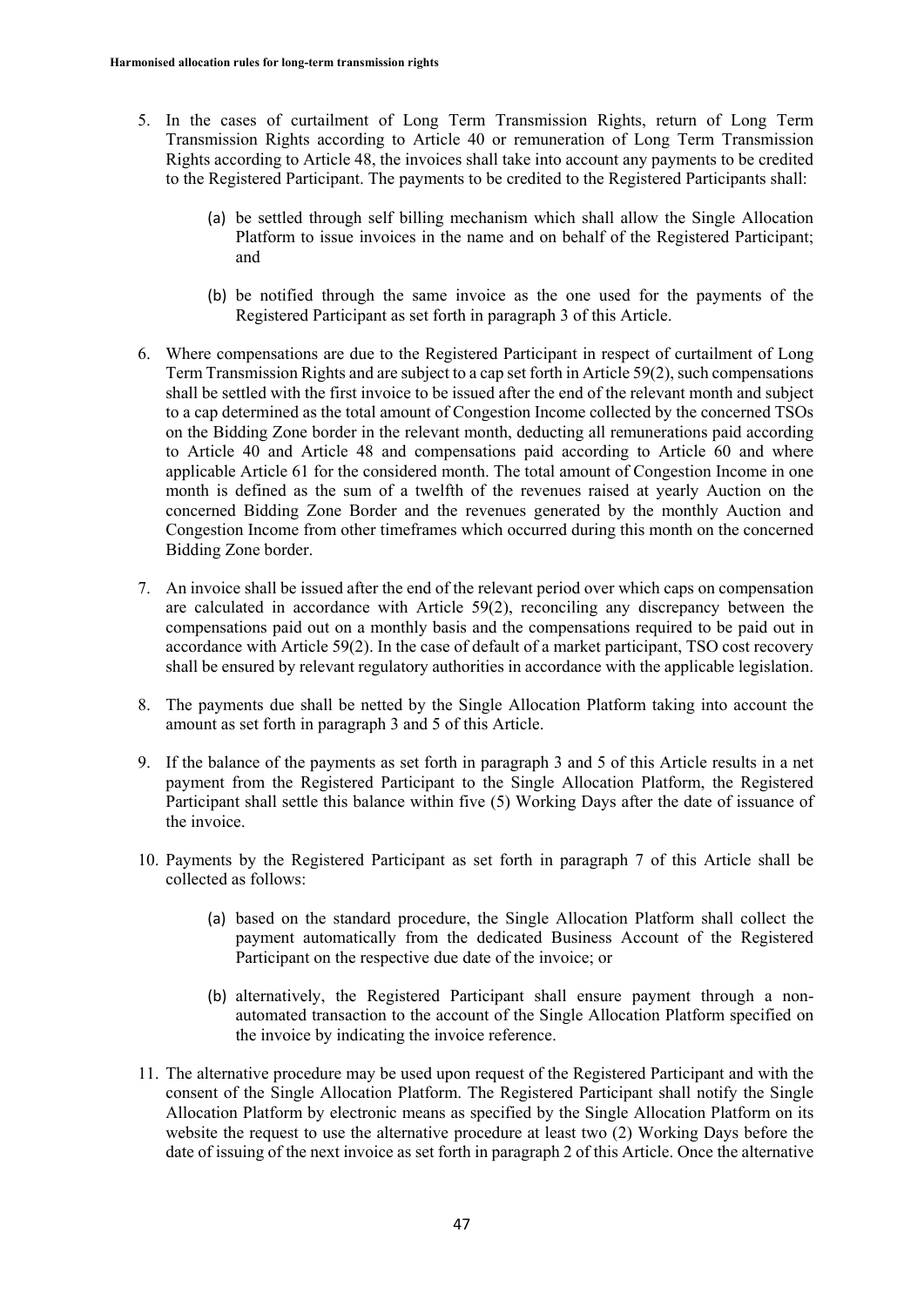procedure is agreed, it shall be deemed to be valid until otherwise agreed between the Registered Participant and the Single Allocation Platform.

- 12. If the balance of the payments as set forth in paragraph 3 and 5 of this Article results in a net payment from the Single Allocation Platform to the Registered Participant, the Single Allocation Platform shall pay this balance within seven (7) Working Days after the date of issuance of the invoice to the bank account as announced during the accession process in accordance with 0 paragraph 1(h) by the Registered Participant who is entitled to the payments at the due date.
- 13. Upon the collection of the payment as set forth in paragraph 8 of this Article, the Single Allocation Platform shall update the Credit Limit accordingly.
- 14. In case of an erroneous invoice resulting in an additional payment of the Single Allocation Platform or the Registered Participant the Single Allocation Platform shall correct the invoice and any due amount shall be settled as soon as they have been notified to Registered Participant.
- 15. Bank fees of the payer's bank shall be covered by the payer. Bank fees of the receiving bank shall be covered by the beneficiary. Bank fees of any intermediary bank, shall be covered by the Registered Participant.
- 16. The Registered Participant shall not be entitled to offset any amount, or withhold any debts arising in connection with obligations resulting from an Auction, against any claims towards the Single Allocation Platform, whether or not arising out of an Auction. Nevertheless, the right to offset and the right to withhold are not excluded in case the Registered Participant's claim against the Single Allocation Platform is established by a legally binding judgement or is uncontested.

#### *Article 66*

### **Payment disputes**

- 1. A Registered Participant may dispute the amount of an invoice, including any amounts to be credited to the Registered Participant. In this case, the Registered Participant shall notify the nature of the dispute and the amount in dispute to the Single Allocation Platform as soon as practicable and in any event within fifteen (15) Working Days after the date of issuance of the invoice or credit note by registered mail and electronic means as specified by the Single Allocation Platform on its website. Beyond this period, the invoice shall be deemed to have been accepted by the Registered Participant.
- 2. If the Registered Participant and the Single Allocation Platform are unable to resolve the difference within ten (10) Working days after the notification, the procedure for the dispute resolution in accordance with Article 70 shall apply.
- 3. A dispute shall in no way relieve the Party from the obligation to pay the amounts due as set forth in Article 65.
- 4. If it is agreed or determined based upon the dispute resolution procedure as set forth in Article 70 that an amount paid or received by the Registered Participant was not properly payable, the following process shall apply:
	- (a) the Single Allocation Platform shall refund any amount including interest to be calculated according Article 62(4) to the Registered Participant in case that the amount paid by the Registered Participant as set forth in Article 65(3) and (6) was higher or the amount paid by the Single Allocation Platform was lower than the due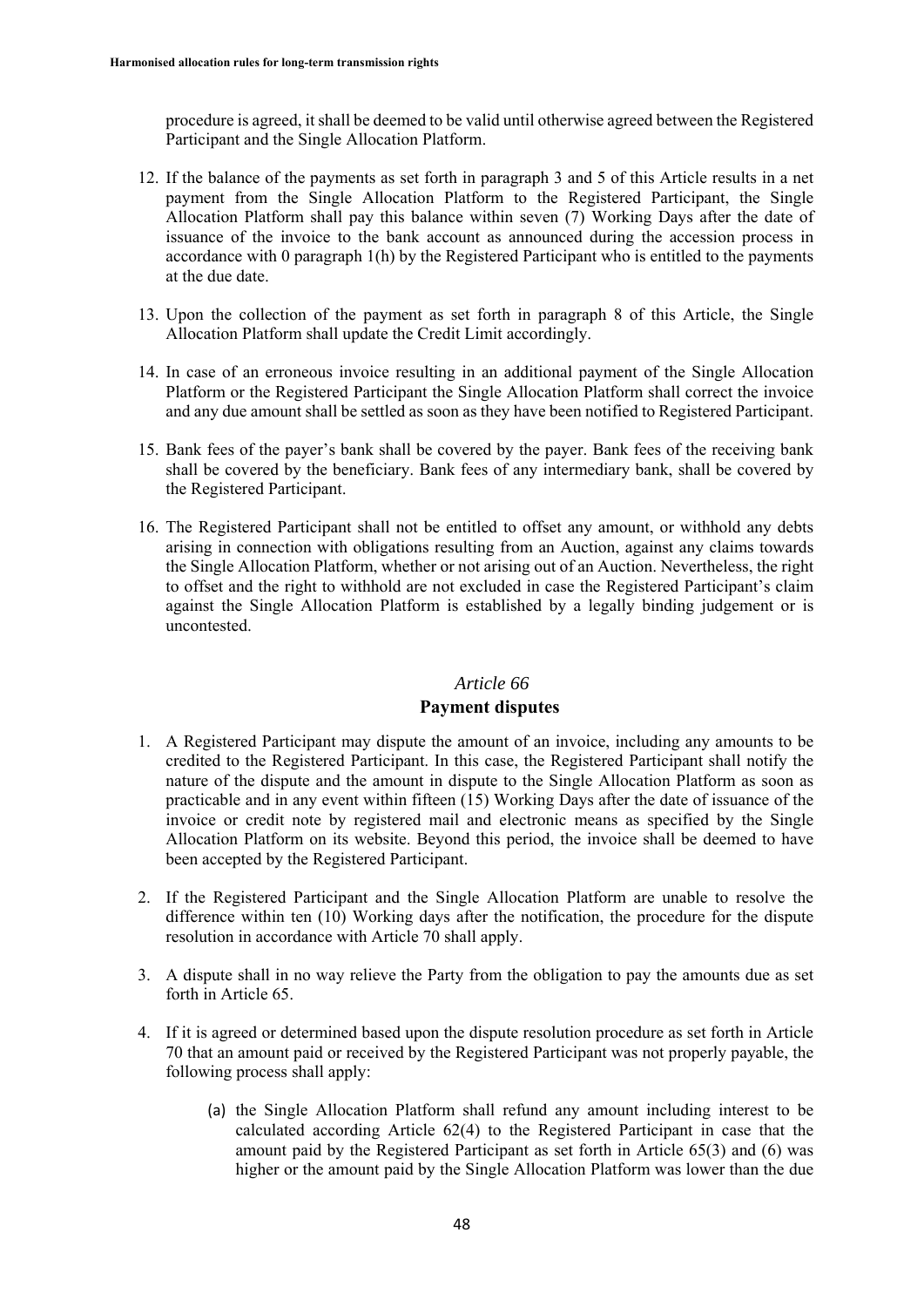amount. The Single Allocation Platform shall make the payment to the bank account indicated by the Registered Participant for this reimbursement in accordance with 0 paragraph 1 (h).

- (b) the Registered Participant shall pay any amount including interest to be calculated according to Article 62(4) to the Single Allocation Platform in case that the amount paid by the Registered Party as set forth in Article 65(3) and (6) was lower or the amount paid by the Single Allocation Platform was higher than the due amount. The Registered Participant shall make the payment in accordance with the procedure set forth in Article 65(8). Upon such payment the Single Allocation Platform shall update the Credit Limit of the Registered Participant as set forth in Article 65(10).
- 5. The interest paid in case of a payment in accordance with paragraph 4 of this Article shall be applied from the first (1st) day following the date on which the payment was due up to the date on which the disputed amount was refunded and it shall apply also to all taxes and levies required by law.

#### *Article 67*

#### **Late payment and payment incident**

- 1. In case the Registered Participant has not fully paid an invoice by the due date specified on the invoice, the Single Allocation Platform shall notify the Registered Participant that a payment incident will be registered if the amount including applicable interest due is not received within three (3) Working Days upon sending of the notification. In case of no payment within the deadline, the Single Allocation Platform shall notify the Registered Participant that the payment incident was registered.
- 2. Immediately after registration of the payment incident the Single Allocation Platform may invoke the collaterals.
- 3. The Single Allocation Platform may suspend or terminate the Participation Agreement in case of registered payment incident in accordance with Article 71 and Article 72.
- 4. In case of late payment or refund, the Parties shall pay interest on the amount due including taxes and levies from the first (1st) day following the date on which the payment was due until the date on which the payment is done. The interest shall be equal to the highest amount of:
	- (a) a flat rate of  $100 \text{ } \infty$ ; or
	- (b) in accordance with Article 5 of Directive 2011/7/EU, eight (8) percentage points per annum above the reference interest rate as officially published by the national authorities of the country in which the Single Allocation Platform is located and round up to the nearest half percentage point.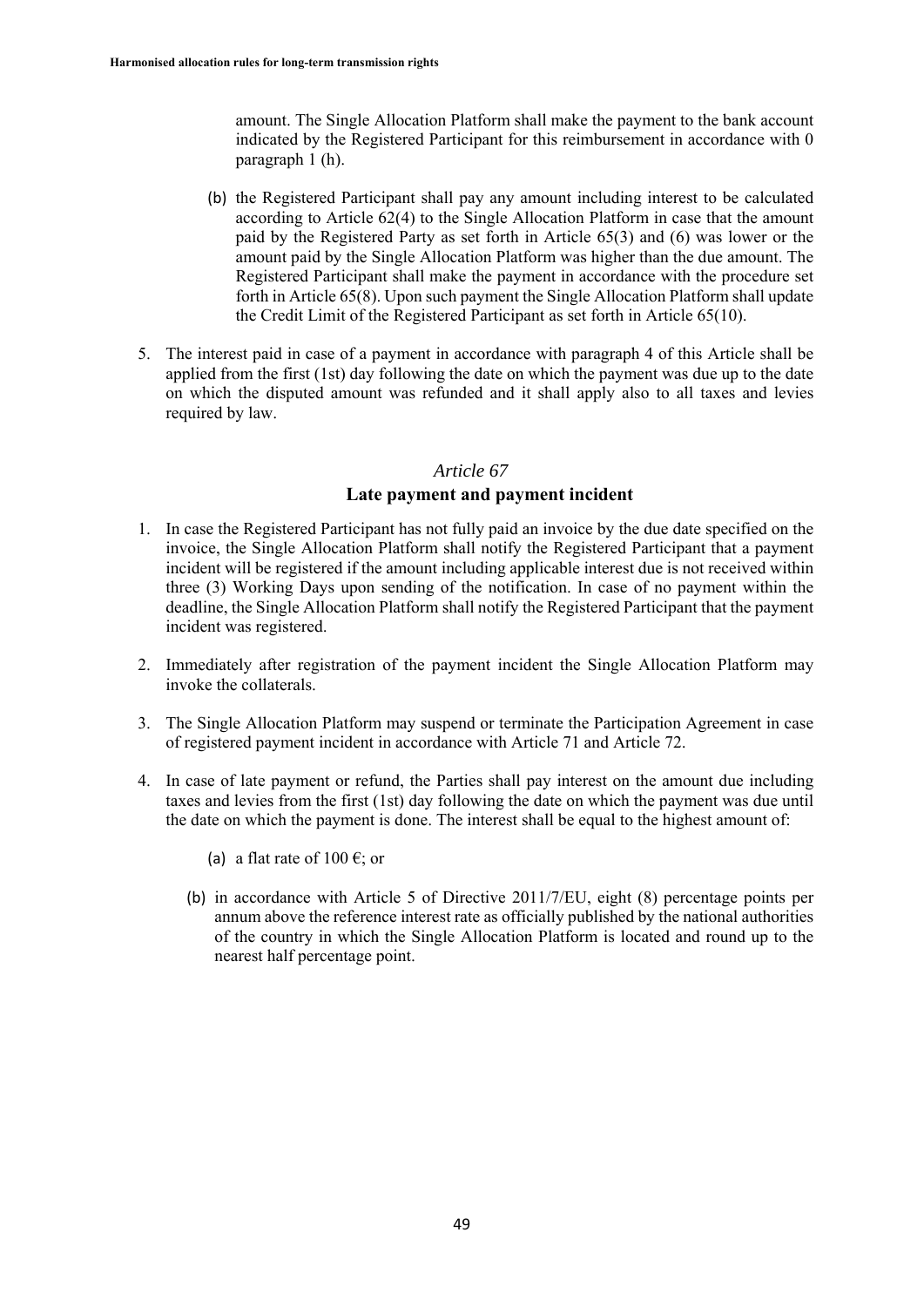# **TITLE 11 Miscellaneous**

#### *Article 68*

#### **Duration and amendment of Allocation Rules**

- 1. The Allocation Rules are of indefinite duration and are subject to amendment in accordance with Article 4, paragraph 12 of the FCA Regulation. The Single Allocation Platform shall publish the amended Allocation Rules and send an amendment notice to Registered Participants.
- 2. The amendment shall apply at the date and time specified in the amendment notice but not earlier than thirty (30) calendar days after the amendment notice is sent to Registered Participants by the Single Allocation Platform.
- 3. Unless expressly stated otherwise by the Single Allocation Platform the amended Allocation Rules shall govern all rights and obligations in connection with these Allocation Rules including those acquired before the date of amendment but with the delivery date after the amendment takes effect. In case Financial Transmission Rights are introduced at a respective Bidding Zone border replacing Physical Transmission Rights, transitional arrangements may be introduced in a regional or border specific annex with regards to the return of already acquired Physical Transmission Rights according to Title 5 and with regards to the right to nominate such Physical Transmission Rights according to Title 7 after the amendment takes place.
- 4. Any amendment of these Allocation Rules shall apply automatically to the Participation Agreement in force between the Single Allocation Platform and the Registered Participant, without the need for the Registered Participant to sign a new Participation Agreement but without prejudice to the Registered Participant's right to request the termination of its Participation Agreement in accordance with Article 72(1). By participating in the Auction after the Registered Participant was informed about the changes and/or adaptations of the Allocation Rules and after these changes and/or adaptations of the Allocation Rules entered into force, it is deemed that the Registered Participant has accepted the changed, i.e. the valid and effective version of the Allocation Rules.
- 5. The Allocation Rules and the border and /or regional specific annexes included thereto shall be periodically reviewed by the Single Allocation Platform and the relevant TSOs at least every two years involving the Registered Participants. This biennial review is without prejudice to the competence of ACER to request at any time amendments of the Allocation Rules and of competence of the concerned regulatory authorities to request at any time amendments of the annexes included in the Allocation Rules, in accordance with the existing legislation.
- 6. These Allocation Rules are subject to the legislation prevailing at the time at which they take effect. In the event that there is a change in legislation or any action by competent authorities at national or European Union level which have an effect on these Allocation Rules and/or their annexes then, notwithstanding any other provision of these Allocation Rules, the Allocation Rules shall be amended accordingly and pursuant to the Article 4, paragraph 12 of the FCA Regulation.

# *Article 69* **Liability**

1. The Single Allocation Platform and the Registered Participants are solely responsible for the fulfilment of any obligation they undertake or are subject to and which arises from or is in connection with the Allocation Rules and the Participation Agreement.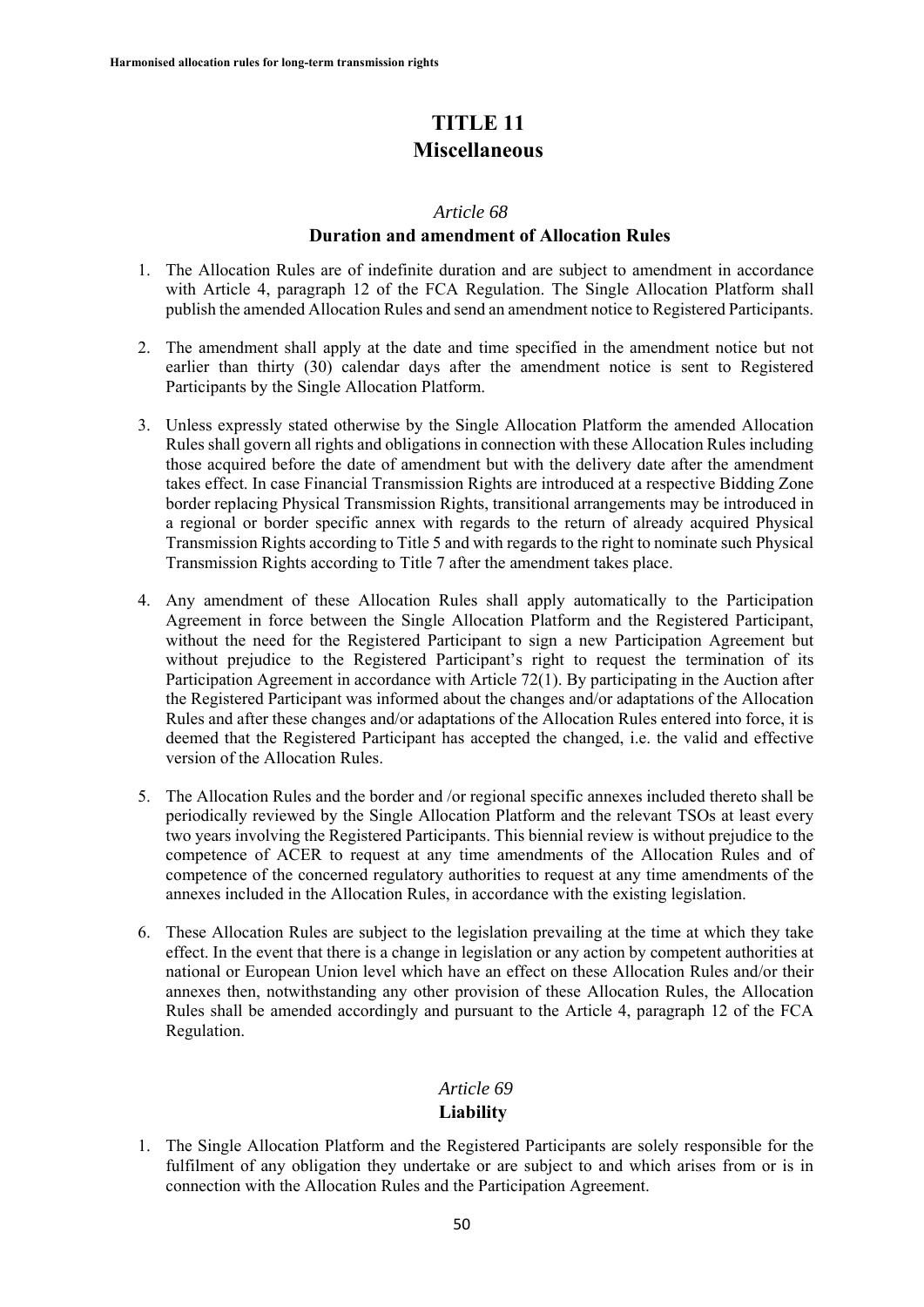- 2. Subject to any other provisions of these Allocation Rules the Single Allocation Platform shall only be liable for damages caused by:
	- (a) fraud, gross negligence or wilful misconduct.
	- (b) death or personal injury arising from its negligence or that of its employees, agents or subcontractors.
- 3. A Registered Participant shall indemnify and keep indemnified the Single Allocation Platform and its officers, employees and agents from and against any and all loss or liability (including legal costs) related to a damage that it has caused, which any of them may suffer or incur by reason of any claim by any third party on account of any and all loss (whether direct or indirect) suffered by the claimant or any of the claimant's officers, agents, subcontractors or employees in connection with these Allocation Rules.
- 4. The Single Allocation Platform and each Registered Participant acknowledges and agrees that it holds the benefit of paragraph 3 of this Article for itself and as trustee and agent for its officers, employees and agents.
- 5. The Registered Participant shall be solely responsible for its participation in Auctions including but not limited to the following cases:
	- (a) the timely arrival of Bids and transfer and return notifications by the Registered Participant;
	- (b) technical failure of the information system on the side of the Registered Participant preventing the communication via the channels foreseen in accordance with these Allocation Rules.
- 6. In case of remuneration in accordance with Article 48 or curtailment compensation due to Force Majeure or in order to ensure operation remains within Operational Security Limits or in Emergency Situation in accordance with Article 59 and Article 60 and Article 61 or in accordance with any regional or border specific annex Registered Participants shall not be entitled to other compensation than the compensation described in these Allocation Rules.
- 7. The Registered Participant shall be liable with respect to any sanctions, penalties, or charges that may be imposed by financial authorities on the Single Allocation Platform for incorrect tax treatment due to wrong or incomplete information provided by the Registered Participant.
- 8. This Article survives the termination of the Registered Participant's Participation Agreement.

# **Dispute resolution**

- 1. Without prejudice to paragraphs 6 and 8 of this Article, where there is a dispute the Single Allocation Platform and the Registered Participant shall first seek amicable settlement through mutual consultation pursuant to paragraph 2. For this purpose, the Party raising the dispute shall send a notification to the other party indicating:
	- (a) the existence of a Participation Agreement between the Parties;
	- (b) the reason for the dispute; and
	- (c) a proposal for a future meeting, physical or not, with a view to settle the dispute amicably.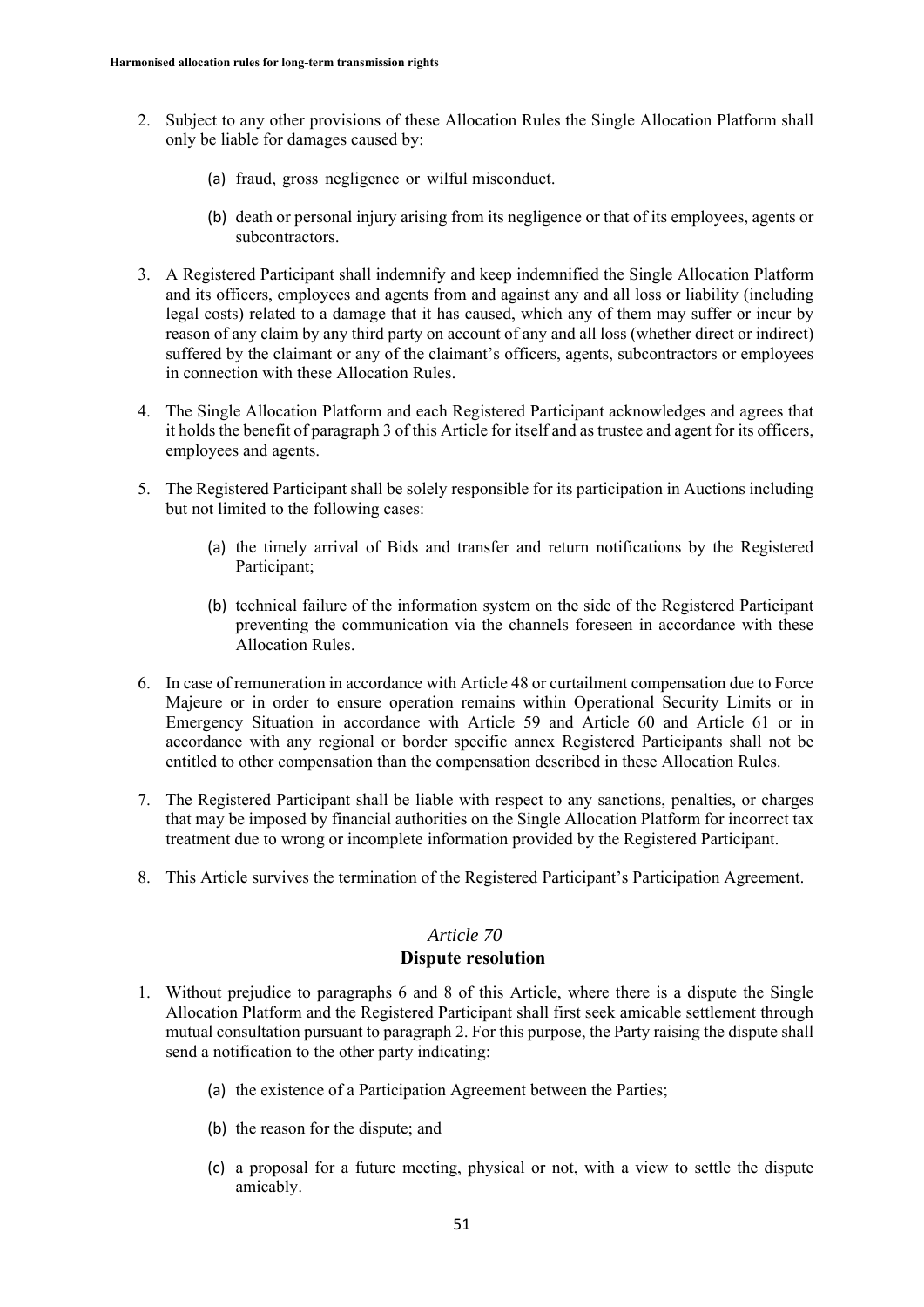- 2. The Parties shall meet within twenty (20) Working Days after the matter has been referred to them and seek to resolve the dispute. If no agreement is reached or no response received within a period of thirty (30) Working Days from the date of the aforementioned notification, either Party may refer the matter to the senior management of the Parties to resolve the dispute pursuant to paragraph 3.
- 3. The senior representative of each of the Single Allocation Platform and the Registered Participant with authority to resolve the dispute shall meet within twenty (20) Working Days of a request to meet and seek to resolve the dispute. If the representatives are unable to resolve the dispute within twenty (20) Working Days of the meeting or such longer time as may be agreed then the dispute shall be determined by arbitration in accordance with paragraph 4.
- 4. Where a dispute is to be referred to arbitration under paragraph 3, either the Single Allocation Platform or the Registered Participant may give notice to the other stating the nature of the dispute and referring the dispute to arbitration. Arbitration shall be conducted in accordance with the Rules of Arbitration of the Chamber of Commerce (ICC). The arbitration shall be conducted before one (1) arbitrator to be nominated upon agreement of the Parties unless a Party requests the appointment of three (3) arbitrators. In case of one (1) arbitrator, the Parties shall agree on the nomination of the arbitrator within two (2) months after the notice was given by the Party referring the dispute to arbitration. If no agreement can be found, the arbitrator shall be appointed by the ICC Court. In case of three (3) arbitrators the claimant shall nominate one (1) arbitrator and the respondent shall nominate one (1) arbitrator. The arbitrators nominated by each Party shall then nominate the chairman of the arbitral tribunal within three (3) Working Days from the confirmation of the appointment of the second arbitrator by the respondent. If the arbitrators nominated by each party cannot agree on the appointment of the chairman, the chairman shall be appointed by the ICC Court. The arbitration shall take place in the location of the Single Allocation Platform unless otherwise defined in the Participation Agreement and in accordance with the governing law of these Allocation Rules while the language of the arbitration proceedings shall be English. The emergency arbitrator provisions according to the Rules of Arbitration of the Chamber of Commerce shall not apply but the interim or injunctive relief measures under the governing law shall apply.
- 5. Arbitration awards shall be final and binding on the Single Allocation Platform and the relevant Registered Participant as from the date that they are made. The Single Allocation Platform and the Registered Participant shall carry out any award of an arbitration relating to any dispute without delay and each waive their right to any form of appeal or recourse to a court of law or other judicial authority, in so far as such waiver may validly be made.
- 6. Notwithstanding paragraphs 3 and 4 of this Article, the Parties may jointly agree to apply court proceedings instead of arbitration to settle a dispute arisen in connection with these Allocation Rules.
- 7. In cases of late payment and notwithstanding Article 67 and paragraphs 1 to 4 of this Article, a Party may bring court proceedings against the other Party for any amount due under or in connection with these Allocation Rules and unpaid for more than twenty (20) Working Days after the date the amounts were due.
- 8. The Parties agree that proceedings referred to in paragraph 6 or paragraph 7 may be brought in any competent court to hear such claim. The Registered Participant irrevocably waives any objection which it may have now or hereafter regarding the venue of such proceedings in any competent court and any claim that any such proceedings have been brought in an inconvenient forum.
- 9. Notwithstanding any reference to amicable settlement, expert resolution or arbitration under this Article, the Single Allocation Platform and the Registered Participant shall continue to perform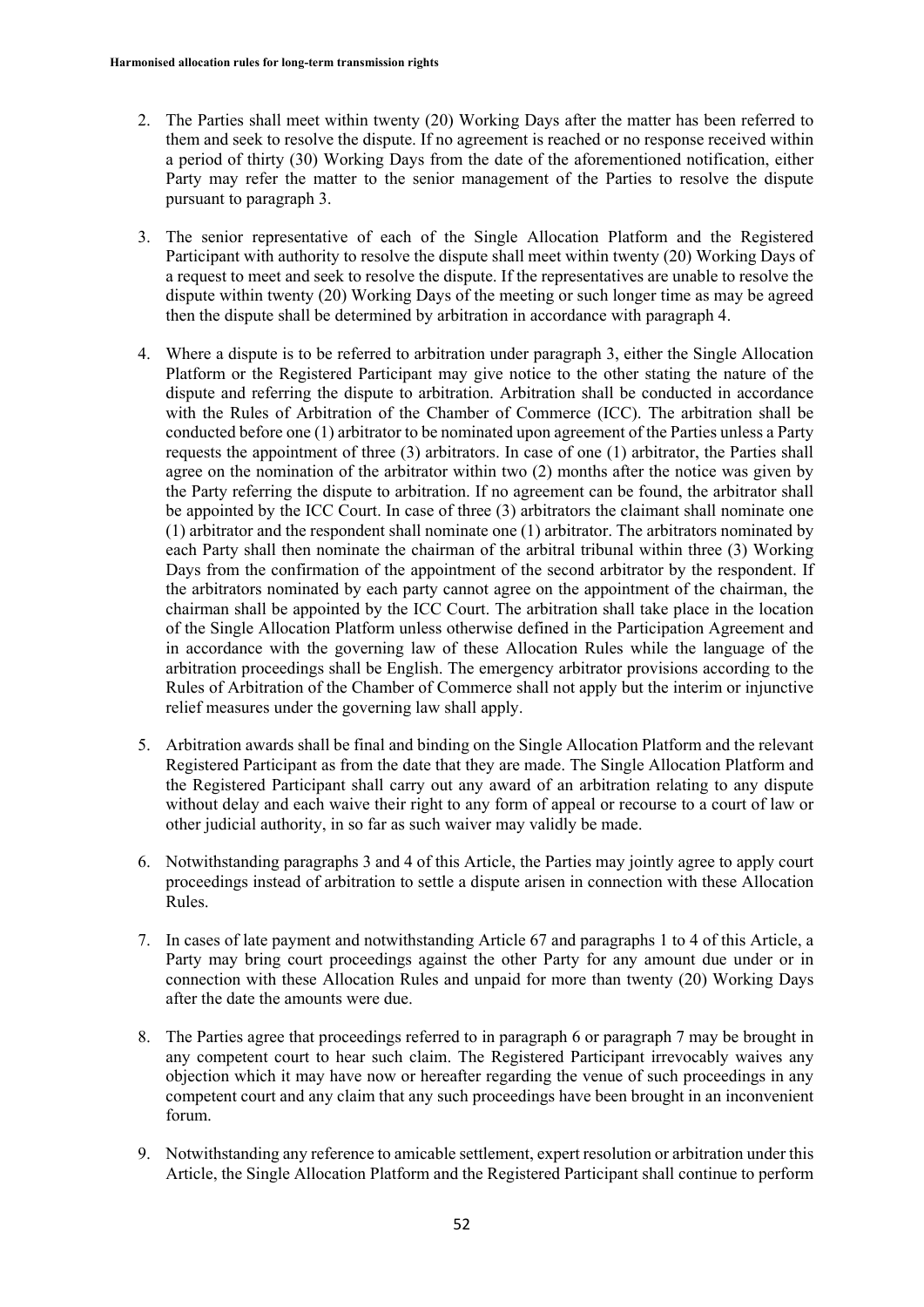their respective obligations under these Allocation Rules and the Registered Participant's Participation Agreement.

10. This Article survives the termination of the Registered Participant's Participation Agreement.

# *Article 71*

# **Suspension of the Participation Agreement**

- 1. The Single Allocation Platform may by notice to the Registered Participant suspend temporarily the Registered Participant's rights in connection with these Allocation Rules with immediate effect if the Registered Participant commits a major breach of an obligation in connection with these Allocation Rules which may have a significant impact on the Single Allocation Platform as follows:
	- (a) if a Registered Participant fails to pay any amount properly due and owing to the Single Allocation Platform pursuant to Article 67;
	- (b) if a Registered Participant fails to provide and maintain collaterals in accordance with Article 25;
	- (c) any breach which may have a significant financial impact on the Single Allocation Platform;
	- (d) the Single Allocation Platform has reasonable grounds to believe that the Registered Participant no longer satisfies one or more of any other conditions to participate in Auctions according to these Allocation Rules unless termination applies according to Article 72.
	- (e) if the Registered Participant is under economic and trade sanctions which may have a significant impact on the Single Allocation Platform.
- 2. In any case of a minor breach in relation to these Allocation Rules such as but not limited to the failure of the Registered Participant to notify a change in the submitted information in accordance with Article 9, the Single Allocation Platform may by notice to the Registered Participant inform the Registered Participant's that its rights in connection with these Allocation Rules may be suspended unless the Registered Participant remedies the suspension event in the time period specified in the notice. The suspension shall take effect when the period specified for remedy has elapsed without that such remedy has taken place.
- 3. After the suspension takes effect in accordance with paragraphs 1 and 2 of this Article, the suspended Registered Participant may no longer participate in an Auction or in the transfer or return of Long Term Transmission Rights and unless the payment of the Long Term Transmission Right is fully settled or fully secured by collaterals by the suspended Registered Participant, the suspended Registered Participant shall not be entitled to use Long Term Transmission Rights according to Title 7. For the avoidance of doubt, the Long Term Transmission Rights, which the Registered Participant is prohibited from using as a result of such suspension, may be offered by the Single Allocation Platform in subsequent Auctions and the Single Allocation Platform shall not remunerate those Long Term Transmission Rights in accordance with Article 48.
- 4. The Single Allocation Platform may withdraw a notice under paragraphs 1 or 2 of this Article at any time. Having given a notice under paragraphs 1 or 2 of this Article, the Single Allocation Platform may give a further or other notice at any time in respect of the same or a different suspension event.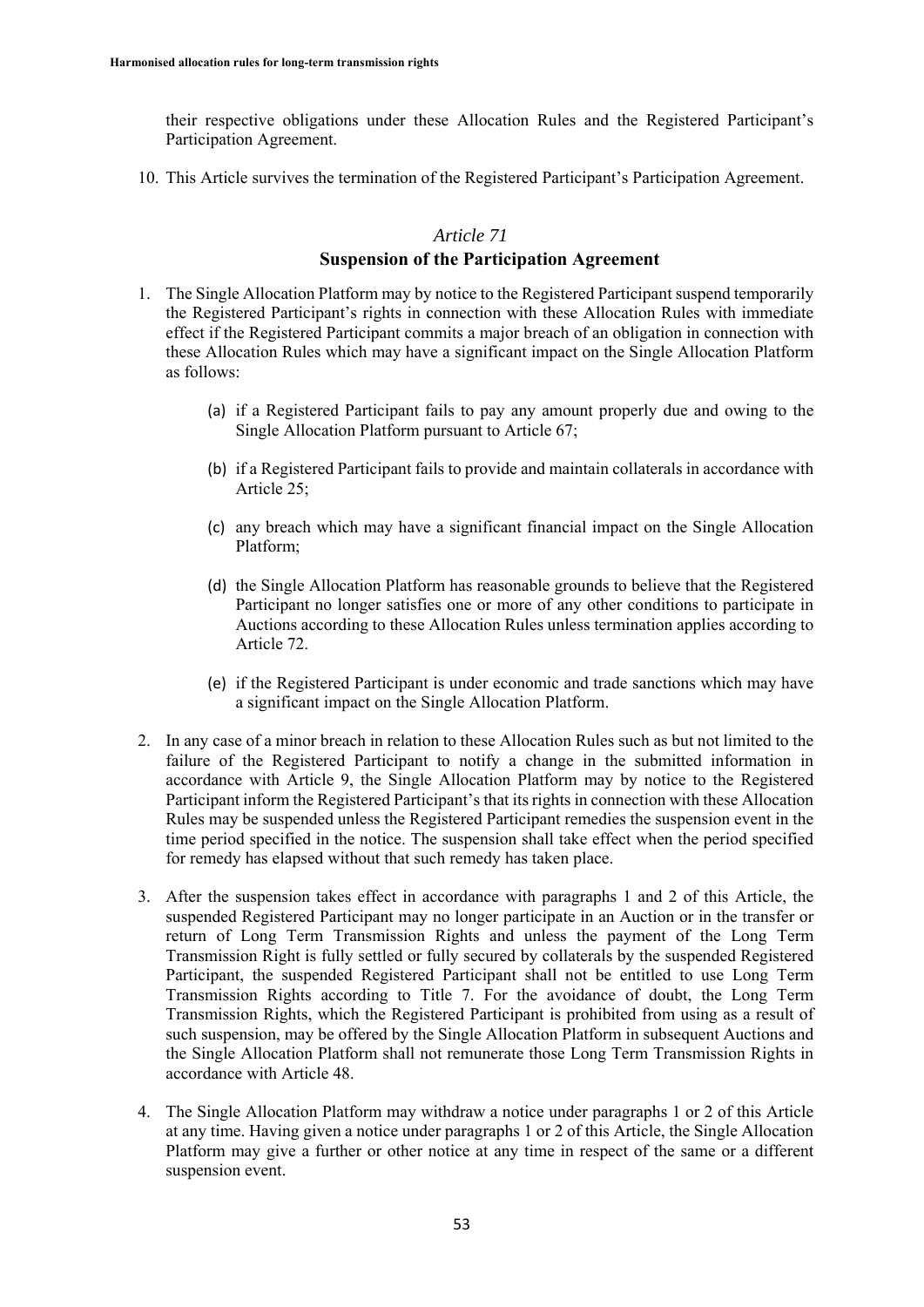5. Once the Registered Participant has fulfilled or remedied the suspension event as notified to it in the notice sent by the Single Allocation Platform, the Single Allocation Platform shall reinstate as soon as reasonably practicable the Registered Participant's rights in relation to use of its allocated Long Term Transmission Rights and its ability to participate in Auctions and/or the transfer and return of Long Term Transmission Rights by written notice to the Registered Participant. As from the date of effect of the reinstatement, the Long Term Transmission Rights allocated prior to the suspension and which remain unused may be nominated in the case of Physical Transmission Rights and the Registered Participant may participate in Auctions and/or the transfer and return of Long Term Transmission Rights and is entitled to receive remuneration for Long Term Transmission Rights in accordance with Article 48.

If the Single Allocation Platform gives a notice to a Registered Participant under paragraph 1 or 2 of this Article, such notice of suspension does not relieve the Registered Participant from its payment obligations under Title 10, including its payment obligations in relation to the Long Term Transmission Rights for which the Registered Participant loses the right of use pursuant to paragraph 2. For the avoidance of doubt and only in the event of a suspension in accordance with Article 71 paragraph 1 (e), the Registered Participant is entitled to receive all or part of the amount paid of the original product. The Single Allocation Platform shall perform the return of the amount paid for the original product following the approval of the transfer by the Single Allocation Platform's banking partner.

#### *Article 72*

### **Termination of the Participation Agreement**

- 1. A Registered Participant may at any time request the Single Allocation Platform to terminate the Participation Agreement to which the Registered Participant is a Party. The termination shall take effect after thirty (30) Working Days upon receipt of the termination request by the Single Allocation Platform and if all outstanding payment obligations are settled.
- 2. A Registered Participant may terminate the Participation Agreement to which the Registered Participant is a Party for good cause when the Single Allocation Platform has committed a major breach of an obligation connected with these Allocation Rules or the Participation Agreement in the following cases:
	- (a) where the Single Allocation Platform repeatedly fails to pay any amount properly due and owing to the Registered Participant with a significant financial impact;
	- (b) where there is a significant breach of the confidentiality obligations in accordance with Article 75.
- 3. The Registered Participant shall send a notice to the Single Allocation Platform stating the reason for termination and giving the Single Allocation Platform twenty (20) Working Days to remedy the breach. Unless the Single Allocation Platform remedies the breach within the abovementioned deadline, the termination shall take effect immediately upon expiration of such deadline. A holder of Long Term Transmission Rights whose Participation Agreement is terminated under this paragraph is under no obligation to pay remaining instalments for the Long Term Transmission Rights' and is entitled to a refund to the extent that any instalment includes an amount in respect of use after the date of termination, to be calculated pro-rata from the date termination takes effect.
- 4. If any of the termination events in paragraph 4 occurs in relation to a Registered Participant, the Single Allocation Platform may by notice to the Registered Participant terminate the Participation Agreement, including the Registered Participant's rights connected with these Allocation Rules. A termination under this paragraph takes effect from the time of the notice or any later time specified in it. The Registered Participant may not at a later stage enter into the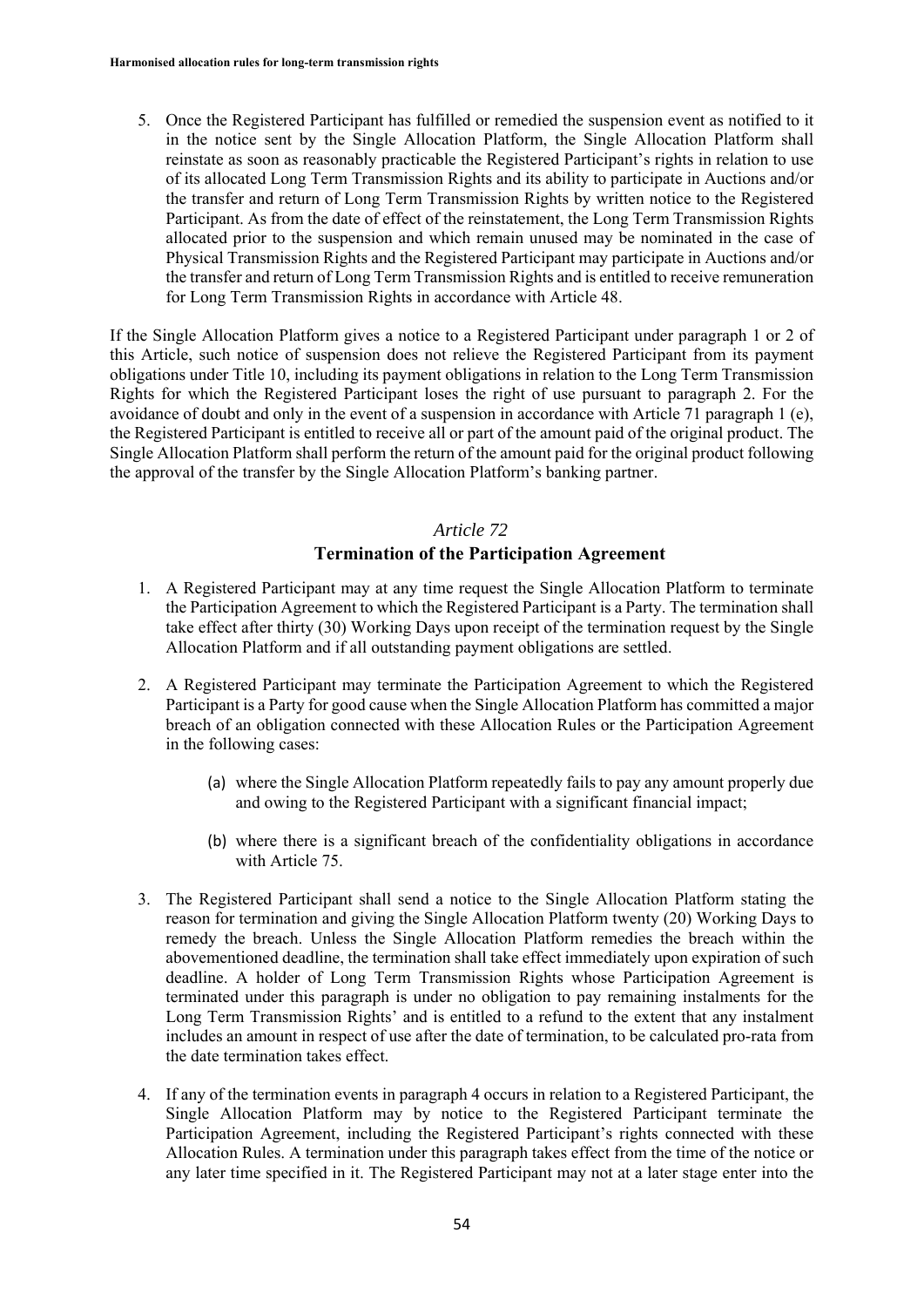Participation Agreement with the Single Allocation Platform until the circumstances of termination continue to exist or it is not sufficiently guaranteed that the breach may not occur again.

- 5. The termination events referred to in paragraph 3 shall be the following:
	- (a) if the rights of the Registered Participant are suspended for longer than thirty (30) Working Days;
	- (b) if a Registered Participant does not qualify for the participation in the Auction as set forth in Article 10;
	- (c) if a Registered Participant repeatedly breaches these Allocation Rules or a Participation Agreement, whether or not the breach is capable of remedy;
	- (d) if a competent authority (i) determines that the Registered Participant has committed a misuse or fraudulent act and (ii) requests the Single Allocation Platform to terminate the Participation Agreement to which such Registered Participant is a Party or (iii) agrees that the Single Allocation Platform has reasonable grounds to believe that the Registered Participant has committed a misuse or fraudulent act in participating in Auctions and transfer/return of Long Term Transmission Rights; or
	- (e) if the Registered Participant has taken any action which may lead to the damaging or reduction in effectiveness of the Auction Tool (it being understood that such an action is deemed to happen in case of any behaviour that can be assimilated to an attack on the information system such as, but not limited to, deny of service, spam, virus, brute forcing, Trojan horse attack).
- 6. After the termination takes effect in accordance with paragraphs 1 to 3 of this Article and from that time, the Registered Participant may no longer participate in an Auction or in the transfer or return of Long Term Transmission Rights it has acquired. Titles 5, 6 and 7 shall not apply to such acquired Long Term Transmission Rights. For the avoidance of doubt, the Long Term Transmission Rights, which the Registered Participant is prohibited from using as a result of termination, may be offered by the Single Allocation Platform in subsequent Auctions and the Single Allocation Platform shall not remunerate those Long Term Transmission Rights in accordance with Article 48.
- 7. Termination of a Participation Agreement does not affect any rights and obligations under or in connection with the Participation Agreement and these Allocation Rules which arose prior to that termination unless otherwise specified in this Article. Accordingly, any Registered Participant whose Participation Agreement is terminated will remain liable, subject to and in accordance with the Allocation Rules, in respect of all such rights and liabilities. This paragraph shall apply without prejudice to other remedies available to the Single Allocation Platform under these Allocation Rules.

# *Article 73* **Force Majeure**

1. The Single Allocation Platform or a Registered Participant, which invokes Force Majeure, shall promptly send to the other Party a notification describing the nature of Force Majeure and its probable duration and shall continue to furnish reports with respect thereto with reasonable frequency during the period of Force Majeure. The Party invoking the Force Majeure shall make every possible effort to limit the consequences of the Force Majeure.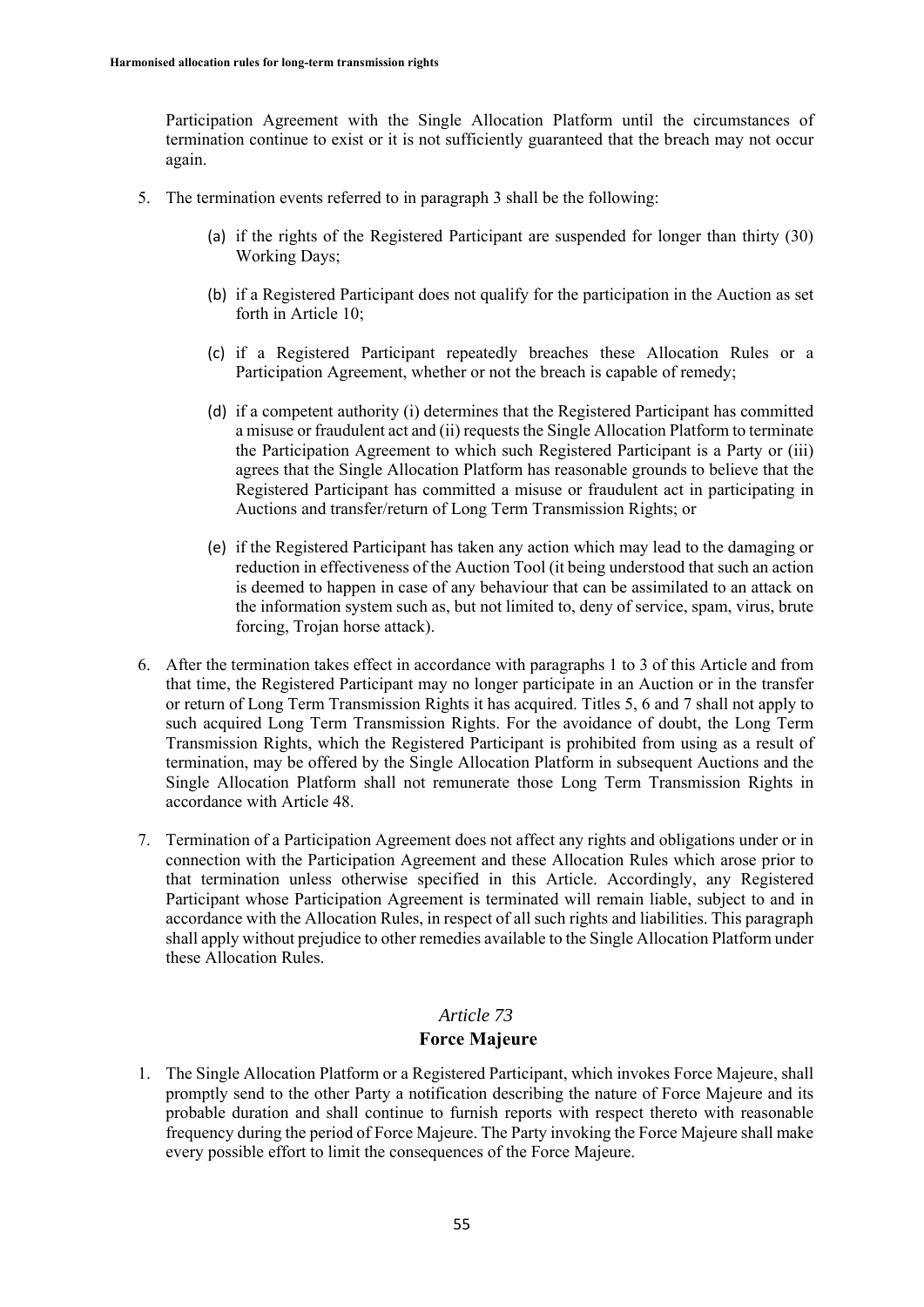- 2. The affected obligations, duties and rights of a Party subject to Force Majeure shall be suspended from the beginning of Force Majeure, with the exception of the confidentiality provisions in accordance with Article 75.
- 3. Suspension under paragraph 2 is subject to the following:
	- (a) suspension will be of no greater scope and of no longer duration than is required by the Force Majeure;
	- (b) the suspension applies only for so long as the Party invoking to Force Majeure is using reasonable efforts to remedy their inability to perform.
- 4. The consequences of a Force Majeure event, which is not subject to any discussion or litigation between the Single Allocation Platform and the Registered Participant, are:
	- (a) the Party invoking Force Majeure cannot be held responsible to pay compensation for any damage suffered, due to the non-performance or partial performance of all or any of its obligations during the Force Majeure and when such non-performance or partial performance is due directly to Force Majeure;
	- (b) the acquired Long Term Transmission Rights which have been entirely paid and become subject to Force Majeure are reimbursed for the duration of the Force Majeure in accordance with any applicable legislation and these Allocation Rules; and
	- (c) where the Long Term Transmission Rights' holder is the party claiming the Force Majeure event, the Single Allocation Platform may, for its own benefit, reallocate the holder's Long Term Transmission Rights to the subsequent Auctions and for the duration of the Force Majeure event.
- 5. If the Force Majeure continues for a period longer than six (6) months, the Single Allocation Platform or each Registered Participant may, by notice to the other given at any time while the Force Majeure continues beyond that period, unilaterally terminate the Participation Agreement. The termination shall take effect ten (10) Working Days after the notice is given or any later date specified in the notice. A holder of Long Term Transmission Rights whose Participation Agreement is terminated under this paragraph is under no obligation to pay remaining instalments for the Long Term Transmission Rights' and is entitled to a refund to the extent that any instalment includes an amount in respect of use after the date of termination, to be calculated pro-rata from the date termination takes effect.
- 6. For avoidance of doubt this Article is without prejudice to the provisions of Title 9 regarding the curtailment of Long Term Transmission Rights.

#### **Notices**

- 1. Any notice or other communication to be given under or in connection with these Allocation Rules shall be in English.
- 2. Unless otherwise expressly provided in these Allocation Rules, all notices or other communications shall be in writing and shall be sent by electronic means as specified by the Single Allocation Platform on its website and marked for the attention of the other Party's representative as set out in the Participation Agreement or as notified by the Registered Participant from time to time in accordance with 0.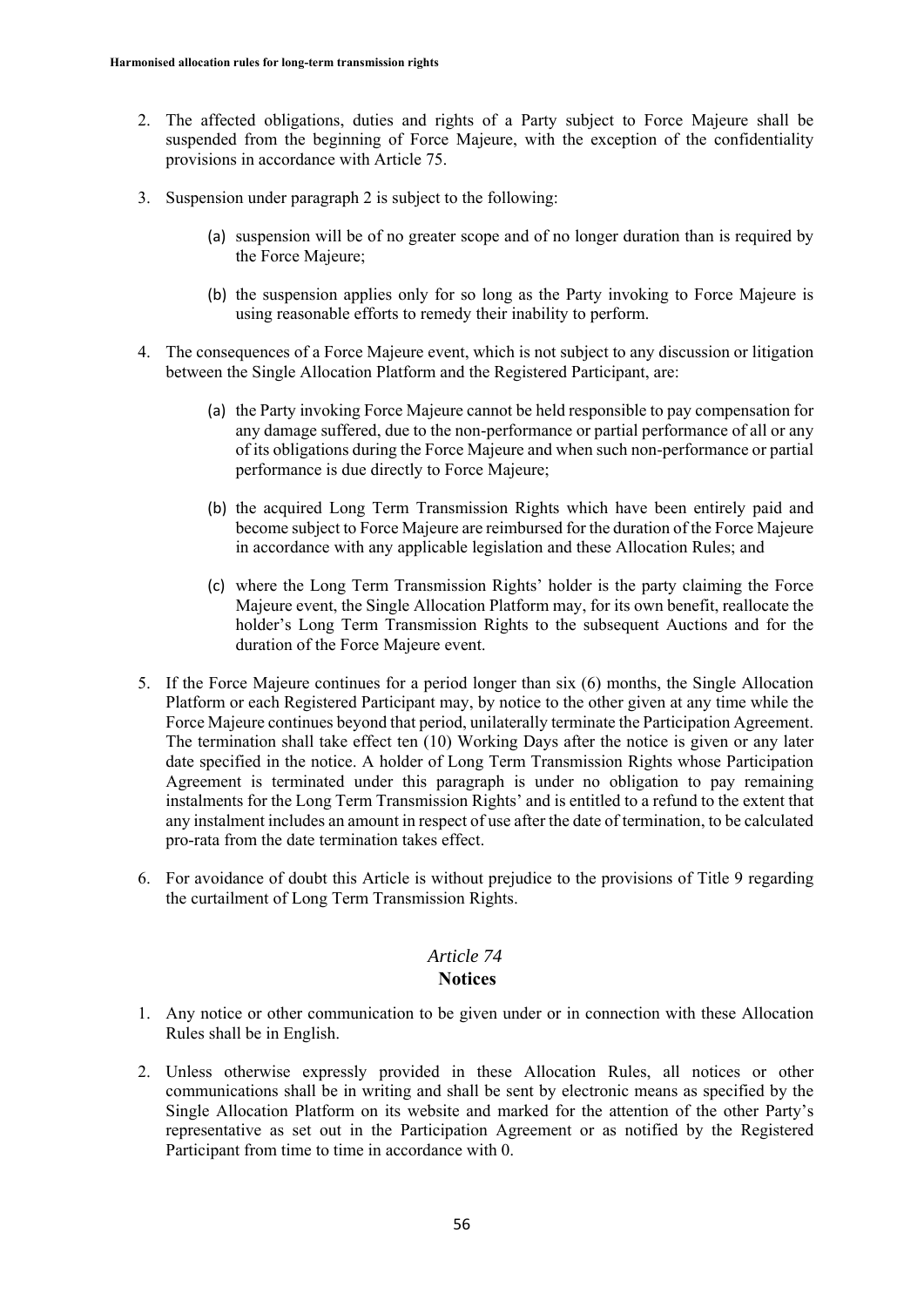- 3. All notices or other communications shall be given by letter delivered by hand against receipt or sent by registered mail or courier in the following cases:
	- (a) the conclusion of the Participation Agreement in accordance with Article 6;
	- (b) the suspension and termination according to Article 71 and Article 72; and
	- (c) the submission of the Bank Guarantee, in the event the Bank Guarantee includes handwritten signature(s), in accordance with Article 21 paragraph 3.
- 4. All notices or other communications shall be deemed to have been received:
	- (a) in the case of delivery by hand, when delivered against receipt; or
	- (b) in the case of recorded delivery prepaid post, on the day following the recorded day of delivery; or
	- (c) in the case of sent by electronic means as specified by the Single Allocation Platform on its website, when delivered to the other party but only if an acknowledgement of receipt is requested and obtained by the Party sending by electronic means as specified by the Single Allocation Platform on its website.
- 5. If a notice or other communication has been received outside normal Working Hours on a Working Day, it is deemed to have been received at the opening of business on the next Working Day.

# **Confidentiality**

- 1. The Participation Agreement and any other information exchanged relating to its preparation and the application of a market participant shall be considered as confidential.
- 2. Subject to paragraph 3 of this Article, the Single Allocation Platform and each Registered Participant who is a recipient of confidential information in relation to these Allocation Rules shall preserve the confidentiality of such information and shall not directly or indirectly reveal, report, publish, disclose, transfer or use any item of the confidential information otherwise than for the purpose for which it was disclosed.
- 3. Notwithstanding paragraph 2 of this Article, the Single Allocation Platform or a Registered Participant may disclose confidential information of a disclosing Party to a third party with the other Party's prior consent expressed in writing and subject to the condition that the receiving Party has given assurance that such third party is bound by equivalent confidentiality obligations as set out in these Allocation Rules directly enforceable by the other Party.
- 4. Notwithstanding paragraph 2 of this Article the Single Allocation Platform or a Registered Participant may disclose confidential information of a disclosing Party:
	- (a) to the extent expressly permitted or contemplated by the Allocation Rules;
	- (b) to any person who is one of the directors, officers, employees, agents, advisers or insurers of the recipient and who needs to know the confidential information in connection with these Allocation Rules;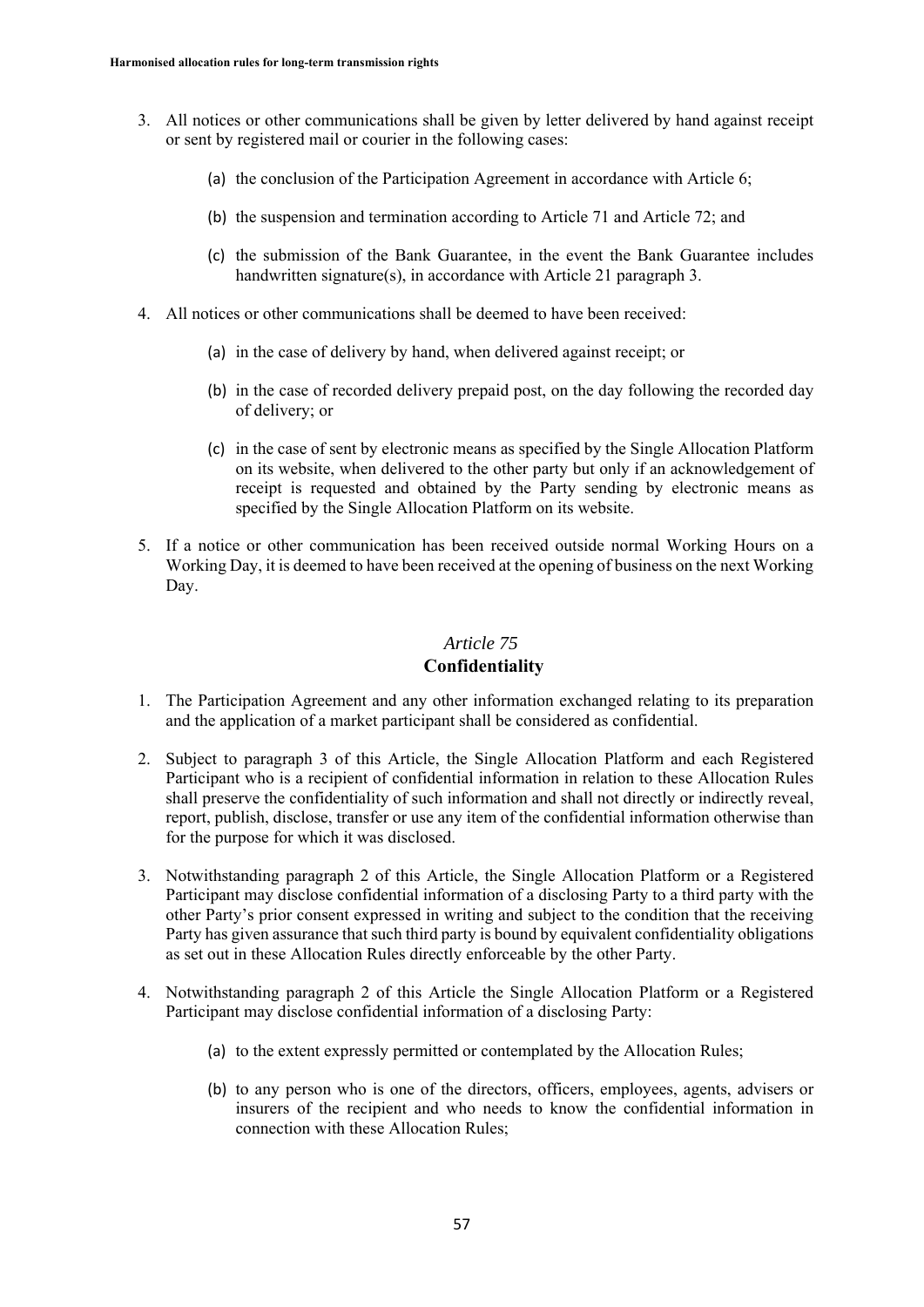- (c) as far as required in order to comply with applicable national or EU legislation such as Regulation (EU) No 1227/2011 and Regulation (EU) No 543/2013 or any other relevant domestic administrative acts such as grid codes;
- (d) as far as required by a court, arbitrator or administrative tribunal or an expert in the course of proceedings before it to which the recipient is a Party;
- (e) as may be required by the relevant TSOs for the proper fulfilment of their mission and their obligations in accordance with applicable laws and these Allocation Rules by themselves or through agents or advisers; or
- (f) as far as required in order to obtain clearances or consents from a competent authority.
- 5. Moreover, the obligations arising from this Article shall not apply:
	- (a) if the Party which receives the information can prove that at the time of disclosure, such information was already publicly available;
	- (b) if the receiving Party provides proof that, since the time of disclosure, the said information has been legally received from a third party or has become publicly available;
	- (c) to confidential information communicated, in accordance with the legal and regulatory provisions, in an incorporated form from which no item of information specific to a market participant can be deduced;
	- (d) to information whose publication is explicitly provided for by the present Allocation Rules.
- 6. The obligations of confidentiality in this Article shall remain valid for a period of five (5) years after termination of the Registered Participant's Participation Agreement.
- 7. The signature of a Participation Agreement and the exchange of confidential information do not confer any rights to patents, knowledge or any other form of intellectual property concerning information or tools made available or sent by one Party to the other under the terms of these Allocation Rules.

#### **Assignment and subcontracting**

- 1. The Single Allocation Platform may assign, novate or otherwise transfer any of its rights or obligations under a Participation Agreement or these Allocation Rules to another Single Allocation Platform. The Single Allocation Platform shall notify the Registered Participants of the change by sending an electronic means as specified by the Single Allocation Platform on its website with acknowledgment of receipt as soon as possible and in any event at least ten (10) Working Days before the date on which the change takes effect.
- 2. Without prejudice to Article 41, a Registered Participant may not assign, novate or otherwise transfer any of its rights or obligations under its Participation Agreement or these Allocation Rules without the prior written consent of the Single Allocation Platform.
- 3. Nothing in this Article shall prevent the Single Allocation Platform or Registered Participant from entering into a subcontracting agreement in relation to this Allocation Rules. Entry into a subcontracting agreement by a Registered Participant does not relieve the Registered Participant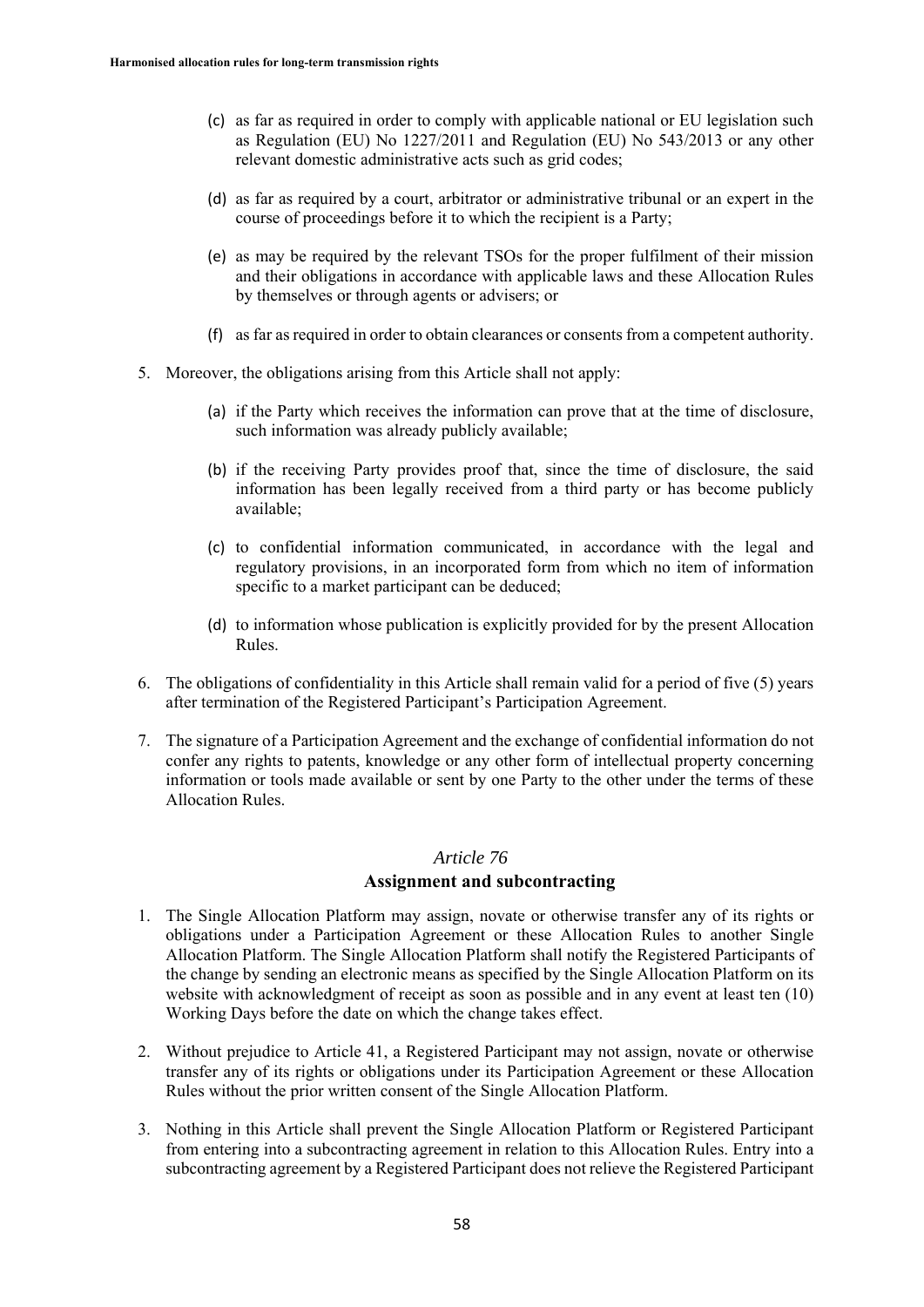of any obligation or liability under its Participation Agreement or these Allocation Rules. Entry into a subcontracting agreement by the Single Allocation Platform does not relieve the Single Allocation Platform of any obligation or liability under these Allocation Rules.

### *Article 77*

### **Governing law**

These Allocation Rules shall be governed by and construed in all respects in accordance with the law of the location of the registered office of the Single Allocation Platform unless otherwise specified in the Participation Agreement.

#### *Article 78*

#### **Language**

The reference language for these Allocation Rules shall be English. For the avoidance of doubt, where TSOs need to translate these Allocation Rules into their national language(s), in the event of inconsistencies between the English version published by TSOs in accordance with Article 4(13) of the FCA Regulation and any version in another language, the relevant TSOs shall, in accordance with national legislation, provide the relevant national regulatory authorities with an updated translation of the HAR

# *Article 79* **Intellectual property**

No Party shall acquire any right, title, licence or interest in or to any intellectual property rights of the other Party in connection with these Allocation Rules.

# *Article 80*

# **Relationship of the Parties**

- 1. The relationship of the Single Allocation Platform and the Registered Participant is that of service provider and service user respectively. Except as expressly provided in these Allocation Rules, nothing contained or implied in these Allocation Rules constitutes or is deemed to constitute the Single Allocation Platform or a Registered Participant, the partner, agent or legal representative of the other for any purpose whatsoever including transfer of Long Term Transmission Rights or create or be deemed to create any partnership, agency or trust between the Parties.
- 2. The Registered Participant acknowledges that neither the Single Allocation Platform nor any person acting on behalf of or associated with the Single Allocation Platform makes any representation, gives any advice or gives any warranty or undertaking of any kind in respect of these Allocation Rules, the Participation Agreements or the disclosed information or otherwise in relation to or in connection with these Allocation Rules, the Participation Agreements and the disclosed information or any transaction or arrangement contemplated by these Allocation Rules, the Participation Agreements and the disclosed Information except as specifically provided in these Allocation Rules or the Participation Agreement.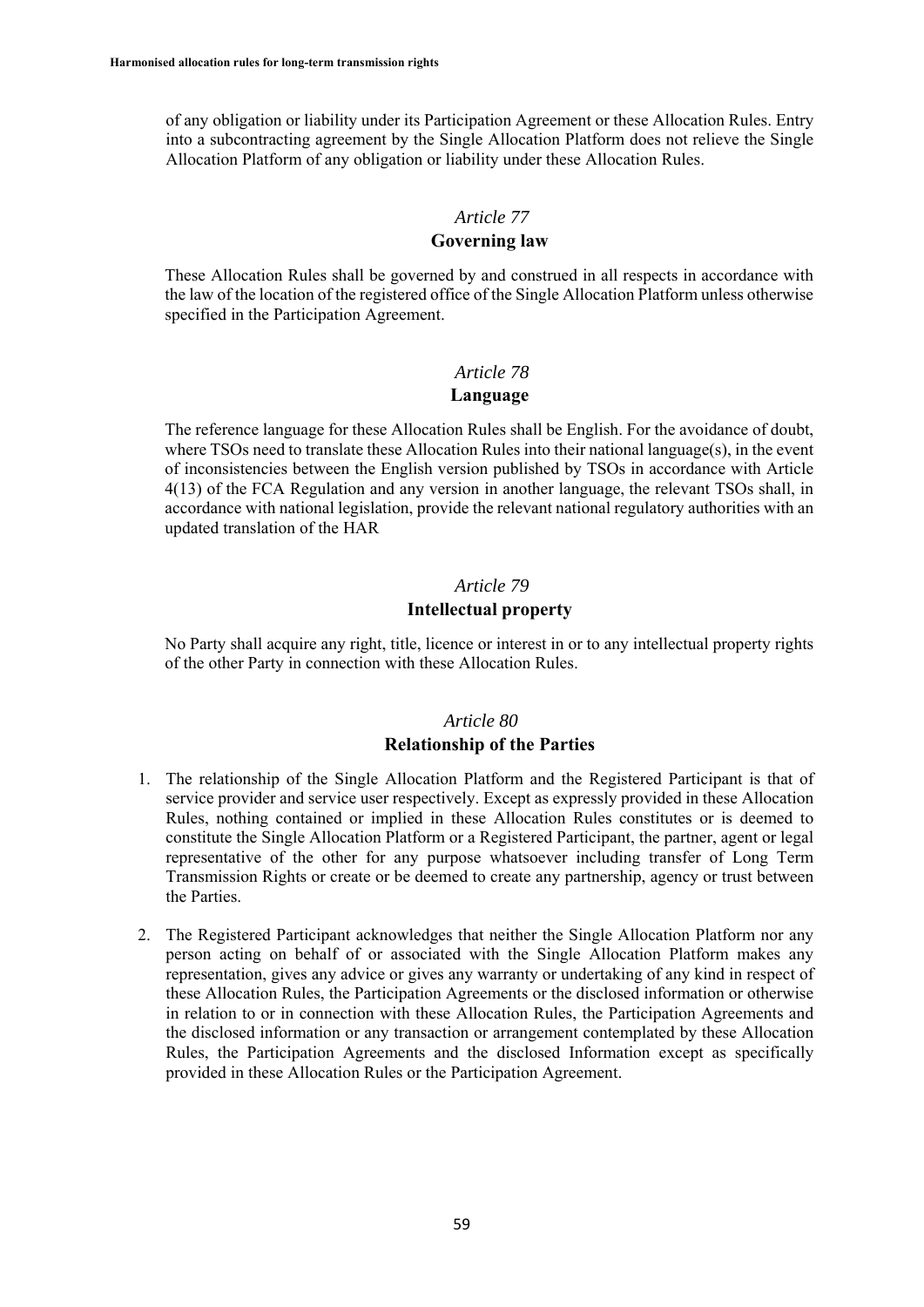# *Article 81* **No third party rights**

The Single Allocation Platform and each Registered Participant acknowledge and agree that a person who is not a party to the Participation Agreement between them, including any other market participant, has no rights to enforce these Allocation Rules or the Participation Agreement as between the Single Allocation Platform and that Registered Participant.

#### *Article 82* **Waiver**

- 1. No omission to exercise or delay in exercising any right, power or remedy provided by law or under these Allocation Rules shall impair or constitute a waiver of such or any other right, power or remedy. No single or partial exercise of any such right, power or remedy precludes or impairs any other or further exercise thereof or the exercise of any other right, power or remedy provided by law or under these Allocation Rules.
- 2. Any waiver of any right, power or remedy under these Allocation Rules must be in writing and may be given subject to any conditions thought fit by the grantor. Unless otherwise expressly stated, any waiver is effective only in the instance and only for the purpose for which it is given.

#### *Article 83*

#### **Entire agreement**

These Allocation Rules and the Participation Agreement contain or expressly refer to the entire agreement between the Single Allocation Platform and each Registered Participant with respect to the subject matter hereof and expressly exclude any warranty, condition or other undertaking implied at law or by custom and supersedes all previous agreements and understandings between the Single Allocation Platform and each Registered Participant with respect thereto. The Single Allocation Platform and each Registered Participant acknowledge and confirm that none of them accede to these Allocation Rules or the Participation Agreement in reliance on any representation, warranty or other undertaking (other than where made fraudulently) not fully reflected in the terms of these Allocation Rules or the Participation Agreement.

#### *Article 84*

#### **Remedies exclusive**

The rights and remedies provided by these Allocation Rules and the Participation Agreement to the Single Allocation Platform and each Registered Participant are exclusive and not cumulative and, to the extent permissible by law, shall exclude and be in place of all substantive (but not procedural) rights or remedies expressed or implied and provided by law or statute in respect of the subject matter of these Allocation Rules and the Participation Agreement. Accordingly, the Single Allocation Platform and each Registered Participant hereby waives to the fullest extent possible all such rights and remedies provided by law or statute, and releases each other of them if it is liable to any other of them, its officers, employees and agents to the same extent from all duties, liabilities, responsibilities or obligations provided by law or statute in respect of the matters dealt with in these Allocation Rules and the Participation Agreement and undertakes not to enforce any of the same except as expressly provided herein.